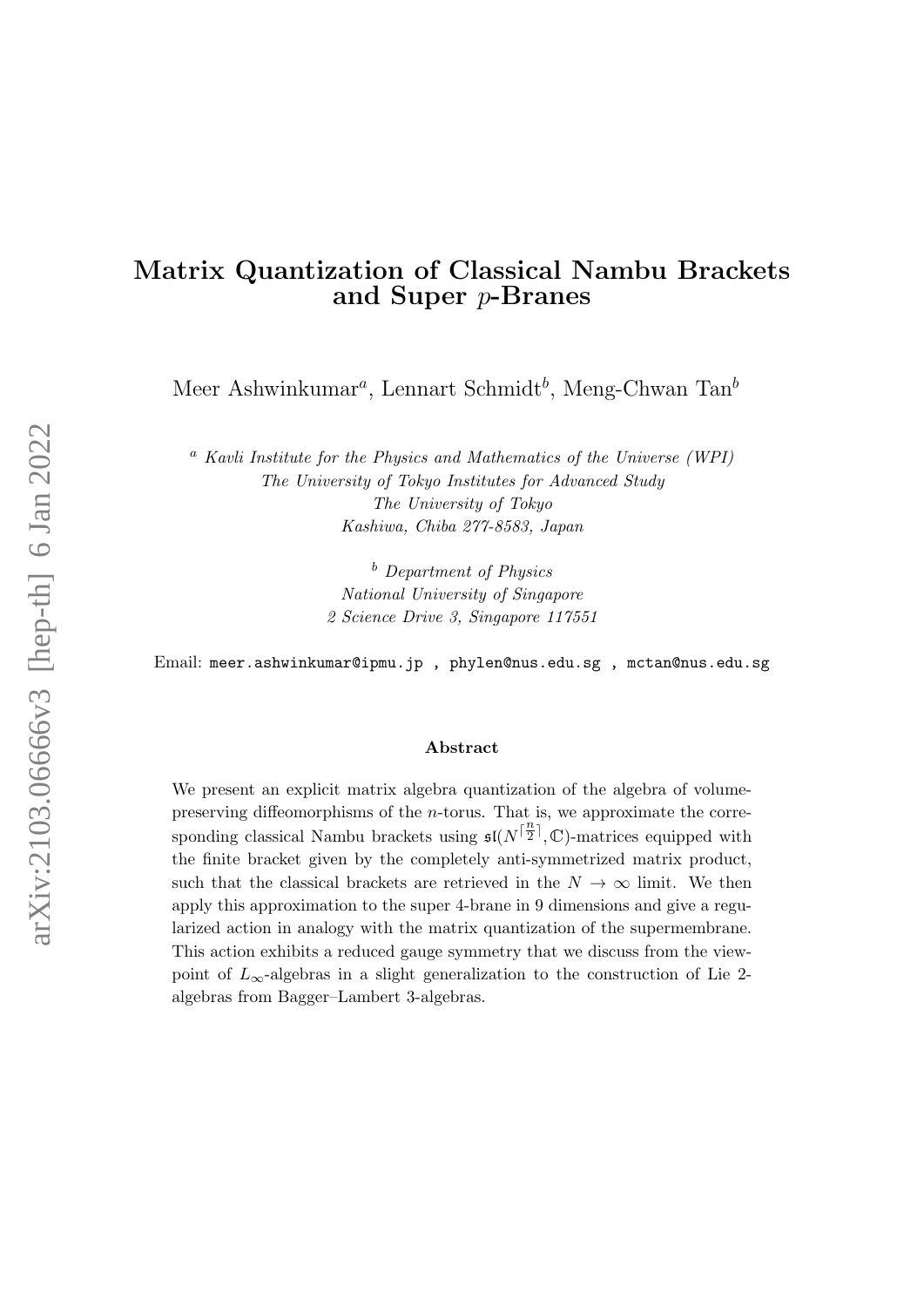## Contents

|          |                                                                      | 1 Introduction                                                                                        | $\mathbf{1}$   |
|----------|----------------------------------------------------------------------|-------------------------------------------------------------------------------------------------------|----------------|
|          | 2 Gauge-fixed super $p$ -brane actions and their matrix quantization |                                                                                                       | $\overline{4}$ |
| $\bf{3}$ |                                                                      | Nambu brackets, Nambu-Heisenberg commutators and $L_{\infty}$ -algebras                               | 9              |
| 4        |                                                                      | Matrix quantization of classical Nambu brackets                                                       | 12             |
|          | 4.1                                                                  | Quartic and higher 2 <i>n</i> -tic matrices $\ldots \ldots \ldots \ldots \ldots \ldots \ldots \ldots$ | <sup>12</sup>  |
|          | 4.2                                                                  | Matrix quantization of Nambu brackets for $p \in 2N^+$                                                | 14             |
|          | 4.3                                                                  | Matrix quantization of Nambu brackets for $p \in 2N^+ - 1$                                            | <sup>19</sup>  |
| 5        | Physical application: a quantized super 4-brane action               |                                                                                                       | 23             |
|          | 5.1                                                                  |                                                                                                       | 24             |
|          | 5.2                                                                  | Quantizing the super 4-brane action $\ldots \ldots \ldots \ldots \ldots \ldots \ldots$                | 25             |
|          | 5.3                                                                  |                                                                                                       | <b>26</b>      |
|          | Appendix                                                             |                                                                                                       | 28             |
|          | A                                                                    | Explicit calculations for generalized shift and clock matrices                                        | 28             |
|          | B                                                                    | Proof of finite bracket regularization in the general case                                            | 28             |

#### <span id="page-1-0"></span>1. Introduction

The dynamics of the classical membrane moving in d dimensions are governed by the action  $[1, 2]$  $[1, 2]$ 

<span id="page-1-1"></span>
$$
S = -\int d^3x \sqrt{-g(X)} , \qquad (1.1)
$$

where  $g(X)$  is the pullback of a spacetime metric to the worldvolume of the membrane. This is the direct analogue of the well-known Nambu–Goto action of the classical string. Similarly to the Green–Schwarz formulation [\[3\]](#page-31-2) of the superstring, there exist supersymmetric extensions for the membrane action, which require an additional Wess–Zumino–Wittenterm to ensure the presence of an appropriate  $\kappa$ -symmetry and, thus, the right number of fermionic degrees of freedom. This  $\kappa$ -symmetry is dependent on certain Fierz identities which are only satisfied in  $d = 4, 5, 7$  and 11 dimensions [\[4\]](#page-31-3).

In 11 dimensions, this results in the supermembrane action [\[5\]](#page-31-4)

$$
S_{\text{GS}} = -\int d^3x \left( \sqrt{-g(X,\theta)} + \frac{i}{2} \epsilon^{ijk} \bar{\theta} \Gamma_{\mu\nu} \partial_i \theta \left( \left( \partial_j X^\mu - i \bar{\theta} \Gamma^\mu \partial_j \theta \right) \partial_k X^\nu - \frac{1}{3} \bar{\theta} \Gamma^\mu \partial_j \theta \bar{\theta} \Gamma^\nu \partial_k \theta \right) \right) . \tag{1.2}
$$

Unlike the superstring, this action does not allow for a consistent first quantization. Instead, de Wit et al.  $[6]$  proposed a finite-N regularization, in which the above action in the light-cone gauge is regularized by an appropriate  $\mathfrak{sl}(N,\mathbb{C})$ -matrix gauge theory. This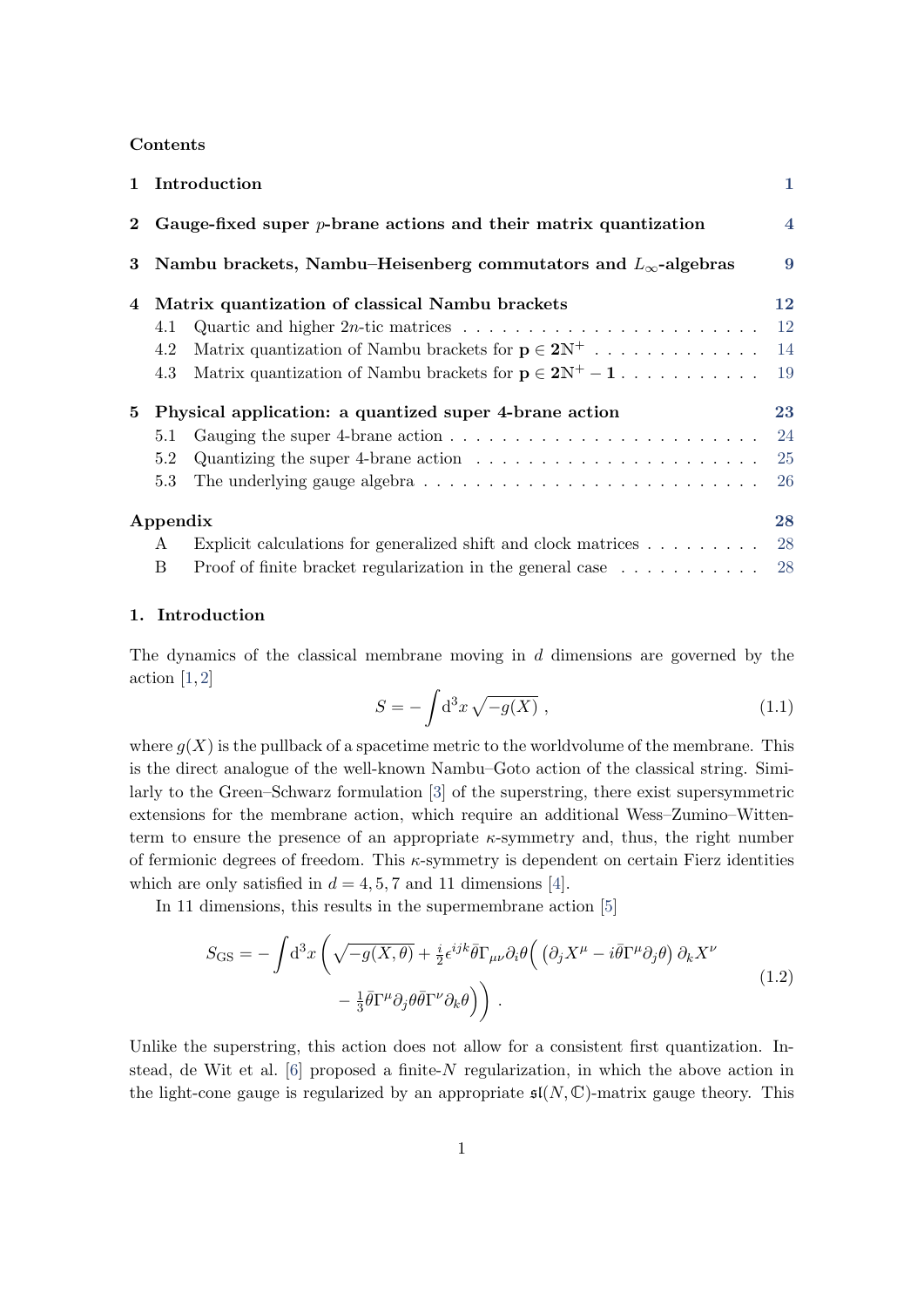was based on approximating the algebra of area-preserving diffeomorphisms which correspond to the residual symmetries of the supermembrane after imposing the light-cone gauge. Prior work showed that such an approximation in terms of  $\mathfrak{sl}(N,\mathbb{C})$ -matrices indeed exists for spherical [\[7\]](#page-31-6) and toroidal [\[8–](#page-31-7)[10\]](#page-32-0) membranes which was later extended to arbitrary topologies [\[11\]](#page-32-1). The resulting  $\mathfrak{sl}(N,\mathbb{C})$ -matrix gauge theory is the same as the one-dimensional reduction of the 10d super-Yang–Mills theory, which lies at the heart of the connection between matrix models and M-theory [\[12\]](#page-32-2) and has been used to study the supermembrane from a multitude of perspectives, such as investigating its groundstate, spectrum, vertex operators and even scattering amplitudes [\[13–](#page-32-3)[23\]](#page-32-4).

Interestingly, the action  $(1.2)$  is only a specific case of a more general type of actions that describe the dynamics of higher dimensional p -branes. Supersymmetric extensions of these are possible in a variety of low dimensions — see  $[4, 24]$  $[4, 24]$  for a complete list known as the "old brane scan". Furthermore, the "new brane scan" allows for additional tensor multiplet fields enlarging the class of examples to the full brane-bouquet of M- and string theory [\[24–](#page-32-5)[26\]](#page-33-0).

The immediate question this paper contends with is whether or not these higherdimensional super p-branes can be quantized by a matrix theory in analogy to the supermembrane. Such a quantization would require a matrix regularization of the higher classical Nambu brackets

$$
\{-,\ldots,-\}: \mathcal{A}^{\otimes p} \longrightarrow \mathcal{A} , \quad \{f_1,\ldots,f_p\} = \epsilon^{r_1\ldots r_p} \partial_{r_1} f_1 \ldots \partial_{r_p} f_p , \qquad (1.3)
$$

of volume-preserving diffeomorphisms (where  $A$  is a vector space of functions), just as the Poisson bracket of area-preserving diffeomorphisms was approximated by  $\mathfrak{sl}(N,\mathbb{C})$ -matrices in the supermembrane case.

Since their introduction in 1973 [\[27\]](#page-33-1), Nambu brackets have been widely studied and have long been thought to be of relevance to the dynamics of extended objects [\[28–](#page-33-2)[35\]](#page-33-3). Furthermore, they also appear more generally in other contexts such as integrability [\[36–](#page-33-4)[38\]](#page-33-5) and fluid dynamics [\[39,](#page-33-6) [40\]](#page-33-7).

One particular area of focus has been the question of quantization. Already in his original work, Nambu pointed out the difficulties in quantizing his proposed mechanics and there have subsequently been numerous approaches based on relaxing different constraints. The insistence on the identity

$$
\{\{f_1,\ldots,f_p\}\, ,g_1,\ldots,g_{p-1}\}=\sum_{i=1}^p\{f_1,\ldots,\{f_i,g_1,\ldots,g_{p-1}\}\, ,\ldots,f_p\}\ ,\qquad (1.4)
$$

widely known as the *fundamental identity*, led to the proposal of various quantum Nambu brackets based on, e.g., partial tracing, non-associative products and cubic matrices [\[29,](#page-33-8)[32,](#page-33-9) [41](#page-34-0)[–45\]](#page-34-1). In contrast, Curtright and Zachos [\[34\]](#page-33-10) proposed to forego the fundamental identity in favour of the anti-symmetrized products in a matrix algebra g,

$$
[-,\ldots,-]: \mathfrak{g}^{\otimes p} \longrightarrow \mathfrak{g} , \quad [A_1,\ldots A_p] = \sum_{\sigma \in S_p} \text{sgn}(\sigma) A_{\sigma(1)} \ldots A_{\sigma(p)} , \qquad (1.5)
$$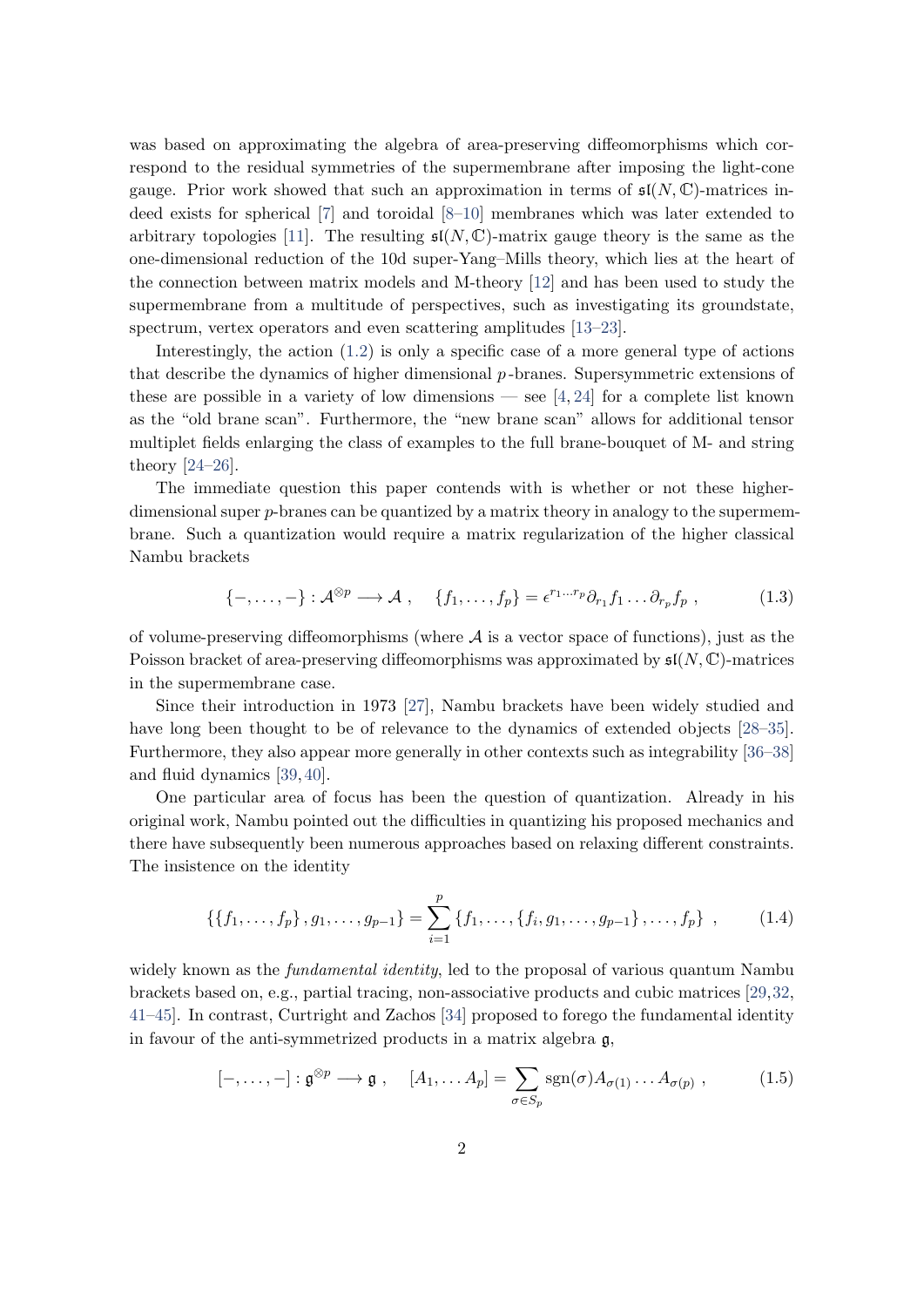also sometimes referred to as  $Nambu-Heisenberg commutators [28]<sup>1</sup>$  $Nambu-Heisenberg commutators [28]<sup>1</sup>$  $Nambu-Heisenberg commutators [28]<sup>1</sup>$  $Nambu-Heisenberg commutators [28]<sup>1</sup>$  $Nambu-Heisenberg commutators [28]<sup>1</sup>$ . Another approach is that of deformation quantization: In [\[28\]](#page-33-2) a generalization of the Moyal bracket was proposed and in [\[46,](#page-34-2) [47\]](#page-34-3) similar brackets were introduced, all of which also fail to satisfy the fundamental identity. More recently, in [\[48,](#page-34-4) [49\]](#page-34-5) phase space deformation quantization was shown to lead to consistent quantizations of Nambu brackets, that do satisfy the fundamental identity, which was subsequently shown in [\[50\]](#page-34-6) to imply deformation quantization of Nambu brackets in terms of tripoducts induced by non-associative star products. Further quantization prescriptions of Nambu-Poisson structures are discussed in [\[51,](#page-34-7) [52\]](#page-34-8) for different non-commutative geometries. Lastly, in [\[53,](#page-34-9) [54\]](#page-34-10) Zariski quantization was successfully used to find a quantum Nambu bracket that also does satisfy the fundamental identity but presents in a very different form from the more conventional quantization methods.

In this article we show that — in the toroidal case — utilizing the Nambu–Heisenberg commutators does allow for a matrix approximation of all higher Nambu brackets and, furthermore, we provide a regularized matrix theory with reduced gauge symmetry in the case of a super  $(d = 9, p = 4)$ -brane. We treat this simple example because, as an element of the old brane scan, it does not carry any gauge or higher form fields and therefore is in close analogy with the supermembrane case.

This adds evidence to the proposal of [\[34\]](#page-33-10) that the Nambu–Heisenberg commutators should be the relevant quantum Nambu bracket. Additionally, such a quantization of Nambu brackets is thought to play a role in the understanding of M-theory as a matrix model. For example, one may be able to use it to better understand previously proposed 3-algebra models for M-theory [\[55–](#page-34-11)[61\]](#page-35-0) or it may play a role in better understanding the Basu–Harvey equations and their connection to membrane models [\[62,](#page-35-1) [63\]](#page-35-2). An interesting first step would be to extend this example to odd-dimensional super p-branes or even branes in the new brane scan, which, in principle, should follow along similar lines.

The paper is outlined as follows: Section [2](#page-4-0) summarizes relevant facts for the supermembrane. We refer to [\[6\]](#page-31-5) and useful reviews [\[22,](#page-32-6) [23\]](#page-32-4) for more details.

In section [3,](#page-9-0) we provide a brief overview of classical Nambu brackets and their finite counterpart, the Nambu–Heisenberg commutators. The latter exhibit an even-odd dichotomy [\[34\]](#page-33-10), which we discuss from the viewpoint of  $L_{\infty}$ -algebras.

In section [4,](#page-12-0) we present the main result of the paper and derive an explicit approximation of the classical Nambu brackets both in the even and odd degree cases. Based on the previous approaches using cubic matrices, we use higher index objects to showcase the analogy to the case of Poisson brackets but ultimately show that the approximation can also be expressed using the language of ordinary matrices.

Finally, section [5](#page-23-0) applies the previous result to write down a regularized action for a super  $(d = 9, p = 4)$ -brane that exhibits a reduced gauge symmetry. We also discuss the Lie-algebraic origin of this reduced symmetry inspired by the Lie-algebraic origin of Bagger–Lambert 3-algebras.

The appendix provides explicit calculations and proofs for formulae and statements used throughout the main body of the paper.

<span id="page-3-0"></span><sup>&</sup>lt;sup>1</sup>For  $p = 3$ , this bracket had already been proposed in Nambu's original work [\[27\]](#page-33-1).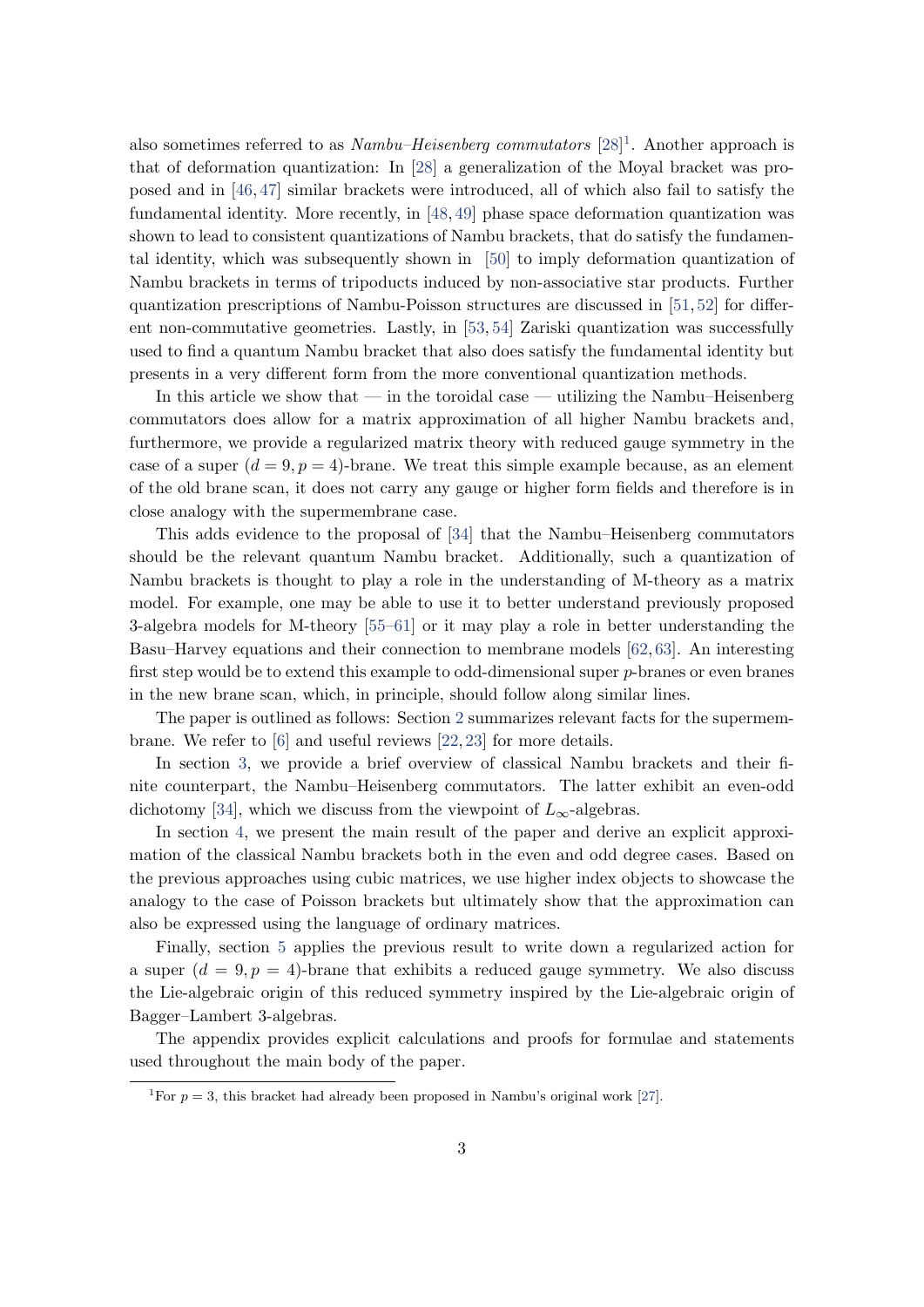#### Acknowledgments

We would like to thank Grigorios Giotopoulos, Zoe Wyatt and Masahito Yamazaki for helpful comments and discussions. This work was supported by MOE Tier 2 grant R-144-000-396-112 [MA, LS, M-CT]; and World Premier International Research Center Initiative (WPI), MEXT, Japan and JSPS KAKENHI Grant-in-Aid for Scientific Research (No. 19H00689) [MA].

#### <span id="page-4-0"></span>2. Gauge-fixed super  $p$ -brane actions and their matrix quantization

We shall first review the relevant facts concerning the gauge-fixing and quantization of the Green–Schwarz supermembrane action, which underlies the BFSS matrix model. More details and further background material can be found in the reviews [\[22,](#page-32-6)[23\]](#page-32-4). Subsequently, we discuss how the gauge-fixing generalizes to higher dimensional super  $p$ -brane actions and pose the problem of their matrix quantization.

#### The supermembrane

Let us start with the supersymmetric Nambu–Goto membrane. The worldvolume coordinates will be denoted  $\sigma^i = (\tau, \sigma^r)$  (where  $i = 0, 1, 2$  and  $r = 1, 2$ ) and the spacetime coordinates are denoted  $X^{\mu}$  (where  $\mu = 0, 1, \dots, 10$ ). The supermembrane worldvolume action is given by

$$
S_{\text{GS}} = -\int d^3x \left( \sqrt{-g(X,\theta)} + \frac{i}{2} \epsilon^{ijk} \bar{\theta} \Gamma_{\mu\nu} \partial_i \theta \left( \left( \partial_j X^\mu - i \bar{\theta} \Gamma^\mu \partial_j \theta \right) \partial_k X^\nu - \frac{1}{3} \bar{\theta} \Gamma^\mu \partial_j \theta \bar{\theta} \Gamma^\nu \partial_k \theta \right) \right)
$$
(2.1)

where  $g(X, \theta)$  is the supersymmetric completion of the pullback of the spacetime metric, G, to the worldvolume, i.e.,

$$
g_{ij} = G_{\mu\nu} (\partial_i X^{\mu} - i \bar{\theta} \Gamma^{\mu} \partial_i \theta) (\partial_j X^{\nu} - i \bar{\theta} \Gamma^{\nu} \partial_j \theta), \qquad (2.2)
$$

and the remaining term is the WZW-term required for  $\kappa$ -symmetry [\[5\]](#page-31-4). In addition to the  $\kappa$ -symmetry, this action is also invariant under gauge transformations associated with reparametrizations of the worldvolume, which allows us to gauge-fix the action to a much simpler form.

In light of this purpose, we shall define the lightcone coordinates  $X^{\pm} = \frac{1}{\sqrt{2}}$  $\frac{1}{2}(X^0 \pm X^1),$ so that  $\mu = (+, -, a = 2, ..., 10)$ , and use the  $\tau$ -dependent reparametrization as well as the  $\kappa$ -symmetry to go to the lightcone gauge

<span id="page-4-1"></span>
$$
X^{+} = X_{0}^{+} + \tau ,
$$
  
\n
$$
\Gamma^{+}\theta = 0 .
$$
\n(2.3)

As a result, the WZW-term immediately simplifies to

$$
\mathcal{L}_{\text{WZW}} = i\epsilon^{rs}\partial_r X^a \bar{\theta} \Gamma^- \Gamma_a \partial_s \theta . \qquad (2.4)
$$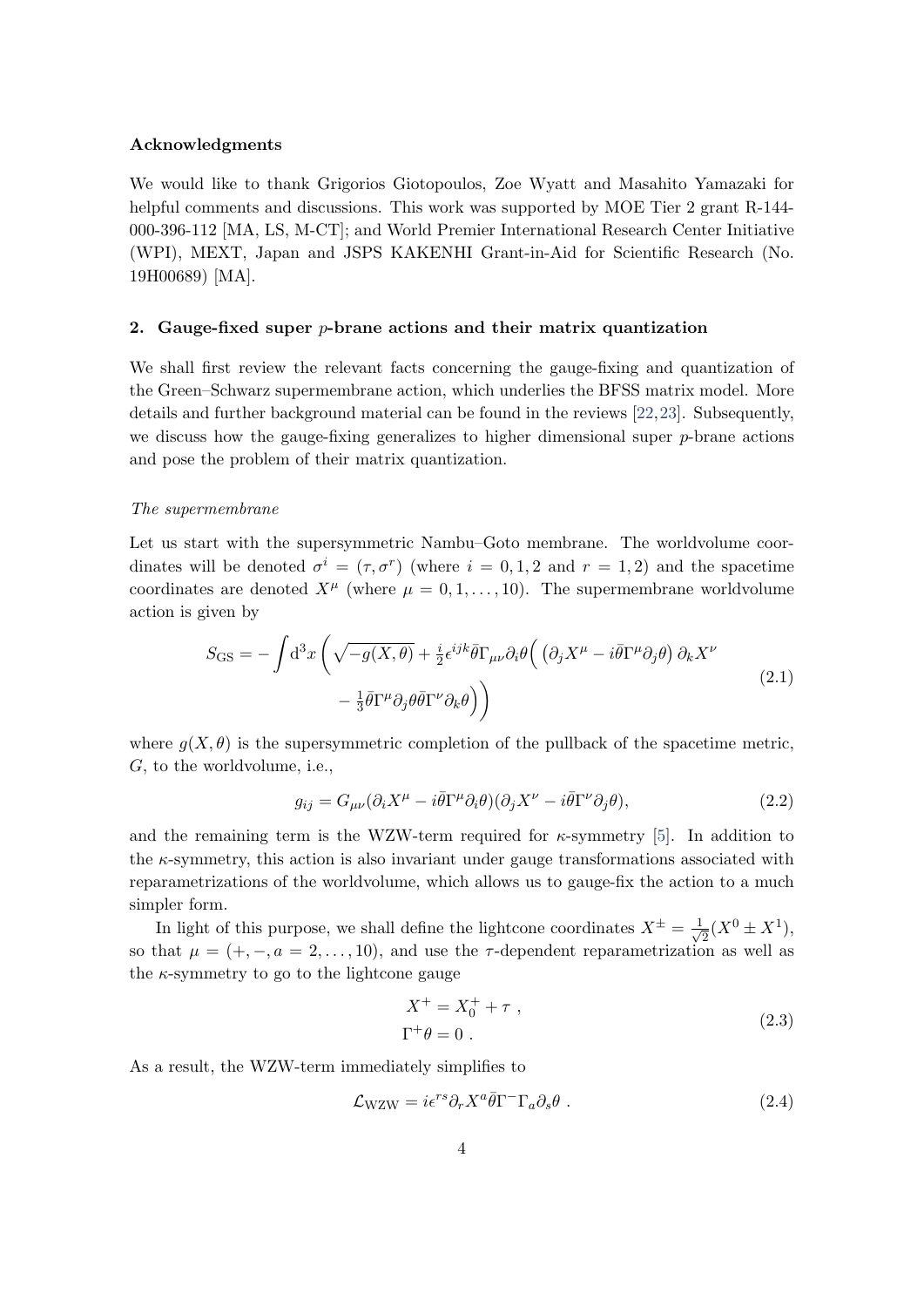Furthermore, the kinetic term can be simplified as follows. In the lightcone gauge the metric components take the form

$$
g_{00} = 2(\partial_0 X^- - i\bar{\theta}\Gamma^- \partial_0 \theta) + \partial_0 \vec{X} \cdot \partial_0 \vec{X} , \qquad (2.5a)
$$

$$
g_{0r} = \partial_r X^- - i\bar{\theta}\Gamma^- \partial_r \theta + \partial_0 \vec{X} \cdot \partial_r \vec{X} , \qquad (2.5b)
$$

$$
g_{rs} = \partial_r \vec{X} \cdot \partial_s \vec{X} \t{,} \t(2.5c)
$$

where  $\vec{X}$  contains the components  $(X^2, X^3, \ldots X^{10})$ . Elementary matrix manipulations yield the identity det  $g_{ij} = (g_{00} - g_{0r}g^{rs}g_{0s})\overline{g}$  which we can use — together with most of the remaining reparametrization invariance to set  $g_{0r} = 0$  — to obtain

<span id="page-5-3"></span><span id="page-5-2"></span><span id="page-5-1"></span><span id="page-5-0"></span>
$$
g = g_{00}\bar{g} \t{,} \t(2.6)
$$

where  $\bar{g}$  is the determinant of  $g_{rs}$ . Now, consider the momentum conjugate to  $X^-$ , i.e.,

$$
P^{+} \equiv P_{0}^{+} \sqrt{w(\sigma)} = \frac{\partial \mathcal{L}}{\partial(\partial_{0} X^{-})} = \sqrt{-\frac{\bar{g}}{g_{00}}}, \qquad (2.7)
$$

where we used the ansatz  $P^+ = P_0^+ \sqrt{w(\sigma)}$  since the conjugate momenta  $P^+$  transforms as a density. Here,  $\sqrt{w(\sigma)}$  can be seen as coming from a fiducial metric on a worldvolumeslice of the membrane with coordinates  $\sigma^r$  and should not be confused with the metric  $g_{ij}$ on the full worldvolume. Combining [\(2.6\)](#page-5-0) and [\(2.7\)](#page-5-1) enables us to rewrite the kinetic term as

$$
\mathcal{L}_{\text{kin}} = -\sqrt{-g(X,\theta)} = -\frac{\bar{g}}{P_0^+ \sqrt{w(\sigma)}}.
$$
\n(2.8)

To further simplify, we split the kinetic term in half and rewrite in two different ways. On the one hand, we can introduce the Poisson bracket associated with the symplectic form induced by  $w$ , that is

<span id="page-5-4"></span>
$$
\{A, B\} = \frac{\epsilon^{rs}}{\sqrt{w(\sigma)}} \partial_r A \partial_s B . \qquad (2.9)
$$

As the determinant of a matrix  $M$  with entries  $m_{ij}$  is given by

<span id="page-5-5"></span>
$$
\det(M) = \frac{1}{n!} \varepsilon^{i_1 \dots i_n} \varepsilon^{j_1 \dots j_n} m_{i_1 j_1} \dots m_{i_n j_n}
$$
\n(2.10)

we can subsequently when considering [\(2.5c\)](#page-5-2) write

$$
-\frac{\bar{g}}{P_0^+ \sqrt{w(\sigma)}} = -\frac{\sqrt{w(\sigma)}}{2P_0^+} \{X^a, X^b\} \{X_a, X_b\} .
$$
 (2.11)

On the other hand, using  $(2.5a)$  and  $(2.7)$  we can write

$$
-\frac{\bar{g}}{P_0^+ \sqrt{w(\sigma)}} = \sqrt{w(\sigma)} P_0^+ g_{00} = \sqrt{w(\sigma)} P_0^+ (\partial_0 \vec{X} \cdot \partial_0 \vec{X} - 2i \bar{\theta} \Gamma^- \partial_0 \theta) , \qquad (2.12)
$$

where we dropped the total derivative term that will integrate out.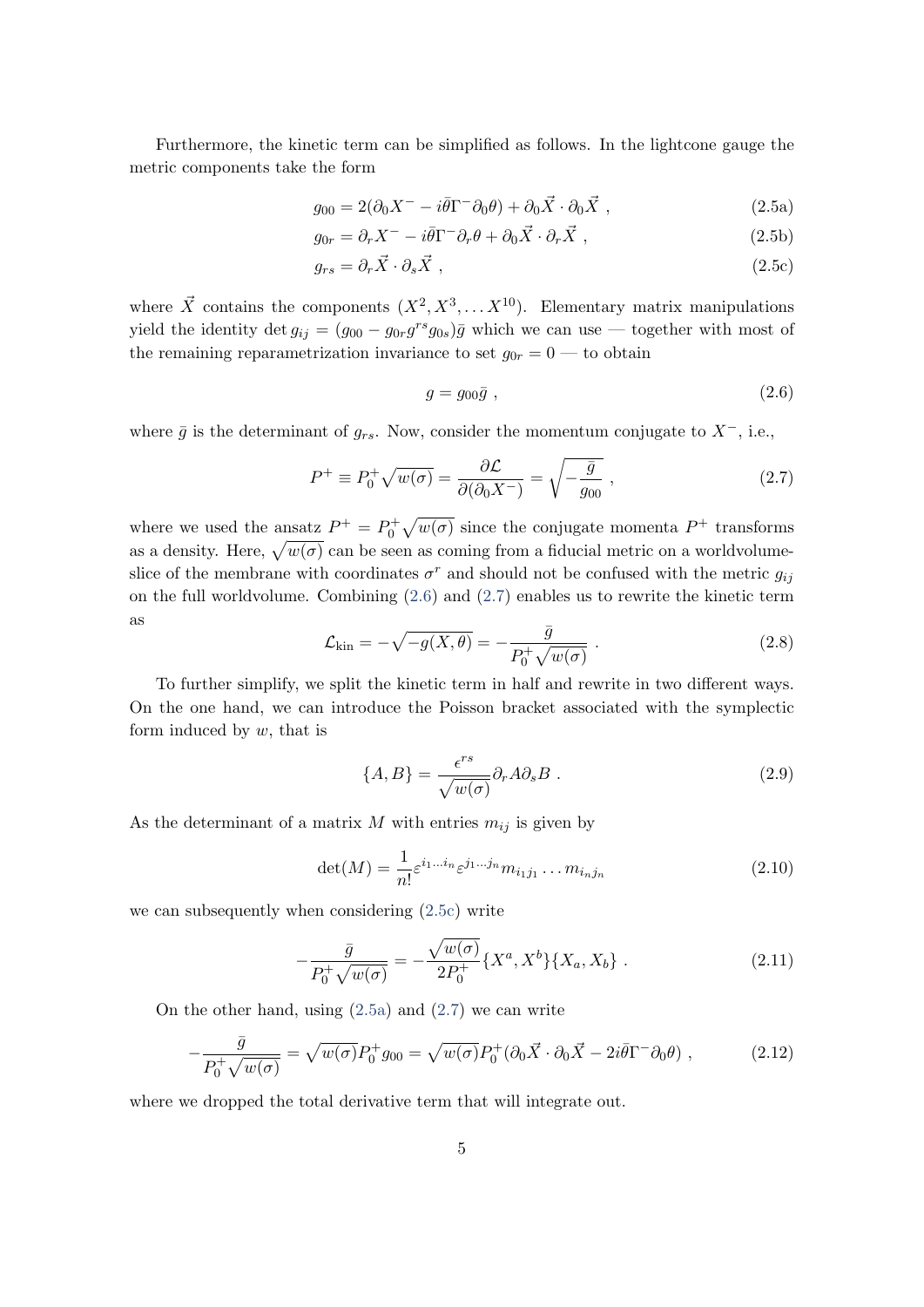Altogether, we arrive at the gauge-fixed supermembrane action

$$
S_{\rm lc} = \int d\tau \int d^2\sigma \sqrt{w(\sigma)} \left( \frac{P_0^+}{2} \partial_0 X^a \partial_0 X_a - i P_0^+ \bar{\theta} \Gamma^- \partial_0 \theta - \frac{1}{4P_0^+} \{ X^a, X^b \} \{ X_a, X_b \} \right) \right. \\
\left. + i \bar{\theta} \Gamma^- \Gamma_a \{ X^a, \theta \} \right),
$$
\n(2.13)

which takes the form of a one-dimensional supersymmetric Yang–Mills theory with gauge field fixed to zero, if one regards the integration measure  $\int d^2\sigma \sqrt{w(\sigma)}$  as a trace.

The group of gauge transformations in this case can be deduced by noting that [\(2.9\)](#page-5-4) generates field transformations

<span id="page-6-1"></span><span id="page-6-0"></span>
$$
\delta X = \{ \xi, X \}, \tag{2.14}
$$

where  $\xi(\sigma)$  is a function on the coordinates  $\sigma^r$  that serves as a gauge parameter. These transformations correspond to area-preserving diffeomorphisms of the membrane.

To see this, note that a diffeomorphism  $\sigma^r \to f^r(\sigma) = \sigma^r + v^r(\sigma)$  is area-preserving when  $\partial_r v^r = 0$ . Using Hodge theory, the general solution of the latter equation can be decomposed into co-exact and harmonic vector fields. The harmonic forms on the torus are constant and, thus, have a vanishing bracket so that we can ignore them in the following.

The co-exact components can be written as

$$
v^r(\sigma) = \frac{\epsilon^{rs}}{\sqrt{w(\sigma)}} \partial_s \xi(\sigma), \tag{2.15}
$$

which precisely give rise to the transformations [\(2.14\)](#page-6-0). They represent the remaining invariance of the gauge-fixed action [\(2.13\)](#page-6-1) and act as the global gauge invariance.

We can promote to local gauge invariance by introducing an auxiliary field, A, that transforms as a gauge field, i.e.,

$$
\delta A = \partial_0 \xi + \{\xi, A\} \tag{2.16}
$$

<span id="page-6-2"></span>and defining the covariant derivative  $DX = \partial_0 X - \{A, X\}$ , via which we arrive at the action

$$
S_{\rm lc}^{\rm g} = \int d\tau \int d^2\sigma \sqrt{w(\sigma)} \left( \frac{P_0^+}{2} D X^a D X_a - i P_0^+ \bar{\theta} \Gamma^- D \theta - \frac{1}{4P_0^+} \{ X^a, X^b \} \{ X_a, X_b \} \right. \\ \left. + i \bar{\theta} \Gamma^- \Gamma_a \{ X^a, \theta \} \right) \,. \tag{2.17}
$$

This is a one-dimensional supersymmetric Yang–Mills theory invariant under local gauge transformations

 $\delta X = \{\xi, X\}$  and  $\delta \theta = \{\xi, \theta\}$ , (2.18)

where  $\xi(\tau, \sigma)$  is now a  $\tau$ -dependent gauge parameter.

The regularization of this action that first appeared in [\[6\]](#page-31-5) is based on approximating the Lie algebra of these area-preserving diffeomorphisms. Suitable finite approximations have been found for any topology of the membrane [\[11\]](#page-32-1). Here, we consider the simple case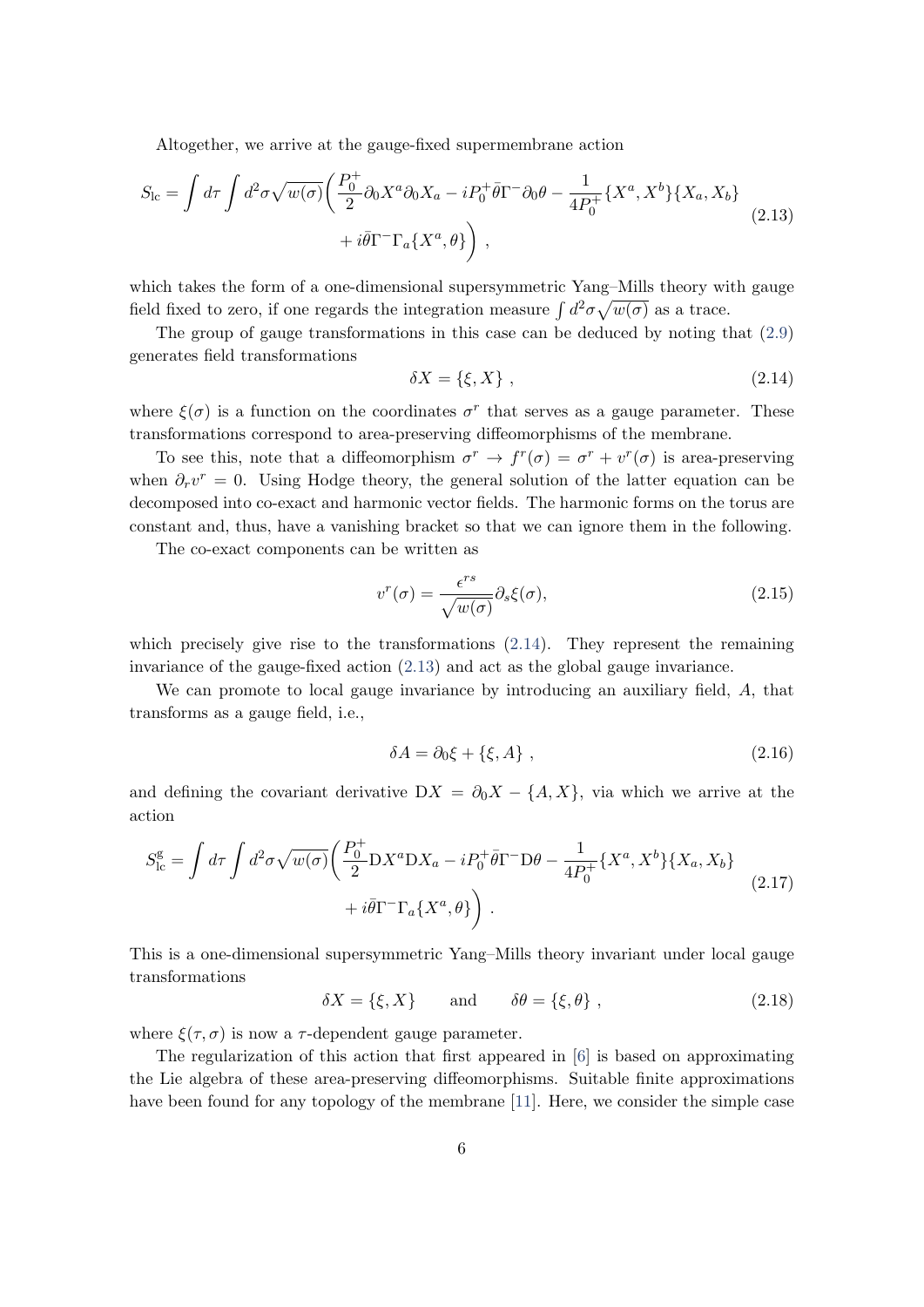of  $T<sup>2</sup>$  for which we have the convenient basis of functions given by the eigenfunctions of the Laplacian, i.e.,

$$
Y_{(m_1,m_2)} = e^{2\pi i (m_1 \sigma_1 + m_2 \sigma_2)} \tag{2.19}
$$

where  $m_1, m_2 \in \mathbb{Z}$ . Expanding the fields  $\vec{X}$  in terms of this basis as

<span id="page-7-0"></span>
$$
\vec{X}(\sigma) = \vec{X}^{\vec{m}} Y_{\vec{m}}(\sigma). \tag{2.20}
$$

and plugging this into the Poisson bracket leads to

$$
\{Y_{(m_1,m_2)}, Y_{(n_1,n_2)}\} = (2\pi i)^2 (m_1 n_2 - m_2 n_1) Y_{(m_1+n_1,m_2+n_2)} . \tag{2.21}
$$

Note that the Fourier mode  $Y_{0,0}$  does not appear in the gauge-fixed membrane action, and we therefore exclude it in the following.

In order to regularize the action one introduces a cut-off  $N$  and replaces  $(2.21)$  with the finite-dimensional Lie algebra  $\mathfrak{sl}(N,\mathbb{C})$ , where the Poisson bracket is replaced by the ordinary commutator of finite-dimensional matrices. For the torus, the appropriate replacement uses a specific basis of  $\mathfrak{sl}(N,\mathbb{C})$  generated by the clock matrix U and shift matrix V given by

<span id="page-7-3"></span>
$$
U = \begin{pmatrix} 1 & & & & & 0 \\ & \omega & & & & \\ & & \ddots & & & \\ & & & & \omega^{N-1} \end{pmatrix} \quad \text{and} \quad V = \begin{pmatrix} 0 & 1 & & & 0 \\ & 0 & 1 & & \\ & & \ddots & \ddots & \\ & & & & 1 \\ 1 & & & & 0 \end{pmatrix}, \quad (2.22)
$$

<span id="page-7-2"></span>where  $\omega = \exp \frac{2\pi i}{N}$  is a primitive  $N^{\text{th}}$  root of unity. These matrices satisfy the important properties

<span id="page-7-1"></span>
$$
U^N = V^N = 1 \qquad \text{and} \qquad VU = \omega UV \;, \tag{2.23}
$$

and, moreover, the products  $U^{m_1}V^{m_2}$  are traceless for  $(m_1, m_2) \in \mathbb{Z}_N^2 \setminus \{(0, 0)\}\$  yielding  $N^2-1$  linearly independent matrices, whose linear combinations do indeed generate  $\mathfrak{sl}(N,\mathbb{C})$ . Using this, we can approximate the eigenfunctions above as

<span id="page-7-4"></span>
$$
Y_{(m_1,m_2)} \stackrel{N \to \infty}{\longleftarrow} T_{(m_1,m_2)} = -2\pi i N \omega^{\frac{m_1 m_2}{2}} U^{m_1} V^{m_2} \,, \tag{2.24}
$$

where  $T^{\dagger}_{(m_1,m_2)} = -T_{(-m_1,-m_2)}$ . With the choice of prefactor given in [\(2.24\)](#page-7-1) and with the use of the identities [\(2.23\)](#page-7-2), the commutator yields

$$
\left[T_{(m_1,m_2)}, T_{(n_1,n_2)}\right] = 2\pi i N \left(\omega^{\frac{m_1 n_2 - m_2 n_1}{2}} - \omega^{-\frac{m_1 n_2 - m_2 n_1}{2}}\right) T_{(m_1 + n_1, m_2 + n_2)}\,. \tag{2.25}
$$

Expanding the root of unity then leads to

$$
\left[T_{(m_1,m_2)}, T_{(n_1,n_2)}\right] = \left((2\pi i)^2 (m_1 n_2 - m_2 n_1) + O\left(\frac{1}{N}\right)\right) T_{(m_1+n_1,m_2+n_2)},\tag{2.26}
$$

which in the large N limit indeed approximates the structure constants  $(2.21)$  of the infinitedimensional Poisson bracket.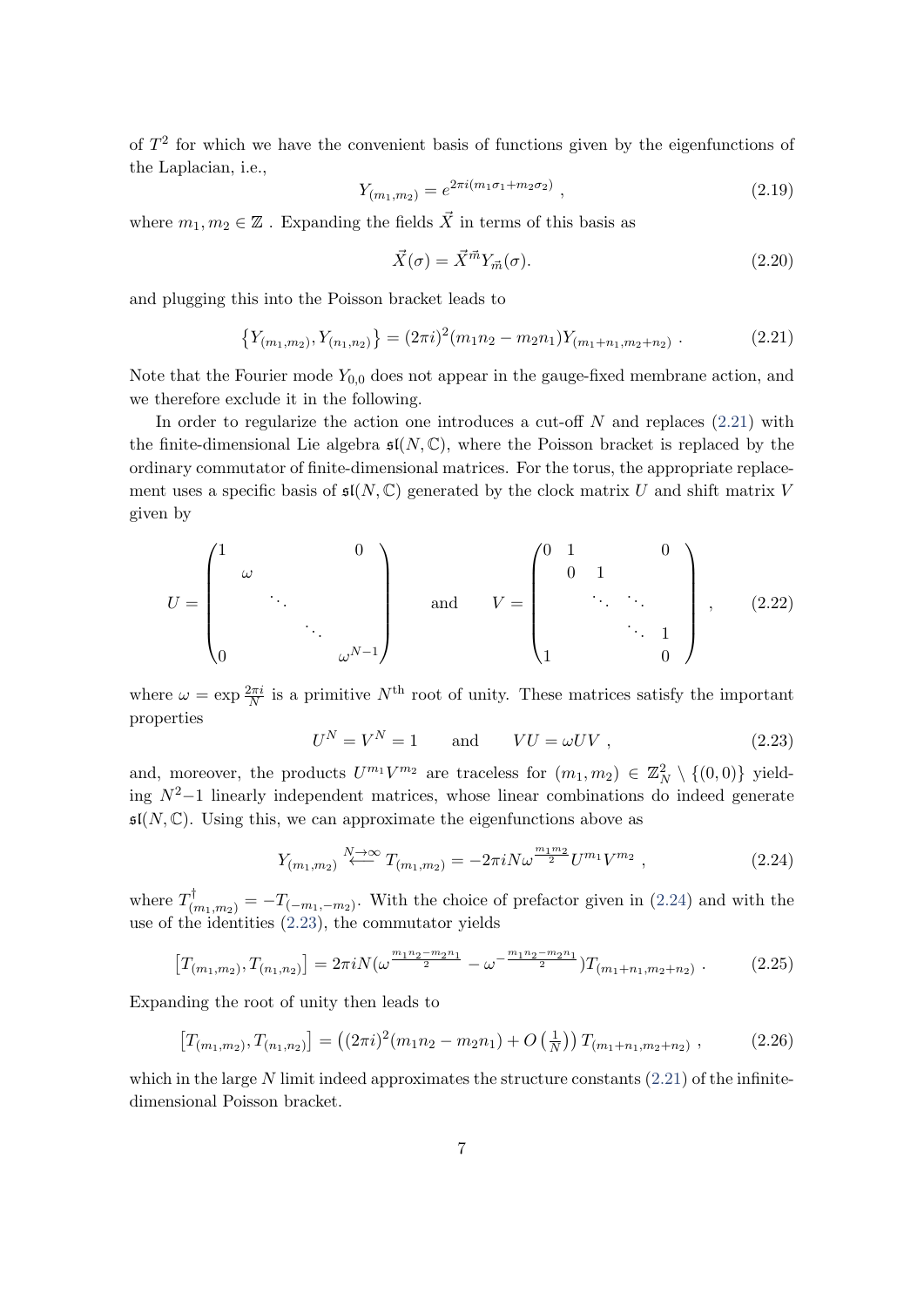To quantize the supermembrane action we can now replace  $\int d^2\sigma \sqrt{w(\sigma)}$  and  $\{-,-\}$ in [\(2.17\)](#page-6-2) by the matrix trace and commutator, respectively, to arrive at the one-dimensional matrix gauge theory

<span id="page-8-0"></span>
$$
S_{\text{reg.}}^{\text{g}} = \int d\tau \, \text{Tr}\left(\frac{P_0^+}{2} \mathcal{D} X^a \mathcal{D} X_a - i P_0^+ \bar{\theta} \Gamma^- \mathcal{D} \theta - \frac{1}{4P_0^+} [X^a, X^b] [X_a, X_b] \right) + i \bar{\theta} \Gamma^- \Gamma_a [X^a, \theta] \right). \tag{2.27}
$$

where, now,  $DX = \partial_0 X - [A, X]$  (A being a connection on a principal  $SL(N, \mathbb{C})$ -bundle over  $\mathbb{R}$ ) and the local gauge transformations are given by

$$
\delta X = [\xi, X] \quad \text{and} \quad \delta \theta = [\xi, \theta] . \tag{2.28}
$$

#### General super p-branes

The above membrane quantization is what we want to emulate for higher super  $p$ -branes. To this end, note that the gauge-fixing of the membrane action readily generalizes to higher dimensional super p-brane actions. Starting from the worldvolume action

$$
S = -\int d^{p+1}x \left(\sqrt{-g(X,\theta)} + \mathcal{L}_{\text{WZW}}\right),\tag{2.29}
$$

and using the lightcone gauge  $(2.3)$ , one arrives at an action involving Nambu brackets see section [3](#page-9-0) for more details — given by

$$
\{X_1, \dots, X_p\} = \frac{\epsilon^{r_1 \dots r_p}}{\sqrt{w(\sigma)}} \partial_{r_1} X_1 \dots \partial_{r_p} X_p , \qquad (2.30)
$$

where  $w(\sigma)$  is now the fiducial metric of a *p*-dimensional worldvolume slice, parametrized by coordinates  $\sigma^r$ , where  $r = 1, \ldots, p$ . The simplifications due to the lightcone gauge follow in the same way as before with the only difference being the generalization of  $(2.11)$ , which for higher dimensional super p-branes reads as

$$
-\frac{\bar{g}}{P_0^+\sqrt{w(\sigma)}} = -\frac{\sqrt{w(\sigma)}}{p!P_0^+}\left\{X^{a_1}, X^{a_2}, \dots, X^{a_p}\right\}\left\{X_{a_1}, X_{a_2}, \dots, X_{a_p}\right\},\tag{2.31}
$$

<span id="page-8-1"></span>where  $\bar{g}$  is now the determinant of  $g_{rs}$  with  $r, s = 1, \ldots, p$ . The resulting gauge-fixed action is

$$
S_{\rm lc} = \int d\tau \int d^2\sigma \sqrt{w(\sigma)} \left( \frac{P_0^+}{2} \partial_0 X^a \partial_0 X_a - i P_0^+ \bar{\theta} \Gamma^- \partial_0 \theta + \mathcal{L}_{\rm WZW} \right. \\
\left. - \frac{1}{2} \frac{1}{p! P_0^+} \{ X^{a_1}, X^{a_2}, \dots, X^{a_p} \} \{ X_{a_1}, X_{a_2}, \dots, X_{a_p} \} \right). \tag{2.32}
$$

in complete analogy with  $(2.13)$ . In order to achieve a quantized action analogous to  $(2.27)$ , it remains to gauge the residual symmetries, find an appropriate finite regularization of the Nambu brackets and write down a corresponding matrix gauge theory. This is the core of the discussion in the following sections.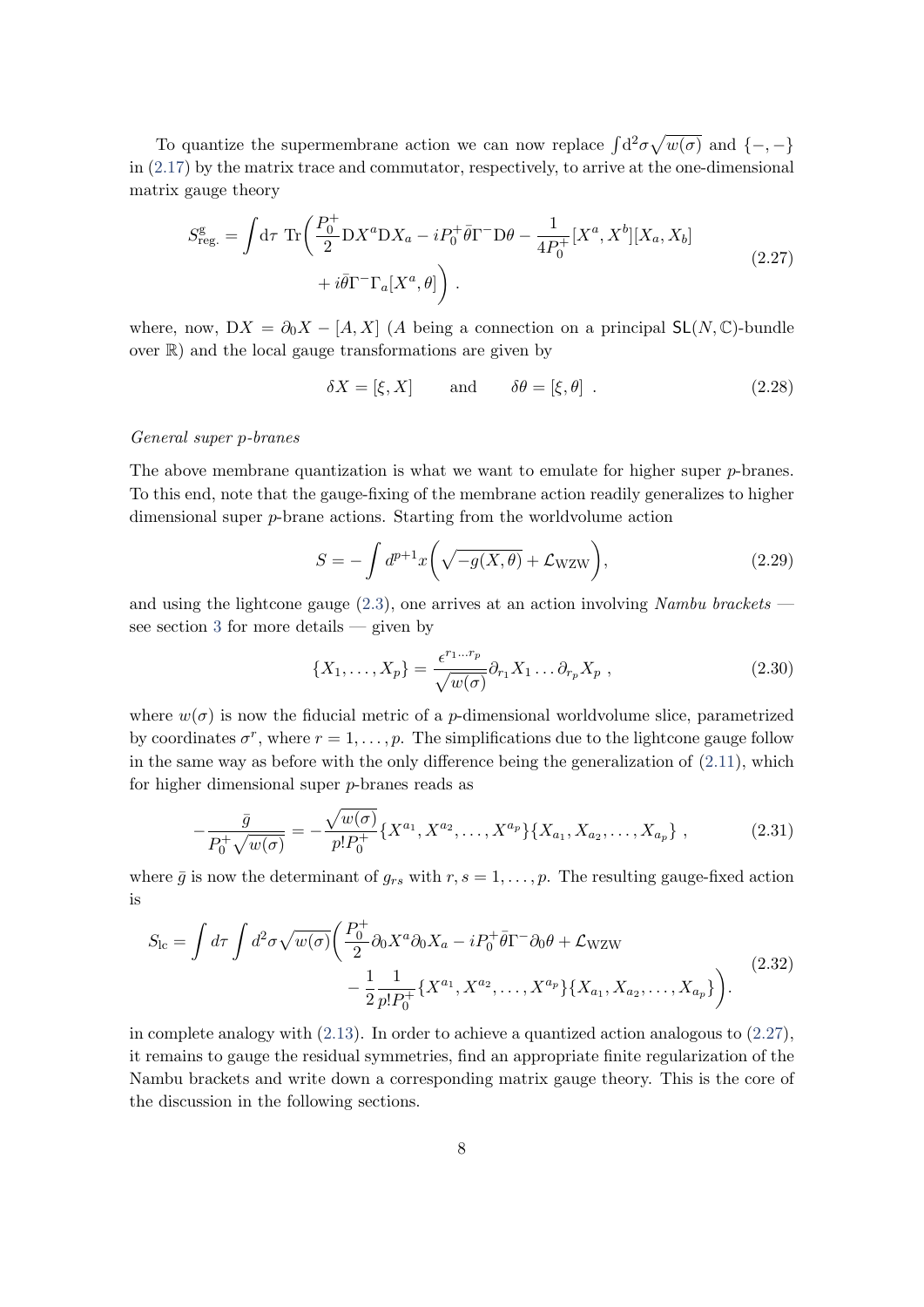#### <span id="page-9-0"></span>3. Nambu brackets, Nambu–Heisenberg commutators and  $L_{\infty}$ -algebras

In [\[27\]](#page-33-1), Nambu suggested an elegant generalization of Hamiltonian mechanics to a 3 dimensional phase space using his classical 3-bracket

<span id="page-9-1"></span>
$$
\{f, g, h\} = \epsilon^{\mu\nu\kappa} \partial_{\mu} f \partial_{\nu} g \partial_{\kappa} h \tag{3.1}
$$

in place of the ordinary Poisson bracket. Moreover, this procedure generalizes to phase spaces of arbitrary dimensions when using higher brackets of order  $p$ , i.e.

$$
\{f_1, \ldots, f_p\} = \epsilon^{r_1 \ldots r_p} \partial_{r_1} f_1 \ldots \partial_{r_p} f_p \ . \tag{3.2}
$$

Since then, Nambu brackets have been widely studied, see e.g. [\[34,](#page-33-10)[35\]](#page-33-3) for brief reviews and more references, and are thought to be of particular relevance to the dynamics of extended objects [\[28–](#page-33-2)[35\]](#page-33-3).

First, note that these brackets [\(3.2\)](#page-9-1) satisfy

(i) complete anti-symmetry:

$$
\{f_{\sigma(1)},\ldots,f_{\sigma(p)}\} = \text{sgn}(\sigma)\{f_1,\ldots,f_p\} \quad , \tag{3.3}
$$

<span id="page-9-2"></span>(ii) the Leibniz rule:

$$
\{fg, f_2, \ldots, f_p\} = f\{g, f_2, \ldots, f_p\} + \{f, f_2, \ldots, f_p\} g,
$$
\n(3.4)

<span id="page-9-3"></span>(iii) and the fundamental identity:

$$
\{\{f_1,\ldots,f_p\}\, ,\, g_1,\ldots,g_{p-1}\} = \sum_{i=1}^p \{f_1,\ldots,\{f_i,g_1,\ldots,g_{p-1}\}\, ,\ldots,f_p\} \ . \tag{3.5}
$$

In light of this, Nambu brackets have subsequently been more abstractly defined [\[28\]](#page-33-2) as multilinear maps on a ring  $\mathcal A$  of  $C^{\infty}$ -functions, that is

$$
\{-,\ldots,-\}:\mathcal{A}^{\otimes p}\to\mathcal{A}\;,\quad (f_1,\ldots,f_p)\mapsto\{f_1,\ldots,f_p\}\;,
$$
\n(3.6)

which satisfy the above properties.

For the purposes of this paper, however, we are only interested in the classical Nambu brackets [\(3.2\)](#page-9-1), as it is these that appear in the Lagrangians describing the various branes appearing in M- and string-theory. It is an open question what potential finite replacement, or quantum Nambu bracket, should be used to play the same role as commutators do for the Poisson bracket. The most natural candidate is the completely anti-symmetrized product, also known as the Nambu–Heisenberg commutator, that is

<span id="page-9-4"></span>
$$
[A_1, \dots A_p] = \sum_{\sigma \in S_p} \text{sgn}(\sigma) A_{\sigma(1)} \dots A_{\sigma(p)}, \qquad (3.7)
$$

which, however, fails to satisfy [\(ii\)](#page-9-2) and [\(iii\)](#page-9-3), except in the case of  $p = 2$ , where the fundamental and Jacobi identities coincide.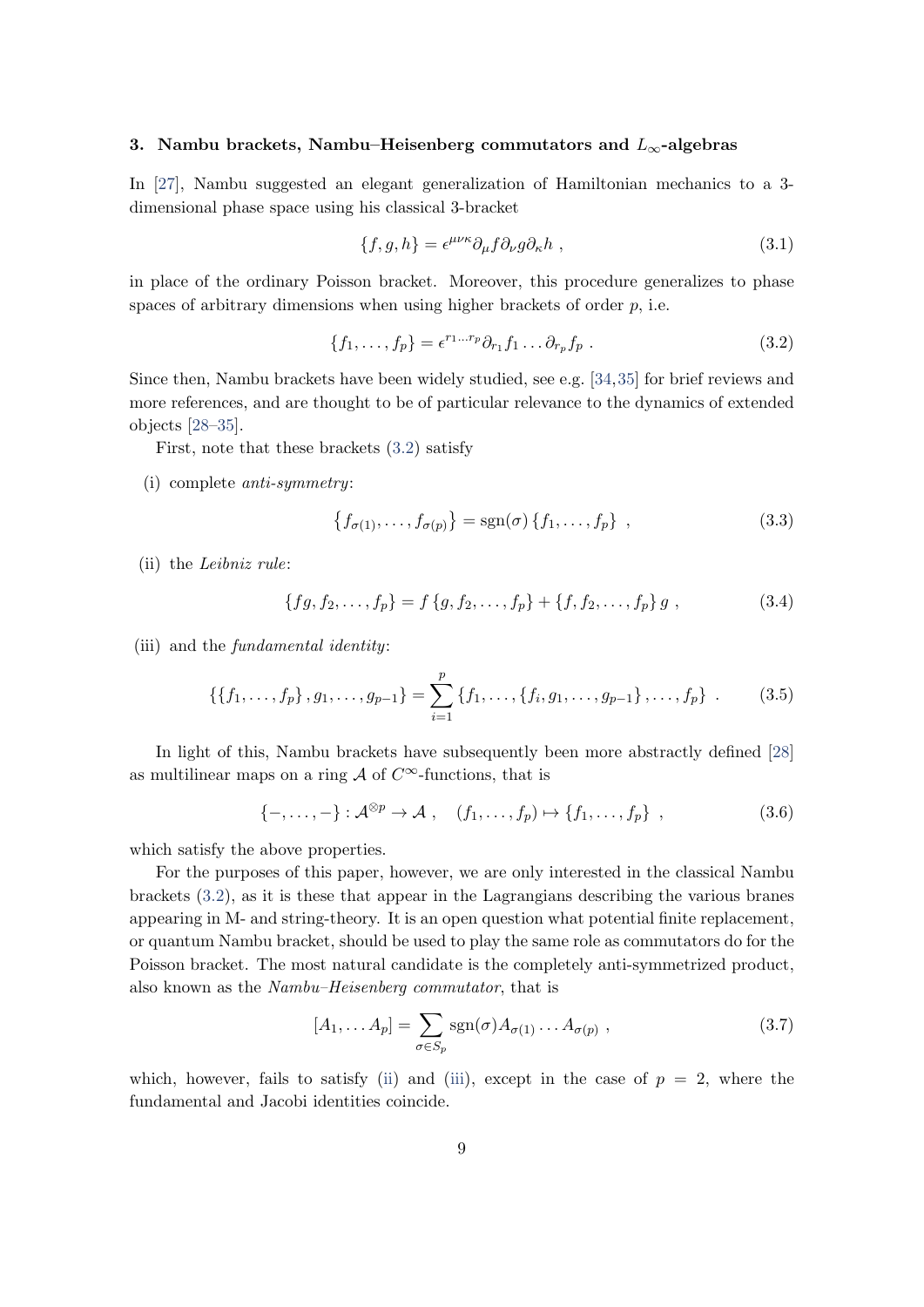Consequently, the insistence on both the fundamental identity and Leibniz rule has led researchers to forego the Nambu–Heisenberg commutators and consider other possibilities in the search for an appropriate quantum Nambu bracket [\[29,](#page-33-8) [32,](#page-33-9) [41–](#page-34-0)[45\]](#page-34-1).

Here, we adopt a different viewpoint: While the fundamental identity is sometimes thought of as a generalization of the Jacobi identity, it is not unique in doing so and, more importantly, not the most natural. Similarly, while the Leibniz rule is required for consistency when viewing the bracket as providing the temporal derivative in multi-Hamiltonian dynamics, this is of no relevance for our purposes. Thus, we drop the insistence on these identities which allows us to work with the brackets [\(3.7\)](#page-9-4), the consequences of which we discuss more closely in section [5.](#page-23-0)

This approach follows the viewpoint of  $[34,64]$  $[34,64]$ , where it is shown that the brackets  $(3.7)$ instead satisfy a different set of identities which can be thought of as encoding the associativity of the underlying operator product. Here, we add that these identities can be conveniently seen as particular cases of  $L_{\infty}$ -algebras which are well-known generalizations of Lie algebras and the Jacobi identity. As  $L_{\infty}$ -algebras enable the use of a standardized framework for gauge theories, see e.g. [\[65,](#page-35-4)[66\]](#page-35-5), viewing Nambu–Heisenberg commutators in their context is also helpful in understanding the reduced gauge symmetry appearing in the quantized action for the super  $(d = 9, p = 4)$ -brane discussed in section [5.](#page-23-0)

Let us quickly recall the relevant definitions: An  $L_{\infty}$ -algebra L consists of a Z-graded vector space  $L = \bigoplus_{k \in \mathbb{Z}} L_k$  together with a set of totally antisymmetric, multilinear maps or higher brackets  $\mu_i : \wedge^i L \to L$ ,  $i \in \mathbb{N}^+$ , of degree  $2-i$ , which satisfy the higher or homotopy Jacobi identities

$$
\sum_{i+j=m} \sum_{\sigma \in S_{i|j}} \chi(\sigma; a_1, \dots, a_m) (-1)^j \mu_{j+1}(\mu_i(a_{\sigma(1)}, \dots, a_{\sigma(i)}), a_{\sigma(i+1)}, \dots, a_{\sigma(m)}) = 0 \quad (3.8)
$$

where all  $m \in \mathbb{N}^+$  and  $a_1, \ldots, a_m \in L$  and where the second sum runs over all  $(i, j)$ unshuffles  $\sigma \in S_{i|j}$ . An *n*-term  $L_{\infty}$ -algebra is an  $L_{\infty}$ -algebra that is concentrated (i.e. nontrivial only) in degrees  $-n+1, \ldots, 0$ . Here, an unshuffle  $\sigma \in S_{i|j}$  is a permutation whose image consists of ordered tuples  $(\sigma(1), \ldots, \sigma(i))$  and  $(\sigma(i+1), \ldots, \sigma(m))$ . Moreover,  $\chi(\sigma; a_1, \ldots, a_m)$  denotes the graded antisymmetric Koszul sign defined by the graded antisymmetrized products

$$
a_1 \dots a_m = \chi(\sigma; a_1, \dots, a_m) a_{\sigma(1)} \dots a_{\sigma(m)}, \qquad (3.9)
$$

where any transposition involving an even element acquires a minus sign.

The simplest case of a 1-term  $L_{\infty}$ -algebra is an ordinary Lie algebra and higher *n*term  $L_{\infty}$ -algebras represent generalizations thereof. In particular, a 2-term  $L_{\infty}$ -algebra is equivalent to a categorification of a Lie algebra to a Lie 2-algebra, where we relax the Jacobi identity to hold only up to a natural transformation [\[67\]](#page-35-6). This is evident in the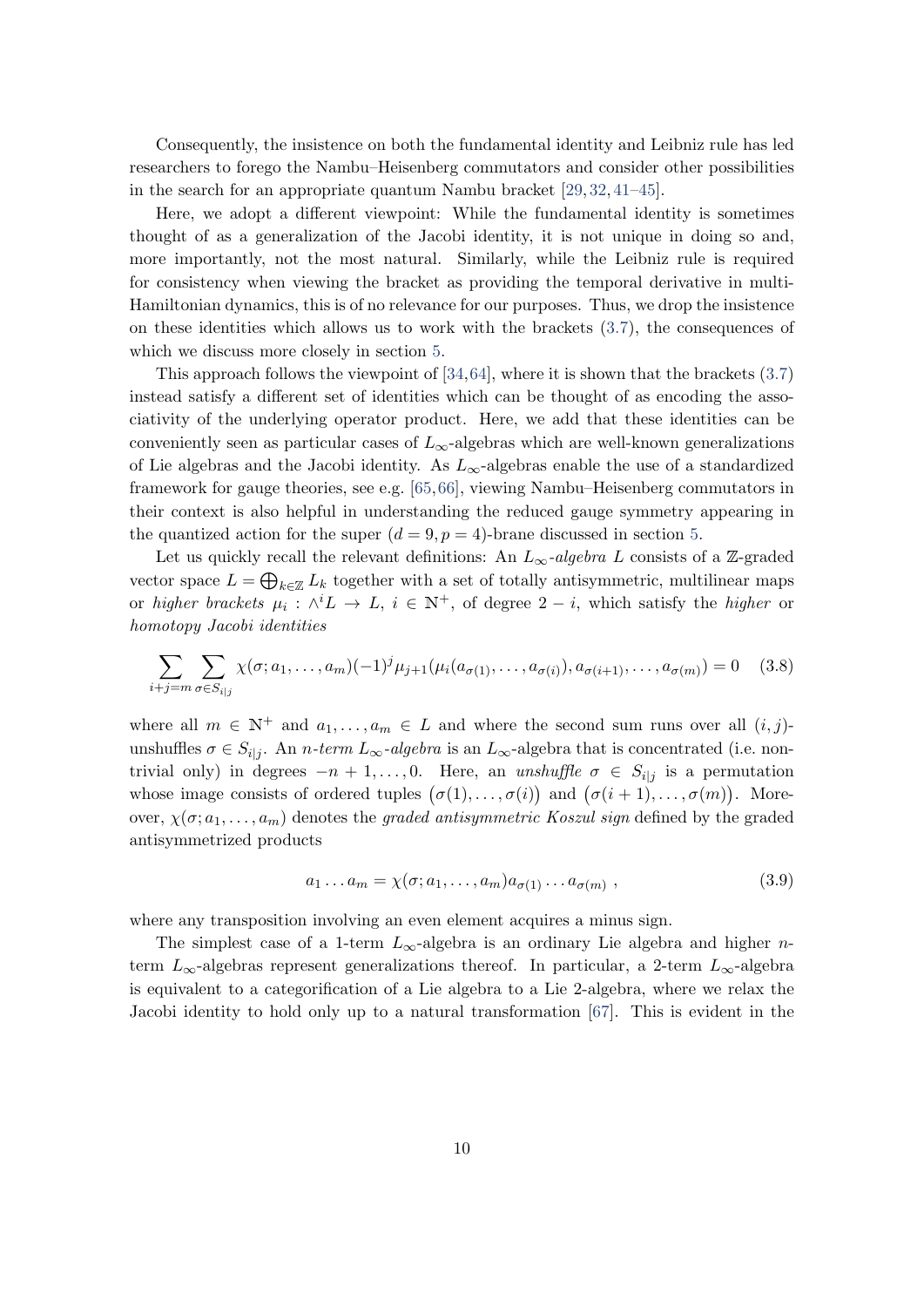lowest few homotopy Jacobi relations, i.e.

<span id="page-11-1"></span>
$$
0 = \mu_1 (\mu_1 (a_1)),
$$
  
\n
$$
0 = \mu_1 (\mu_2 (a_1, a_2)) - \mu_2 (\mu_1 (a_1), a_2) + (-1)^{|a_1||a_2|} \mu_2 (\mu_1 (a_2), a_1),
$$
  
\n
$$
0 = \mu_1 (\mu_3 (a_1, a_2, a_3)) - \mu_2 (\mu_2 (a_1, a_2), a_3) + (-1)^{|a_2||a_3|} \mu_2 (\mu_2 (a_1, a_3), a_2) - (-1)^{|a_1|(|a_2|+|a_3|)} \mu_2 (\mu_2 (a_2, a_3), a_1) - (-1)^{|a_1||a_2|} \mu_3 (\mu_1 (a_2), a_1, a_3) +
$$
  
\n
$$
+ \mu_3 (\mu_1 (a_1), a_2, a_3) + (-1)^{(|a_1|+|a_2|)|a_3|} \mu_3 (\mu_1 (a_3), a_1, a_2),
$$
\n(3.10)

where  $a_i \in L$ . These relations state that  $\mu_1$  is a graded differential compatible with  $\mu_2$ , and  $\mu_2$  is a generalization of a Lie bracket with the violation of the Jacobi identity controlled by  $\mu_3$ .

As mentioned in the introduction, the brackets [\(3.7\)](#page-9-4) exhibit an even-odd dichotomy: For  $p = 2n \in 2\mathbb{N}^+$ , they satisfy the identity [\[34,](#page-33-10) [64\]](#page-35-3)

<span id="page-11-2"></span>
$$
\sum_{\sigma \in S_{2p-1}} \text{sgn}(\sigma) \left[ \left[ A_{\sigma(1)}, \dots, A_{\sigma(p)} \right], A_{\sigma(p+1)}, \dots, A_{\sigma(2p-1)} \right] = 0 \tag{3.11}
$$

Thus, letting  $\mathfrak g$  denote the matrix algebra<sup>[2](#page-11-0)</sup> the  $A_i$  are elements of, this forms a  $(2p-3)$ -term  $L_{\infty}$ -algebra of the form

<span id="page-11-5"></span>
$$
L = \mathfrak{g}[4-2p] \xrightarrow{\mu_1=0} \ast \cdots \ast \xrightarrow{\mu_1=0} \mathfrak{g}[2-p] \xrightarrow{\mu_1=0} \ast \cdots \ast \xrightarrow{\mu_1=0} \mathfrak{g} \tag{3.12}
$$

together with the brackets

$$
\mu_p: \mathfrak{g} \wedge \cdots \wedge \mathfrak{g} \to \mathfrak{g}[2-p], \qquad \mu_p(A_1, \ldots, A_p) = [A_1, \ldots, A_p],
$$
  
\n
$$
\mu_p: \mathfrak{g}[2-p] \wedge \mathfrak{g} \wedge \cdots \wedge \mathfrak{g} \to \mathfrak{g}[4-2p], \qquad \mu_p(A_1, \ldots, A_p) = [A_1, \ldots, A_p].
$$
\n(3.13)

Here,  $\mathfrak{g}[k]$  denote the algebra g with elements shifted in degree by k, which constitute the graded vector space underlying the  $L_{\infty}$ -algebra L, and  $*$  denotes the trivial vector space. As there are only two non-trivial brackets most of the higher Jacobi relations [\(3.10\)](#page-11-1) are satisfied trivially and we are left with the case where  $i = j + 1 = p$ . As all elements involved are of even degree, the Koszul sign  $\chi(\sigma; a_1, \ldots, a_n)$  simplifies to give the sign of the permutation  $sgn(\sigma)$  and we are left with the identity [\(3.11\)](#page-11-2).

Similarly, for  $p = 2n - 1 \in 2\mathbb{N}^+ - 1$  the brackets [\(3.7\)](#page-9-4) satisfy the slightly modified identity [\[34,](#page-33-10) [64\]](#page-35-3)

<span id="page-11-4"></span><span id="page-11-3"></span>
$$
\sum_{\sigma \in S_{2p-1}} \text{sgn}(\sigma) \left[ \left[ A_{\sigma(1)}, \dots, A_{\sigma(p)} \right], A_{\sigma(p+1)}, \dots, A_{\sigma(2p-1)} \right] = p \left[ A_1, \dots, A_{2p-1} \right] . \tag{3.14}
$$

Again, this can be seen as forming a  $(2p-2)$ -term  $L_{\infty}$ -algebra of the form

$$
L = \mathfrak{g}[3-2p] \xrightarrow{\mu_1=\text{id}} \mathfrak{g}[4-2p] \xrightarrow{\mu_1=0} \ast \cdots \ast \xrightarrow{\mu_1=0} \mathfrak{g}[2-p] \xrightarrow{\mu_1=0} \ast \cdots \ast \xrightarrow{\mu_1=0} \mathfrak{g} \qquad (3.15)
$$

<span id="page-11-0"></span><sup>2</sup>In our case, **g** will be given by  $\mathfrak{sl}(N^k, \mathbb{C})$  for some power k.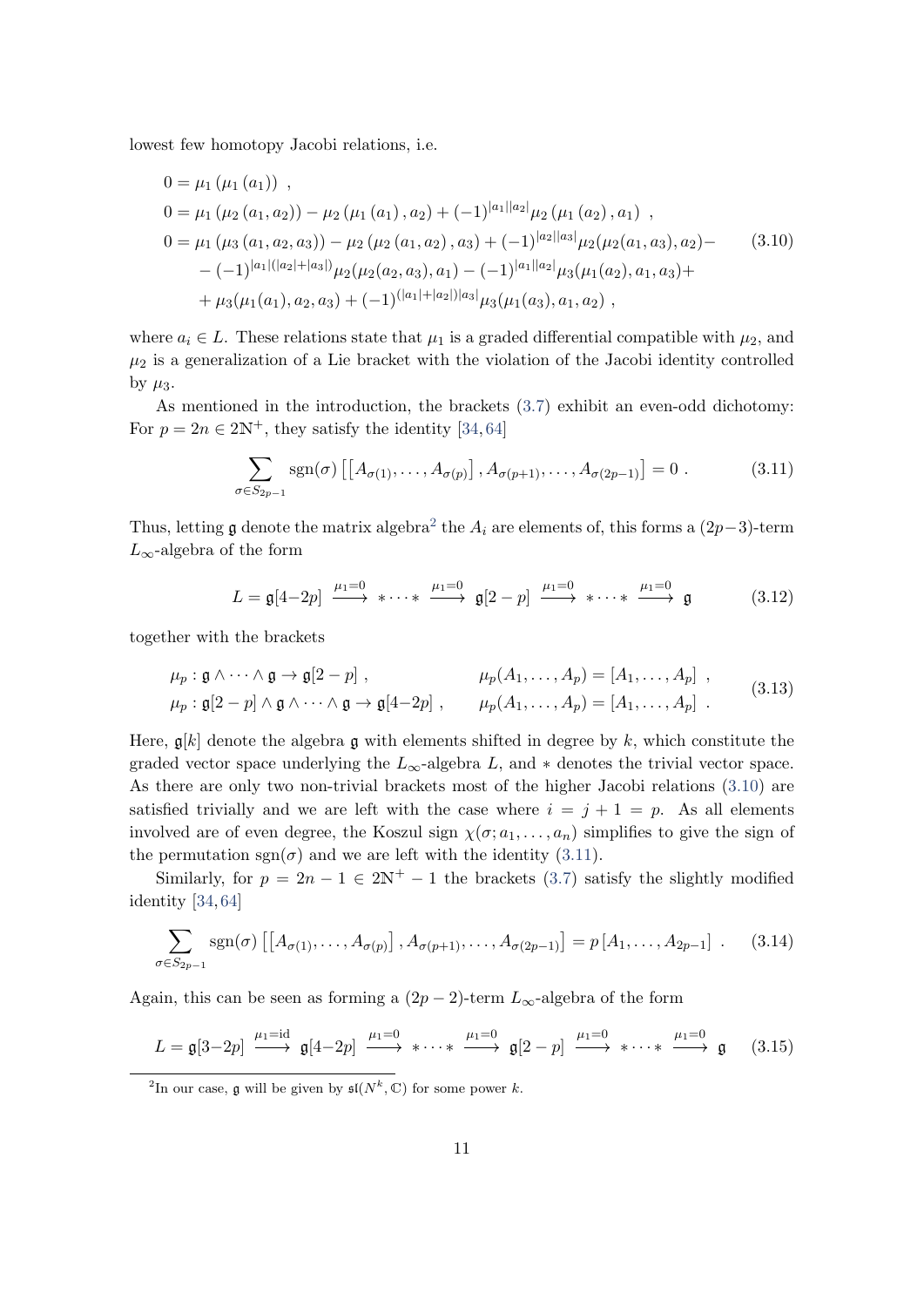together with the brackets

$$
\mu_1: \mathfrak{g}[3-2p] \to \mathfrak{g}[4-2p], \qquad \mu_1(A) = A,
$$
  
\n
$$
\mu_p: \mathfrak{g} \land \cdots \land \mathfrak{g} \to \mathfrak{g}[2-p], \qquad \mu_p(A_1, \ldots, A_p) = [A_1, \ldots, A_p],
$$
  
\n
$$
\mu_p: \mathfrak{g}[2-p] \land \mathfrak{g} \land \cdots \land \mathfrak{g} \to \mathfrak{g}[4-2p], \qquad \mu_p(A_1, \ldots, A_p) = [A_1, \ldots, A_p],
$$
  
\n
$$
\mu_{2p-1}: \mathfrak{g} \land \cdots \land \mathfrak{g} \to \mathfrak{g}[3-2p], \qquad \mu_{2p-1}(A_1, \ldots, A_{2p-1}) = [A_1, \ldots, A_{2p-1}].
$$
\n(3.16)

As before, due to most brackets vanishing, the only remaining non-trivial higher Jacobi relation reduces to the relevant identity [\(3.14\)](#page-11-3).

#### <span id="page-12-0"></span>4. Matrix quantization of classical Nambu brackets

In this section, we present the main results of this paper and derive the matrix quantization of the classical Nambu brackets in the toroidal case. We start by briefly introducing the many-index objects we use and proceed to derive the matrix quantization for Nambu brackets of even degrees. For illustrative purposes, this is first done for the quartic case before moving on to the general case. The quantization of Nambu brackets of odd degrees is then constructed as a reduction of the even degree cases. Again for illustrative purposes, we start with the cubic case before moving on to the general case.

#### <span id="page-12-1"></span>4.1. Quartic and higher 2n-tic matrices

It is a reasonable possibility that many-index objects can be used to quantize Nambu brackets, just as matrices have been used to quantize the ordinary Poisson bracket. Indeed, as outlined above, there have been attempts to use three-index objects endowed with a triple product, that is, cubic matrices, in order to quantize the cubic Nambu bracket.

E.g., in [\[32,](#page-33-9)[44\]](#page-34-12) the use of cubic matrices allowed for various quantized Nambu brackets that satisfy the fundamental identity. However, these brackets rely on tracing over one of the cubic matrices making it difficult to envision an explicit realization of the cubic Nambu bracket relations in terms of cubic matrices analogous to the membrane quantization of [\[6\]](#page-31-5). Furthermore, it is not clear which product should be used for cubic matrices and various ternary and binary relations have been proposed, some of which are non-associative. See [\[68\]](#page-35-7) for a discussion of a large class of associative binary products for cubic matrices and [\[69\]](#page-35-8) for an overview of ternary relations in physics.

In this paper, we will make use of quartic, and subsequently higher  $2n$ -index, matrices instead. In contrast to cubic matrices, there exists a natural associative binary product for these that generalizes the ordinary product of matrices. Endowed with this product these higher matrices are a nice tool to draw analogies and make generalizations more apparent. Note, however, that this is just a bookkeeping device and can be fully realized using ordinary matrices of correspondingly larger size. Here, we list the definitions and basic properties that we will use.

A quartic matrix A of size N is a 4-index object  $A_{a_1a_2a_3a_4} \in \mathbb{C}, a_i \in \{1, ..., N\}$ , endowed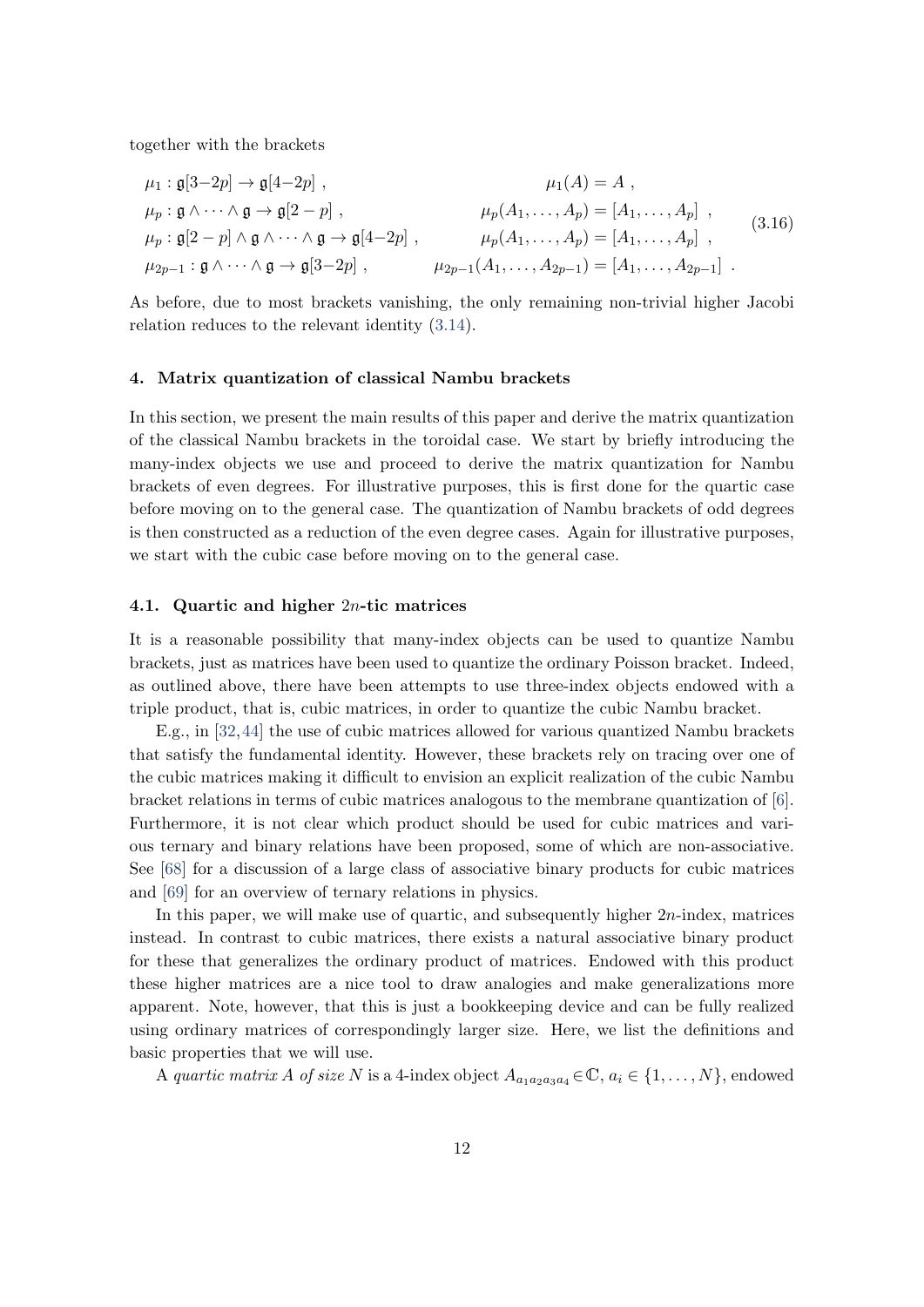with the binary product

$$
(A_4 \star B)_{a_1 a_2 a_3 a_4} = \sum_{m_1, m_2} A_{a_1 a_2 m_1 m_2} B_{m_2 m_1 a_3 a_4} . \tag{4.1}
$$

This forms a semigroup that we denote by  $(_4\text{Mat}(N,\mathbb{C}) \equiv 4\mathfrak{gl}(N,\mathbb{C}), _4\star$ ). The above product is non-commutative and a quick check,

$$
((A_4 \star B)_{4} \star C)_{a_1 a_2 a_3 a_4} = A_{a_1 a_2 m_3 m_4} B_{m_4 m_3 m_1 m_2} C_{m_2 m_1 a_3 a_4}
$$
  
=  $A_{a_1 a_2 m_1 m_2} B_{m_2 m_1 m_3 m_4} C_{m_4 m_3 a_3 a_4}$   
=  $(A_4 \star (B_4 \star C))_{a_1 a_2 a_3 a_4}$ , (4.2)

where we implicitly sum over any repeated indices, shows that it is indeed associative. We have an identity element given by

$$
(\,4\,\mathbb{1})_{a_1 a_2 a_3 a_4} = \delta_{a_1 a_4} \delta_{a_2 a_3} \tag{4.3}
$$

and, in analogy, denote the group of invertible elements by  $({}_4\mathsf{GL}(N,\mathbb{C}), 4\star)$ . Lastly, we also define a trace operation  $_4$ tr given by

$$
4tr(A) = \sum_{a_1, a_2} A_{a_1 a_2 a_2 a_1} , \qquad (4.4)
$$

which, just like the ordinary trace, satisfies  ${}_{4}tr(A_{4} \star B) = {}_{4}tr(B_{4} \star A)$ . As noted above, this can also be realized by ordinary matrices of size  $N^2$ . More specifically, there is a semigroup isomorphism given by

$$
\Phi: \qquad {}_{4}\text{Mat}(N, \mathbb{C}) \to \text{Mat}(N^{2}, \mathbb{C}),
$$
\n
$$
\left\{ A_{a_{1}a_{2}a_{3}a_{4}} \right\}_{a_{i}=0}^{N-1} \to \left\{ A_{\phi_{0}(i)\phi_{1}(i)\phi_{1}(j)\phi_{0}(j)} \right\}_{i,j=0}^{N^{2}-1},
$$
\n(4.5)

where we use the shorthand

$$
\phi_k(x) = \lfloor \frac{x}{N^k} \rfloor \text{ (mod } N \text{)} \tag{4.6}
$$

It is an easy exercise to check that this indeed maps the above product, identity and trace to the ordinary matrix product, identity and trace.

More generally, we define 2n-tic matrices of size N as 2n-index objects  $A_{a_1...a_{2n}} \in \mathbb{C}$ ,  $a_i \in \{1, \ldots, N\}$ , endowed with the binary product

$$
(A_{2n} \star B)_{a_1...a_{2n}} = \sum_{m_i} A_{a_1...a_n m_1...m_n} B_{m_n...m_1 a_{n+1}...a_{2n}} . \tag{4.7}
$$

Again, this product is non-commutative and associative forming a semigroup denoted by  $({}_{2n}Mat(N,\mathbb{C})\equiv {}_{2n}\mathfrak{gl}(N,\mathbb{C}),$   ${_{2n}\star}).$  The identity element is now given by

$$
({}_{2n}1)_{a_1...a_{2n}} = \delta_{a_1 a_{2n}} \dots \delta_{a_n a_{n+1}} , \qquad (4.8)
$$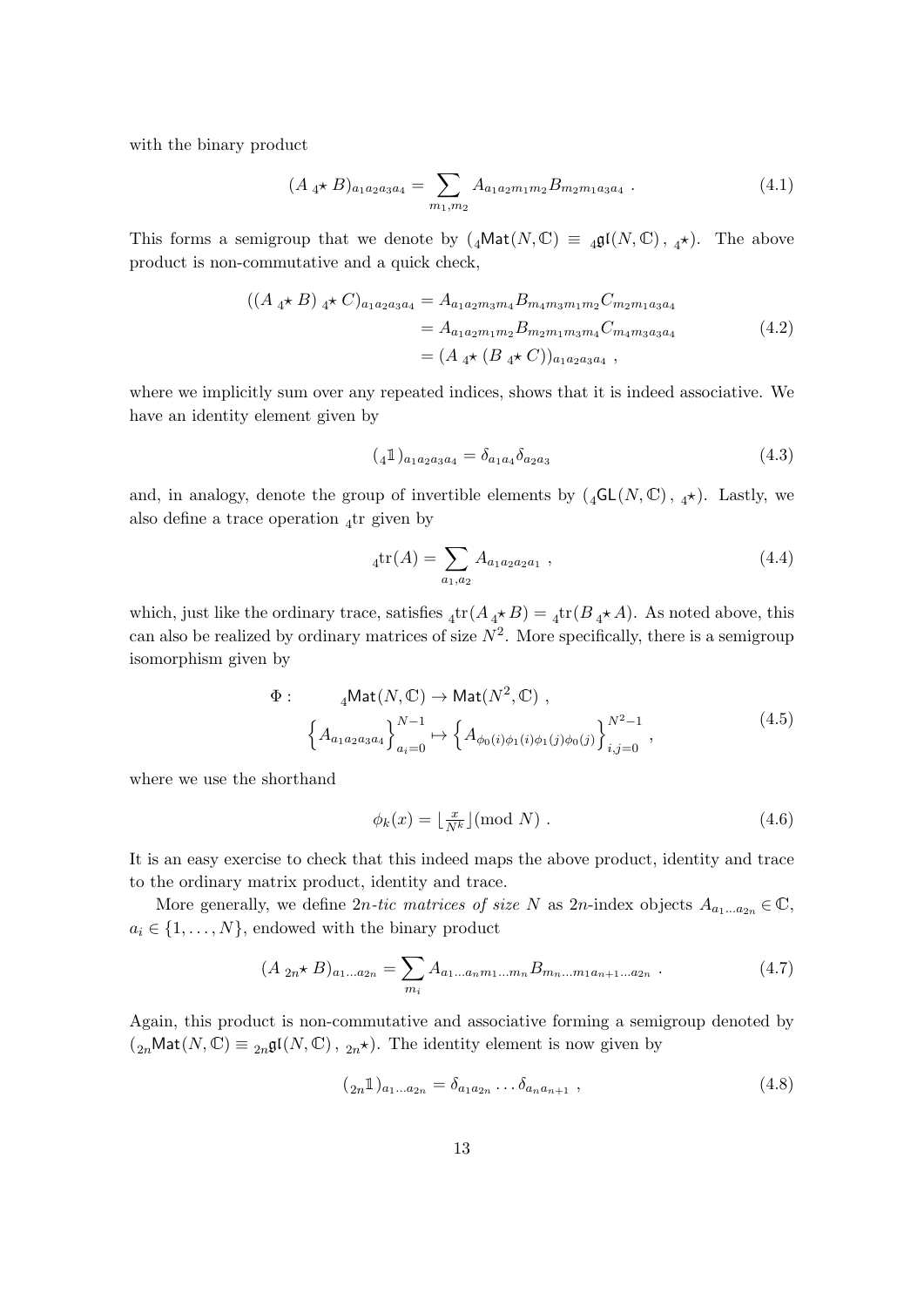and the subgroup of invertible elements is denoted  $({}_{2n}GL(N,\mathbb{C}), {_{2n}}\star)$ . Finally, the trace is given by

<span id="page-14-2"></span>
$$
{}_{2n}\text{tr}(A) = \sum_{a_i} A_{a_1 \dots a_n a_n \dots a_1} \,, \tag{4.9}
$$

while the isomorphism to ordinary matrices is realized via

$$
\Phi: \quad {}_{2n}\text{Mat}(N, \mathbb{C}) \to \text{Mat}(N^n, \mathbb{C}) ,
$$
\n
$$
\left\{ A_{a_1 a_2 a_3 a_4} \right\}_{a_i=0}^{N-1} \mapsto \left\{ A_{\phi_0(i)\phi_1(i)\dots\phi_{n-1}(i)\phi_{n-1}(j)\dots\phi_1(j)\phi_0(j)} \right\}_{i,j=0}^{N^n-1} .
$$
\n(4.10)

# <span id="page-14-0"></span>4.2. Matrix quantization of Nambu brackets for  $p \in 2N^+$

As discussed in section [2,](#page-4-0) there exists an explicit matrix quantization of the algebra of areapreserving diffeomorphisms for general topologies. For toroidal membranes, this explicit realization makes use of the clock and shift matrices [\(2.22\)](#page-7-3) in order to approximate the Poisson bracket [\(2.21\)](#page-7-0).

Our aim is to generalize this to higher Nambu brackets: The cubic Nambu bracket,

<span id="page-14-1"></span>
$$
\{\varphi_1, \varphi_2, \varphi_3\} = \frac{\epsilon^{rst}}{\sqrt{\omega(\sigma)}} \partial_r \varphi_1 \partial_s \varphi_2 \partial_t \varphi_3 , \qquad (4.11)
$$

being the next higher bracket, would be the most natural candidate and while, as discussed in section [3,](#page-9-0) it is an open question which finite bracket should be used to replace the Nambu bracket, the analogy with the Poisson bracket in the membrane case suggests to use the completely anti-symmetrized product

$$
[A, B, C] = ABC + BCA + CAB - ACB - CBA - BAC \qquad (4.12)
$$

for our purposes.

Unfortunately, using this, it turns out to be infeasible to find an analogous, explicit matrix representation. Note that the anti-symmetrized product [\(4.12\)](#page-14-1) only satisfies the more complicated  $L_{\infty}$ -algebra relation [\(3.14\)](#page-11-3) that includes an "inhomogeneity" [\[34\]](#page-33-10). This suggests that it may be easier to focus on the Nambu–Heisenberg commutators that satisfy the simpler  $L_{\infty}$ -algebra relations [\(3.11\)](#page-11-2) that do not include such a term. Thus, we will focus on Nambu brackets of order  $p = 2n$  corresponding to even-dimensional branes.

#### The quartic case

We start by considering the case  $p = 4$   $(n = 2)$ , that is, we consider the quartic Nambu bracket

<span id="page-14-3"></span>
$$
\{\varphi_1, \varphi_2, \varphi_3, \varphi_4\} = \frac{\epsilon^{rstu}}{\sqrt{\omega(\sigma)}} \partial_r \varphi_1 \partial_s \varphi_2 \partial_t \varphi_3 \partial_u \varphi_4 . \qquad (4.13)
$$

For a toroidal 4-brane the eigenfunctions of the Laplace–Beltrami operator are given by

$$
Y_{\vec{m}} = Y_{(m_1, m_2, m_3, m_4)} := e^{2\pi i (m_1 \sigma_1 + m_2 \sigma_2 + m_3 \sigma_3 + m_4 \sigma_4)}, \qquad (4.14)
$$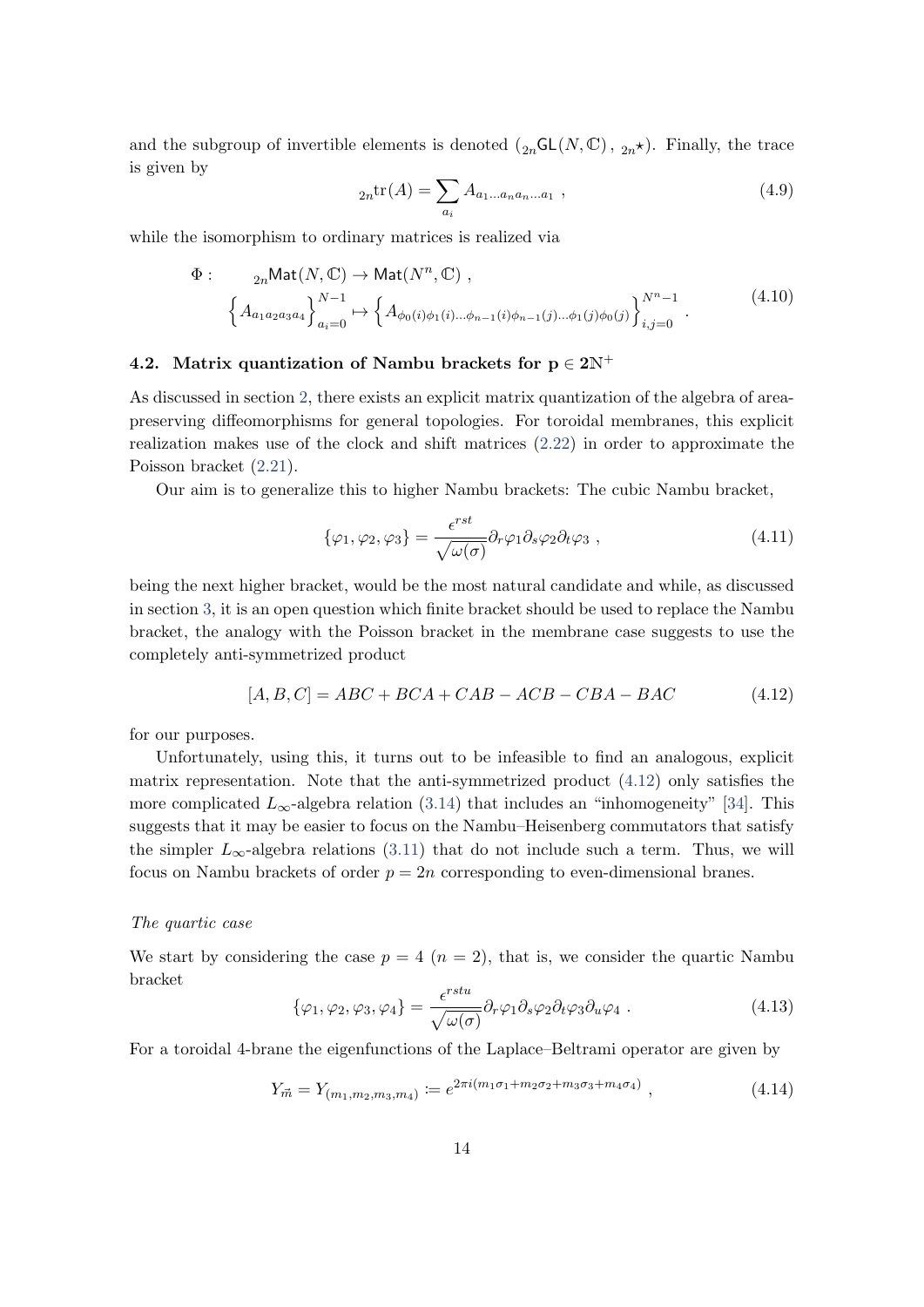where  $\vec{m} \in \mathbb{Z}^4$  and  $\sigma_i \in \mathbb{T}^4 = [0,1]^4$ . For a flat torus we have  $\sqrt{\omega(\sigma)} = 1$  leading to

<span id="page-15-2"></span><span id="page-15-1"></span>
$$
\{Y_{\vec{m}}, Y_{\vec{n}}, Y_{\vec{k}}, Y_{\vec{l}}\} = (2\pi)^4 \epsilon^{rstu} m_r n_s k_t l_u Y_{\vec{m} + \vec{n} + \vec{k} + \vec{l}},
$$
\n(4.15)

which should be approximated by an appropriate higher analogue of the shift and clock matrices together with the finite bracket

$$
[A, B, C, D] = ABCD - ABDC - ACBD + ACDB + ADBC - ADCB
$$
  
\n
$$
- BACD + BADC + BCAD - BCDA - BDAC + BDCA
$$
  
\n
$$
+ CABD - CADB - CBAD + CBDA + CDAB - CDBA
$$
  
\n
$$
- DABC + DACB + DBAC - DBCA - DCAB + DCBA.
$$
\n(4.16)

In the membrane case, forming the appropriate commutator identity [\(2.25\)](#page-7-4) crucially relies on the algebraic relations [\(2.23\)](#page-7-2) satisfied by the clock and shift matrices. We, thus, propose an obvious generalization to this algebra by requiring the relations

<span id="page-15-0"></span>
$$
U_1^N = U_2^N = V_1^N = V_2^N = 1, \quad V_1 U_1 = \omega U_1 V_1, \quad V_2 U_2 = \omega U_2 V_2, [U_1, U_2] = [U_1, V_2] = [U_2, V_1] = [V_1, V_2] = 0,
$$
\n(4.17)

where again  $\omega = \exp \frac{2\pi i}{N}$  is a primitive  $N^{\text{th}}$  root of unity. Note that it is impossible to satisfy these relations using  $(N \times N)$ -matrices and, thus, we use quartic matrices  $U_i, V_i \in \mathfrak{gl}(N, \mathbb{C})$ of size N instead. As outlined above, this is equivalent to using  $N^2 \times N^2$ -matrices but, as it keeps expressions simpler and the analogy more clear, we stick to quartic matrices for now and provide expressions for ordinary but larger matrices only at the end of this section. We also suppress the quartic and higher products  $_4\star$  and  $_{2n}\star$  here and in the following as this can be inferred from context.

The reason underlying the fact that the clock and shift matrices  $U$  and  $V$  commute up to a factor of  $\omega$  is that multiplication by V from the left/right corresponds to shifting all columns right/all rows down, respectively. For the specific form of  $U$ , the difference is equivalent to multiplying by  $\omega$ .

Quartic matrices have two additional indices, so there are two more directions in which we can shift, allowing for two independent clock-and-shift pairs according to [\(4.17\)](#page-15-0). Explicitly, this straightforward generalization is given by quartic matrices  $U_1, U_2, V_1, V_2 \in$  $_4\mathfrak{gl}(N,\mathbb{C})$  with entries given by

<span id="page-15-3"></span>
$$
(U_1)_{a_1 a_2 a_3 a_4} = \delta_{a_1 a_4} \delta_{a_2 a_3} \omega^{a_1 - 1} ,
$$
  
\n
$$
(U_2)_{a_1 a_2 a_3 a_4} = \delta_{a_1 a_4} \delta_{a_2 a_3} \omega^{a_2 - 1} ,
$$
  
\n
$$
(V_1)_{a_1 a_2 a_3 a_4} = \delta_{a_1 + 1, a_4}^N \delta_{a_2 a_3} ,
$$
  
\n
$$
(V_2)_{a_1 a_2 a_3 a_4} = \delta_{a_1 a_4} \delta_{a_2 + 1, a_3}^N ,
$$
  
\n
$$
(4.18)
$$

where  $a_i \in \{0, \ldots, N-1\}$  and we use the shorthand  $\delta_{ij}^N := \delta_{i \pmod{N}, j \pmod{N}}$ . A straightforward calculation shows that these quartic matrices indeed satisfy the relations given in [\(4.17\)](#page-15-0), see appendix [A](#page-28-1) for details.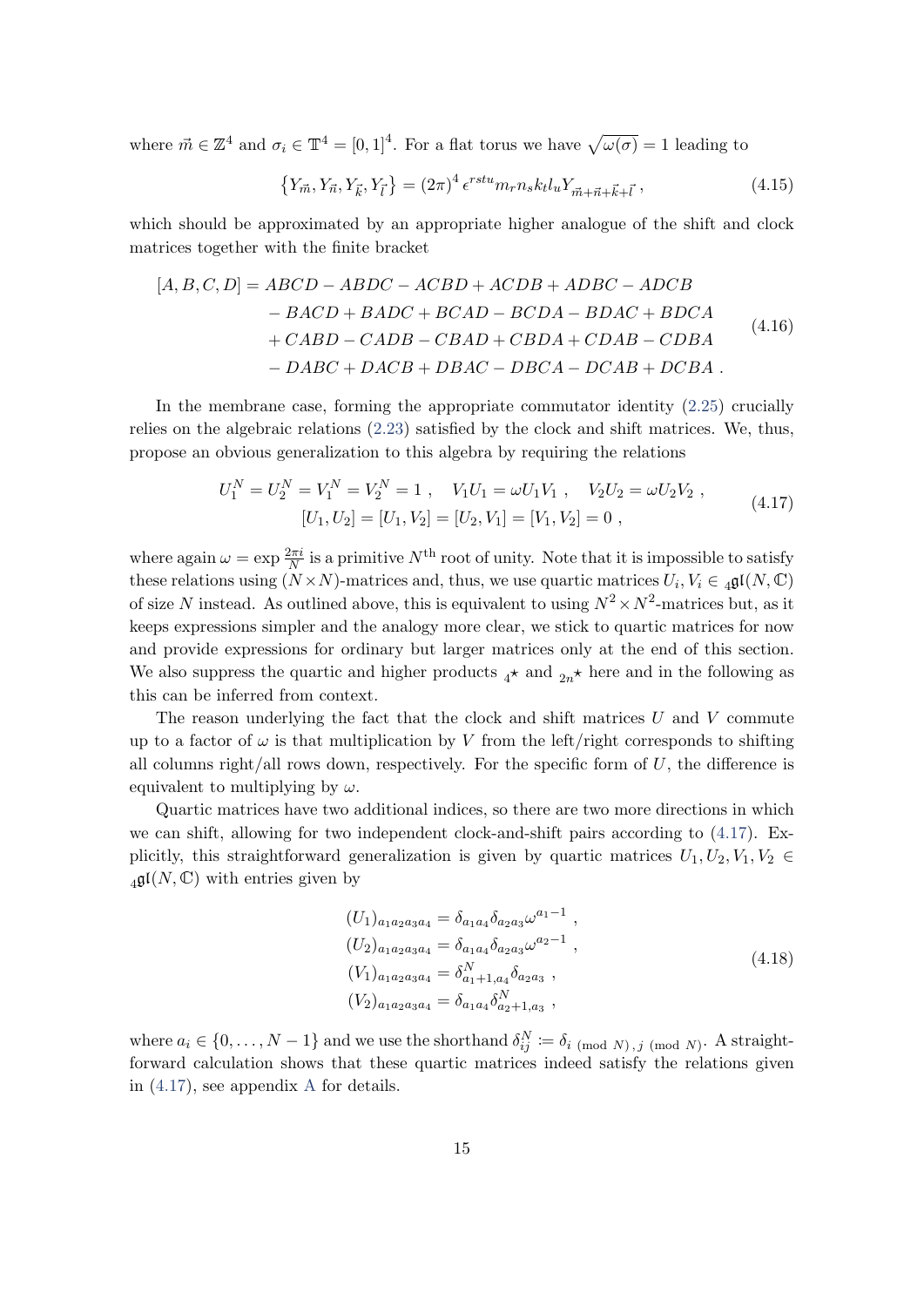In analogy with  $(2.24)$ , we can now assign quartic matrices to the basis functions according to

<span id="page-16-0"></span>
$$
Y_{(m_1,m_2,m_3,m_4)} \stackrel{N \to \infty}{\longleftarrow} T_{(m_1,m_2,m_3,m_4)} = (i\pi N)^{\frac{2}{3}} \omega^{\frac{m_1m_2 + m_3m_4}{2}} U_1^{m_1} V_1^{m_2} U_2^{m_3} V_2^{m_4} \ . \tag{4.19}
$$

Similarly to the clock and shift matrices, linear combinations of  $U_1^{m_1}V_1^{m_2}U_2^{m_3}V_2^{m_4}$  generate all of  $_4\mathfrak{gl}(N,\mathbb{C})$ . This can be seen from the general form

<span id="page-16-1"></span>
$$
(U_1^{m_1}V_1^{m_2}U_2^{m_3}V_2^{m_4})_{a_1a_2a_3a_4} = \delta_{a_1+m_2,a_4}^N \delta_{a_2+m_4,a_3}^N \omega^{m_1(a_1-1)+m_3(a_2-1)} \ . \tag{4.20}
$$

That is, we have  $N^2$  quartic matrices of the form  $U_1^{m_1} U_2^{m_3}$  that only have entries on the "diagonal plane" defined by  $\delta_{a_1a_4}\delta_{a_2a_3}$ , are linearly independent and, therefore, span the set of such diagonal quartic matrices, just as powers of the clock matrix do for diagonal matrices. Furthermore, just as the shift matrix shifts to off-diagonals so do the quartic matrices  $V_1$  and  $V_2$  shift the diagonal plane and for each off-diagonal plane we get another set of  $N^2$  linearly independent matrices. Thus, we have a complete basis for  $_4\mathfrak{gl}(N,\mathbb{C})$ .

As before, we exclude the identity  $T_{(0,0,0,0)} = (i\pi N)^{2/3}$  as it does not contribute to any action principles and are left with traceless quartic matrices which, in analogy with ordinary matrices, we denote by  $_4\mathfrak{sl}(N,\mathbb{C}) := \{ A \in \mathfrak{gl}(N,\mathbb{C}) \mid 4\text{tr}(A) = 0 \}.$  With the phase factor in [\(4.19\)](#page-16-0) we have  $T_{\vec{m}}^{\dagger} = (-1)^{2/3} T_{-\vec{m}}$  which also follows directly from the explicit form [\(4.20\)](#page-16-1) and where transposing is understood to be given by reversing the order of the indices.

Given this basis of  $_4\mathfrak{sl}(N,\mathbb{C})$ , we can simplify the terms appearing in the bracket [\(4.16\)](#page-15-1) by repeatedly using the basic relations [\(4.17\)](#page-15-0) leading to

<span id="page-16-2"></span>
$$
T_{\vec{m}} T_{\vec{n}} T_{\vec{k}} T_{\vec{l}} = (i\pi N)^2 \omega^{\frac{1}{2}(m_1(-n_2 - k_2 - l_2) + n_1(m_2 - k_2 - l_2) + k_1(m_2 + n_2 - l_2) + l_1(m_2 + n_2 + k_2))}
$$
  
\n
$$
\times \omega^{\frac{1}{2}(m_3(-n_4 - k_4 - l_4) + n_3(m_4 - k_4 - l_4) + k_3(m_4 + n_4 - l_4) + l_3(m_4 + n_4 + k_4))}
$$
  
\n
$$
\times T_{\vec{m} + \vec{n} + \vec{k} + \vec{l}}
$$
  
\n
$$
=: (i\pi N)^2 \omega^{e_4(\vec{m}, \vec{n}, \vec{k}, \vec{l})} T_{\vec{m} + \vec{n} + \vec{k} + \vec{l}}.
$$
\n(4.21)

Plugging this into the full bracket yields

$$
[T_{\vec{m}}, T_{\vec{n}}, T_{\vec{k}}, T_{\vec{l}}] = (i\pi N)^{2} \left(\omega^{e_{4}(\vec{m}, \vec{n}, \vec{k}, \vec{l})} - \omega^{e_{4}(\vec{m}, \vec{n}, \vec{l}, \vec{k})} - \omega^{e_{4}(\vec{m}, \vec{k}, \vec{n}, \vec{l})} + \omega^{e_{4}(\vec{m}, \vec{k}, \vec{l}, \vec{n})}\right) + \omega^{e_{4}(\vec{m}, \vec{l}, \vec{n}, \vec{k})} - \omega^{e_{4}(\vec{m}, \vec{l}, \vec{k}, \vec{n})} - \omega^{e_{4}(\vec{n}, \vec{m}, \vec{k}, \vec{l})} + \omega^{e_{4}(\vec{n}, \vec{m}, \vec{l}, \vec{k})} + \omega^{e_{4}(\vec{n}, \vec{k}, \vec{m}, \vec{l})} - \omega^{e_{4}(\vec{n}, \vec{k}, \vec{l}, \vec{m})} - \omega^{e_{4}(\vec{n}, \vec{l}, \vec{m}, \vec{k})} + \omega^{e_{4}(\vec{n}, \vec{l}, \vec{k}, \vec{m})} + \omega^{e_{4}(\vec{k}, \vec{m}, \vec{n}, \vec{l})} - \omega^{e_{4}(\vec{k}, \vec{m}, \vec{l}, \vec{n})} - \omega^{e_{4}(\vec{k}, \vec{n}, \vec{m}, \vec{l})} + \omega^{e_{4}(\vec{k}, \vec{n}, \vec{l}, \vec{m})} + \omega^{e_{4}(\vec{k}, \vec{l}, \vec{m}, \vec{n})} - \omega^{e_{4}(\vec{k}, \vec{l}, \vec{n}, \vec{m})} - \omega^{e_{4}(\vec{l}, \vec{m}, \vec{n}, \vec{k})} + \omega^{e_{4}(\vec{l}, \vec{m}, \vec{k}, \vec{n})} + \omega^{e_{4}(\vec{l}, \vec{n}, \vec{m}, \vec{k})} - \omega^{e_{4}(\vec{l}, \vec{n}, \vec{k}, \vec{m})} - \omega^{e_{4}(\vec{l}, \vec{k}, \vec{m}, \vec{n})} + \omega^{e_{4}(\vec{l}, \vec{k}, \vec{n}, \vec{m})} \right) T_{\vec{m} + \vec{n} + \vec{k} + \vec{l}}.
$$
\n(4.22)

Now, expanding the root of unity leads to a cancellation of not only the constant but also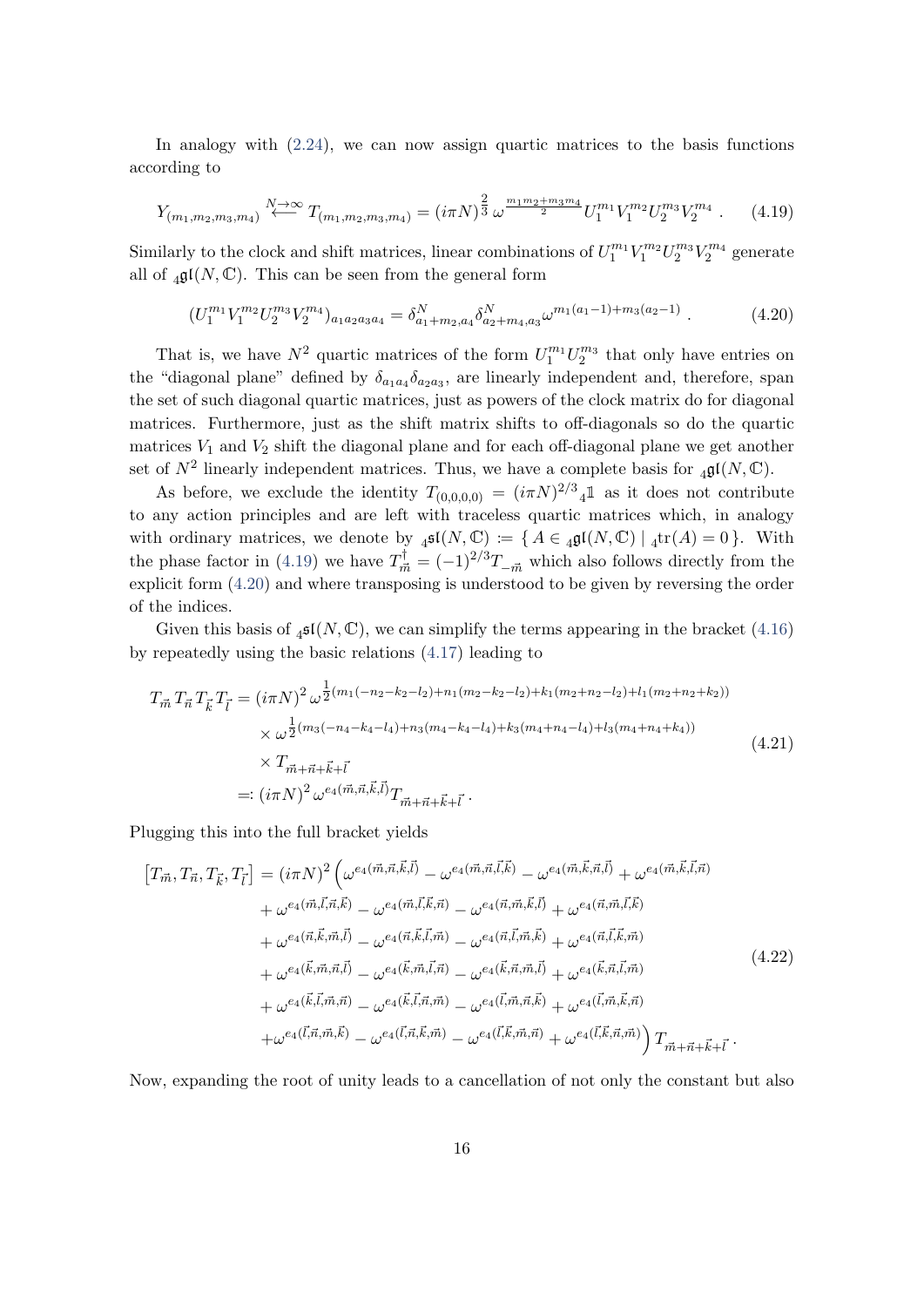the linear terms resulting in

<span id="page-17-4"></span>
$$
\begin{aligned} \left[T_{\vec{m}}, T_{\vec{n}}, T_{\vec{k}}, T_{\vec{l}}\right] &= (i\pi N)^2 \left(4(2\pi i)^2 \epsilon^{rstu} \frac{m_r n_s k_t l_u}{N^2} + \mathcal{O}\left(\frac{1}{N^3}\right)\right) T_{\vec{m} + \vec{n} + \vec{k} + \vec{l}} \\ &= \left((2\pi)^4 \epsilon^{rstu} m_r n_s k_t l_u + \mathcal{O}\left(\frac{1}{N}\right)\right) T_{\vec{m} + \vec{n} + \vec{k} + \vec{l}}, \end{aligned} \tag{4.23}
$$

which for  $N \longrightarrow \infty$  recovers the quartic Nambu bracket relations [\(4.15\)](#page-15-2) as desired.

#### The general case

The above construction lends itself to a straightforward generalization to Nambu brackets of even order  $p = 2n$ . That is, we have the bracket

$$
\{\varphi_1,\ldots,\varphi_{2n}\} = \frac{\epsilon^{r_1\ldots r_{2n}}}{\sqrt{\omega(\sigma)}} \partial_{r_1} \varphi_1 \ldots \partial_{r_{2n}} \varphi_{2n} , \qquad (4.24)
$$

and for a toroidal brane in p dimensions the eigenfunctions of the Laplace–Beltrami operator

$$
Y_{\vec{m}_i} = Y_{(m_{i,1},\ldots,m_{i,2n})} := e^{2\pi i \sum_{j=1}^{2n} m_{i,j}\sigma_j}, \qquad (4.25)
$$

<span id="page-17-2"></span>where  $\vec{m}_i \in \mathbb{Z}^{2n}$  and  $\sigma_j \in \mathbb{T}^{2n} = [0,1]^{2n}$ . Again, with  $\sqrt{\omega(\sigma)} = 1$ , this leads to the bracket

$$
\{Y_{\vec{m}_1}, \ldots, Y_{\vec{m}_{2n}}\} = (2\pi i)^{2n} \epsilon^{r_1 \ldots r_{2n}} m_{1,r_1} \ldots m_{2n,r_{2n}} Y_{\vec{m}_1 + \ldots + \vec{m}_{2n}} , \qquad (4.26)
$$

which we want to regularize using the finite Nambu–Heisenberg commutator

$$
[A_1, \dots A_{2n}] = \sum_{\sigma \in S_{2n}} \text{sgn}(\sigma) A_{\sigma(1)} \dots A_{\sigma(2n)} . \tag{4.27}
$$

The algebra relations generalize to

<span id="page-17-1"></span><span id="page-17-0"></span>
$$
U_i^N = V_i^N = 1 , V_i U_i = \omega U_i V_i ,
$$
  
\n
$$
[U_i, U_j] = [U_i, V_j] = [V_i, V_j] = 0 ,
$$
\n(4.28)

<span id="page-17-3"></span>where  $i \neq j \in \{1, ..., n\}$  and  $\omega = \exp \frac{2\pi i}{N}$  is again a primitive  $N^{\text{th}}$  root of unity. These can now be satisfied by 2*n*-tic matrices  $U_i, V_i \in C_{2n}$ **g** $I(N, \mathbb{C})$  whose explicit expressions are given by

$$
(U_i)_{a_1...a_{2n}} = \delta_{a_1 a_{2n}} \dots \delta_{a_n a_{n+1}} \omega^{a_i - 1} ,
$$
  
\n
$$
(V_i)_{a_1...a_{2n}} = \delta_{a_1 a_{2n}} \dots \delta_{a_i + 1, a_{2n - i + 1}}^N \dots \delta_{a_n a_{n+1}} ,
$$
\n
$$
(4.29)
$$

where, again,  $a_i \in \{0, ..., N-1\}$  and we use the shorthand  $\delta_{ij}^N := \delta_{i \pmod{N}, j \pmod{N}}$ . As before, straightforward calculation show that these indeed satisfy [\(4.28\)](#page-17-0), see appendix [A](#page-28-1) for details.

The basis functions can be assigned to the  $2n$ -tic matrices

$$
Y_{(m_{i,1},\ldots,m_{i,2n})} \stackrel{N \to \infty}{\longleftarrow} T_{(m_{i,1},\ldots,m_{i,2n})} = \left(\frac{(-2\pi i N)^n}{n!^2}\right)^{\frac{1}{2n-1}} \omega^{\frac{\sum\limits_{j=1}^{n} m_{i,2j-1}m_{i,2j}}{2}} \times U_1^{m_{i,1}} V_1^{m_{i,2}} \ldots U_n^{m_{i,2n-1}} V_n^{m_{i,2n}} \tag{4.30}
$$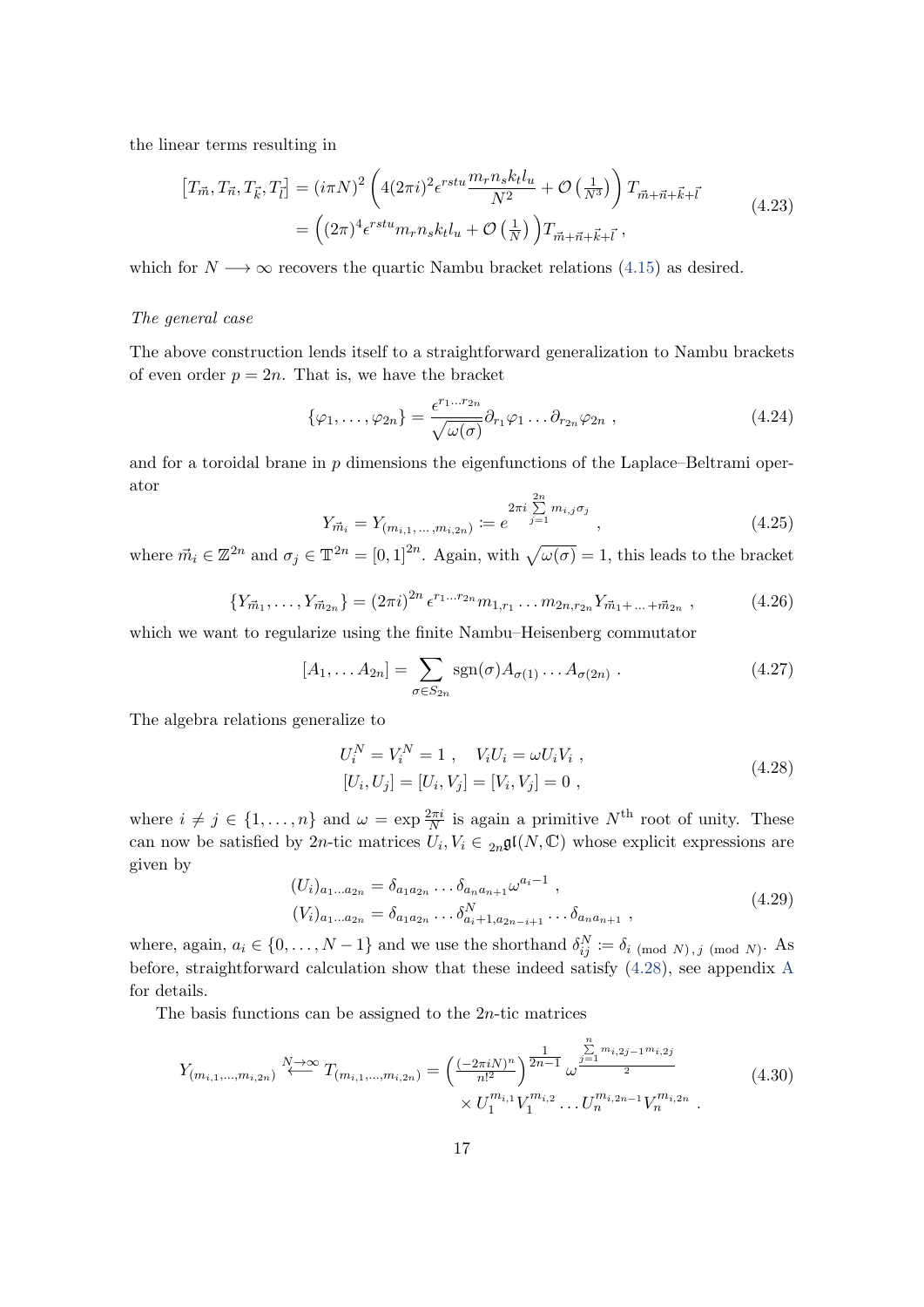whose phase factor now leads to  $T^{\dagger}_{\phi}$  $\overline{m}_i = (-1)^{n/(2n-1)} T_{-\vec{m}_i}$  and which, by the same argument as in the quartic case, generate all of  ${}_{2n}\mathfrak{gl}(N,\mathbb{C})$ . As before, they therefore form a basis for  ${}_{2n}$ **s** $\mathfrak{gl}(N, \mathbb{C}) := \{ A \in {}_{2n}$ **g** $\mathfrak{gl}(N, \mathbb{C}) \mid {}_{2n}tr(A) = 0 \}$  when excluding the identity  $T_{\vec{0}} = (\frac{(-2\pi i N)^n}{n!^2}$  $\frac{n!}{n!^2}$ )<sup>1/(2n-1)</sup><sub>2n</sub> $\mathbb{1}$ .

A 2n-fold product of this basis is of the form

<span id="page-18-2"></span>
$$
T_{\vec{m}_1} \dots T_{\vec{m}_{2n}} = \frac{(-2\pi i N)^n}{n!^2} \omega^{e_{2n}(\vec{m}_1, \dots, \vec{m}_{2n})} T_{\vec{m}_1 + \dots + \vec{m}_{2n}}, \qquad (4.31)
$$

where repeated use of the algebra relations [\(4.28\)](#page-17-0) can be used to show that the exponent is given by

<span id="page-18-0"></span>
$$
e_{2n}(\vec{m}_1,\ldots,\vec{m}_{2n}) = \frac{1}{2} \sum_{j=1}^n \sum_{i=1}^{2n} m_{i,2j-1} \left( \sum_{k=1}^{i-1} m_{k,2j} - \sum_{k=i+1}^{2n} m_{k,2j} \right) . \tag{4.32}
$$

Plugging this into the Nambu–Heisenberg commutator [\(4.27\)](#page-17-1) subsequently yields

$$
[T_{\vec{m}_1}, \dots, T_{\vec{m}_{2n}}] = \frac{(-2\pi i N)^n}{n!^2} \sum_{\sigma \in S_{2n}} \text{sgn}(\sigma) \omega^{e_{2n}(\vec{m}_{\sigma(1)}, \dots, \vec{m}_{\sigma(2n)})} T_{\vec{m}_1 + \dots + \vec{m}_{2n}}, \tag{4.33}
$$

and it remains to be shown that after expanding the root of unity this correctly recovers  $(4.26)$ . Indeed, it follows from the symmetry properties of  $(4.32)$  that we have

$$
[T_{\vec{m}_1}, \dots, T_{\vec{m}_{2n}}] = \frac{(-2\pi i N)^n}{n!^2} \left( (-1)^n n!^2 (2\pi i)^n \epsilon^{r_1 \dots r_{2n}} \frac{m_{1,r_1} \dots m_{2n,r_{2n}}}{N^n} + \mathcal{O}\left(\frac{1}{N^{n+1}}\right) \right) T_{\vec{m}_1 + \dots + \vec{m}_{2n}} \qquad (4.34)
$$

$$
= \left( (2\pi i)^{2n} \epsilon^{r_1 \dots r_{2n}} m_{1,r_1} \dots m_{2n,r_{2n}} + \mathcal{O}\left(\frac{1}{N}\right) \right) T_{\vec{m}_1 + \dots + \vec{m}_{2n}},
$$

which takes the correct form in the  $(N \rightarrow \infty)$ -limit, as desired. For a more detailed proof, see appendix [B.](#page-28-2)

#### Ordinary matrix representation

As discussed before, the above generalized algebra in terms of  $2n$ -tic matrices can equivalently be expressed in terms of ordinary matrices of appropriately larger size. Here, we list the explicit realizations for the general case  $p = 2n$  making use of the semigroup isomorphism given in [\(4.10\)](#page-14-2). The algebra defined by the relations

<span id="page-18-1"></span>
$$
U_k^N = V_k^N = 1 , \quad V_k U_k = \omega U_k V_k ,
$$
  
\n
$$
[U_k, U_l] = [U_k, V_l] = [V_k, V_l] = 0 ,
$$
\n(4.35)

with  $k, l \in \{1, ..., n\}$  can then be realized by the  $N^n \times N^n$ -matrices

$$
(U_k)_{ij} = \delta_{\phi_0(i)\phi_0(j)} \dots \delta_{\phi_{n-1}(i)\phi_{n-1}(j)} \omega^{\phi_{k-1}(i)-1} = \delta_{ij} \omega^{\phi_{k-1}(i)-1},
$$
  
\n
$$
(V_k)_{ij} = \delta_{\phi_0(i)\phi_0(j)} \dots \delta^N_{\phi_{k-1}(i)+1,\phi_{k-1}(j)} \dots \delta_{\phi_{n-1}(i)\phi_{n-1}(j)},
$$
\n(4.36)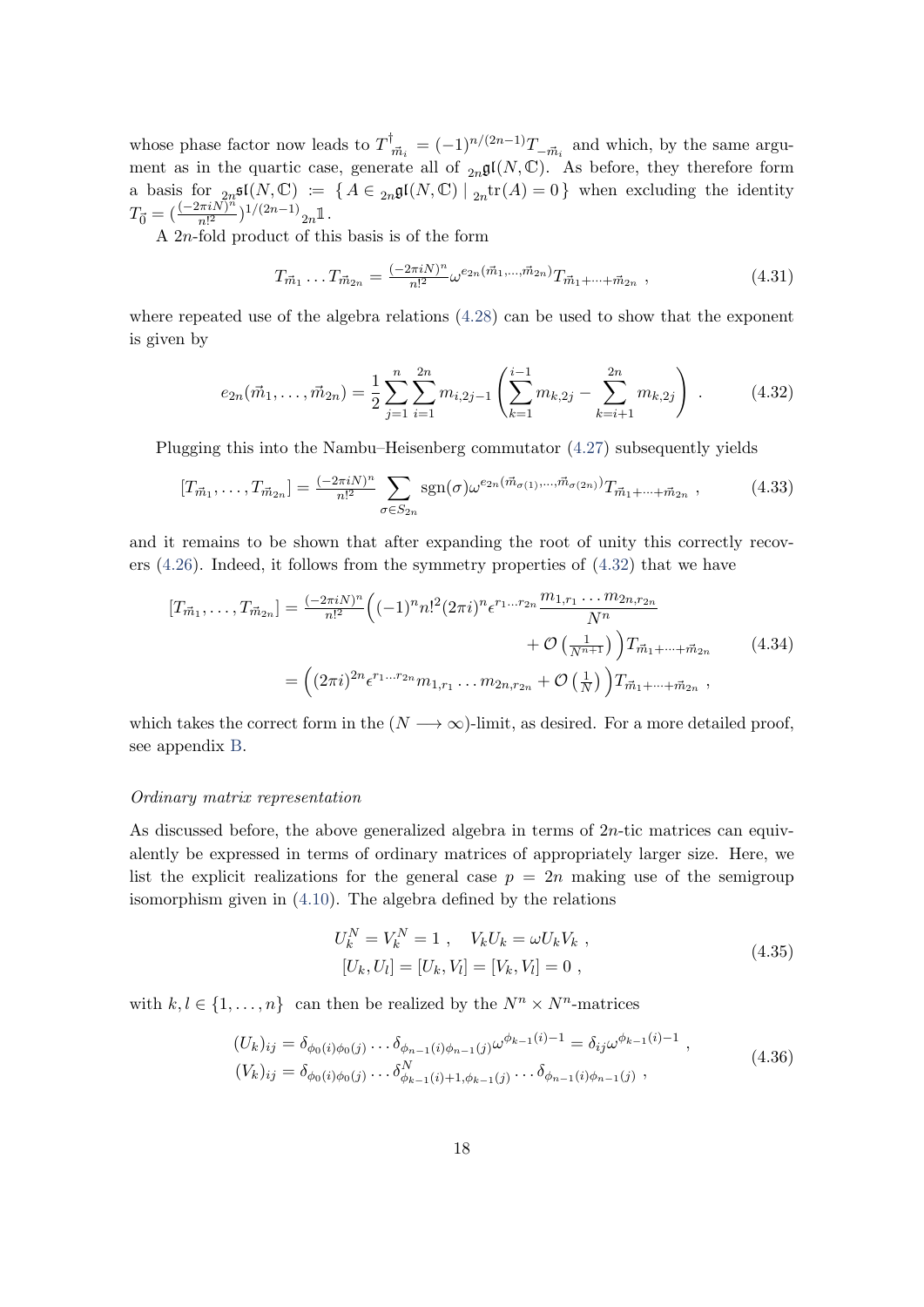where  $i, j \in \{0, \ldots, N^n-1\}$ , we use the shorthand  $\delta_{ij}^N := \delta_{i \pmod{N}, j \pmod{N}}$  and where, again,  $\phi_k(x)$  is given by

$$
\phi_k(x) = \lfloor \frac{x}{N^k} \rfloor \text{(mod } N) . \tag{4.37}
$$

These are the images of  $(4.29)$  under  $(4.10)$  and, as  $\Phi$  is a semigroup isomorphism, it follows immediately that these matrices satisfy the generalized relations above and, when excluding the identity, now span  $\mathfrak{sl}(N^n,\mathbb{C})$ . The assignment of matrices to basis functions and subsequent regularization of the Nambu bracket then follows in the same way as before.

# <span id="page-19-0"></span>4.3. Matrix quantization of Nambu brackets for  $p \in 2N^+ - 1$

The above Nambu bracket quantization is not suitable for brackets of odd degree  $p = 2n-1$ further evidencing the even-odd dichotomy discussed in section [3.](#page-9-0) However, we can use the even degree case to define new odd degree brackets by letting one of the entries be constant in a procedure reminiscent of dimensional reduction and familiar from the theory of n-Lie algebras, where fixing one of the entries always defines an  $(n - 1)$ -Lie algebra.

#### The cubic case

We start with the case  $n = 2$   $(p = 3)$ . That is, we have the bracket

$$
\{\varphi_1, \varphi_2, \varphi_3\} = \frac{\epsilon^{rst}}{\sqrt{\omega(\sigma)}} \partial_r \varphi_1 \partial_s \varphi_2 \partial_t \varphi_3 \tag{4.38}
$$

and basis functions

<span id="page-19-1"></span>
$$
Y_{\vec{m}} = Y_{(m_1, m_2, m_3)} := e^{2\pi i (m_1 \sigma_1 + m_2 \sigma_2 + m_3 \sigma_3)}, \qquad (4.39)
$$

resulting in

$$
\{Y_{\vec{m}}, Y_{\vec{n}}, Y_{\vec{k}}\} = (2\pi i)^3 \epsilon^{rst} m_r n_s k_t Y_{\vec{m} + \vec{n} + \vec{k}} ,
$$
\n(4.40)

which is what we want to approximate.

To motivate using the quartic case to define the finite three-bracket, we first recall that in the infinite-dimensional case we have

$$
\{Y_{\vec{m}'}, Y_{\vec{n}'}, Y_{\vec{k}'}, Y_{\vec{l}'}\} = (2\pi i)^4 \epsilon^{rstu} m'_r n'_s k'_t l'_u Y_{\vec{m}' + \vec{n}' + \vec{k}' + \vec{l}'} ,
$$
\n(4.41)

where  $r, s, t, u = 1, 2, 3, 4$ . Then, if we let  $\vec{m}' = (\vec{m}, 0), \vec{n}' = (\vec{n}, 0), \vec{k}' = (\vec{k}, 0)$  and lastly  $\vec{l}' = (0, 0, 0, 1),$  this leads to

$$
\{Y_{\vec{m}}, Y_{\vec{n}}, Y_{\vec{k}}, e^{2\pi i \sigma_4}\} = (2\pi i)^4 \epsilon^{\tilde{r}\tilde{s}\tilde{t}} m_{\tilde{r}} n_{\tilde{s}} k_{\tilde{t}} Y_{\vec{m} + \vec{n} + \vec{k}} \ e^{2\pi i \sigma_4} = 2\pi i \{Y_{\vec{m}}, Y_{\vec{n}}, Y_{\vec{k}}\} e^{2\pi i \sigma_4} , \quad (4.42)
$$

where now  $\tilde{r}, \tilde{s}, \tilde{t} = 1, 2, 3$ . This leads us to consider the three-bracket

$$
[A, B, C] := [A, B, C, V_2] V_2^{-1}
$$
  
=  $(ABCV_2 - ABV_2C - ACBV_2 + ACV_2B + AV_2BC - AV_2CB - BACV_2 + BAV_2C + BCAV_2 - BCV_2A - BV_2AC + BV_2CA + CABV_2 - CAV_2B - CBAV_2 + CBV_2A + CV_2AB - CV_2BA - V_2ABC + V_2ACB + V_2BAC - V_2BCA - V_2CAB + V_2CBA) V_2^{-1},$  (4.43)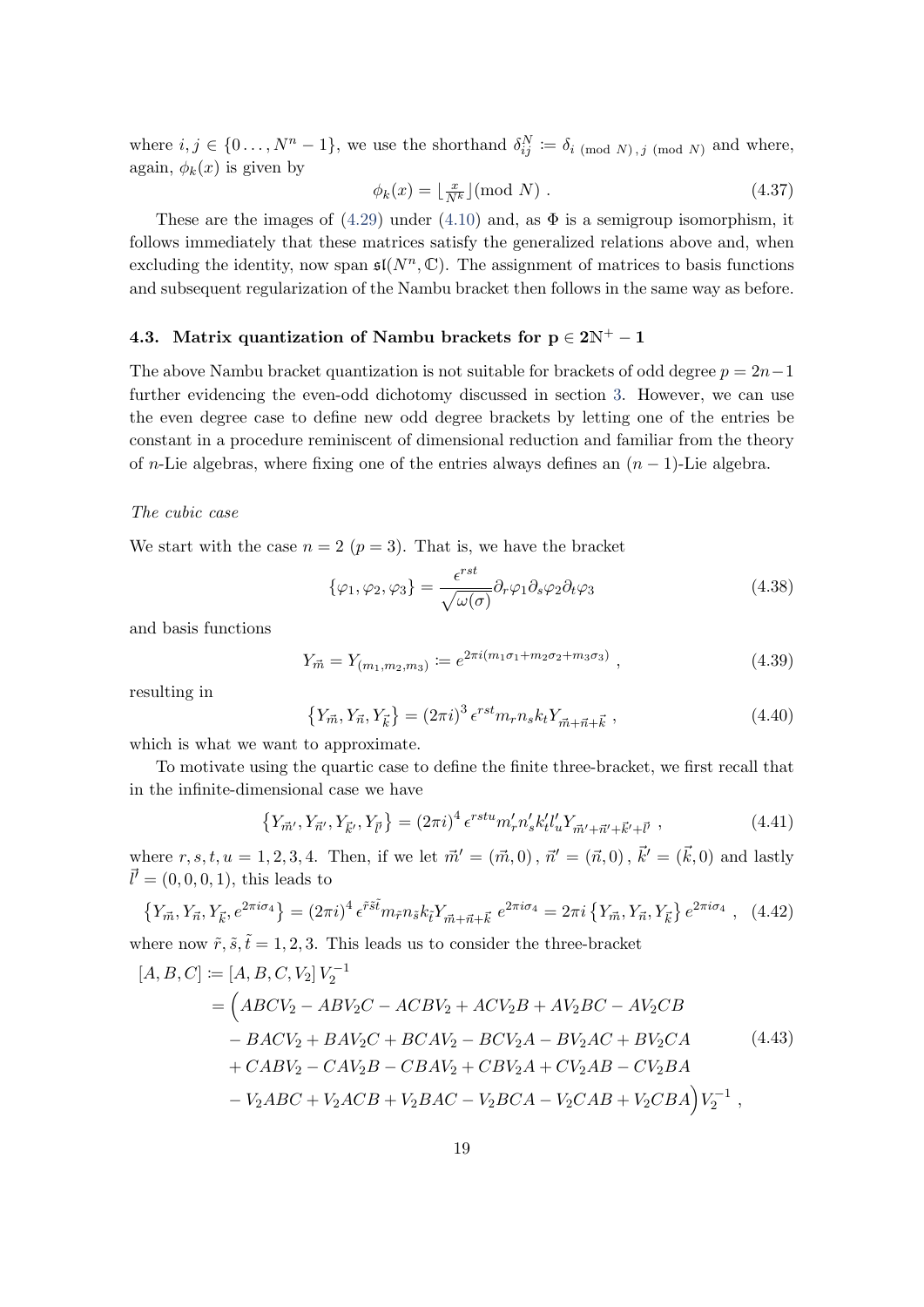where we use the four-bracket  $(4.16)$  and the (quartic) matrix  $V_2$  as defined in  $(4.18)$ or [\(4.36\)](#page-18-1), respectively. Just like the cubic Nambu–Heisenberg commutator, this bracket forms an  $L_{\infty}$ -algebra as in [\(3.15\)](#page-11-4) when supplemented with the 5-bracket

$$
[A, B, C, D, E] := \sum_{i=5}^{8} \sum_{j=i-4}^{i-1} \left( \sum_{k=1}^{i-5} + \sum_{k=i+1}^{8} \right) \varepsilon(i, j, k) [A, B, C, D, E]_{(jk)(i9)}, \tag{4.44}
$$

where  $[A, B, C, D, E]_{(ij)(kl)}$  is the ordinary anti-symmetrized product with  $V_2$  and  $V_2^{-1}$ inserted in positions i, j and k, l, respectively. Here,  $\varepsilon(i, j, k)$  is the appropriate minus sign that results from swapping in the  $V_2$  and  $V_2^{-1}$  into position yielding a completely anti-symmetric 5-bracket as required.

With this in mind we can associate (quartic) matrices to basis functions according to

$$
Y_{(m_1,m_2,m_3)} \stackrel{N \to \infty}{\longleftarrow} \tilde{T}_{(m_1,m_2,m_3)} = \left(\frac{i\pi N^2}{2}\right)^{\frac{1}{2}} \omega^{\frac{m_1 m_2}{2}} U_1^{m_1} V_1^{m_2} U_2^{m_3} \sim T_{(m_1,m_2,m_3,0)} ,\quad (4.45)
$$

where  $U_1$ ,  $U_2$ ,  $V_1$  are the (quartic) matrices as defined in [\(4.18\)](#page-15-3) or [\(4.36\)](#page-18-1), respectively. These (quartic) matrices now satisfy  $\tilde{T}^{\dagger}_{\vec{m}} = i\tilde{T}_{-\vec{m}}$  and span subspaces of  $\mathfrak{sl}(N^2,\mathbb{C})$  or  $_4$ sl(N, C), respectively. More specifically, the quartic matrices span the subspace

 $\widetilde{\mathfrak{sl}}(N,\mathbb{C}) \coloneqq \{ A \in {}_{4}\mathfrak{sl}(N,\mathbb{C}) \mid A_{a_{1}a_{2}a_{3}a_{4}} = 0 \text{ for } a_{2} \neq a_{3} \},$  (4.46)

while the ordinary matrices span

$$
\widetilde{\mathfrak{sl}}(N^2, \mathbb{C}) \coloneqq \mathfrak{sl}(N^2, \mathbb{C}) \cap \text{BlockDiag}(N, N^2) , \qquad (4.47)
$$

where BlockDiag(N,  $N^2$ ) are the  $N^2 \times N^2$ -matrices with entries only in the diagonal blocks of size  $N \times N$ .

It follows immediately from [\(4.21\)](#page-16-2) and [\(4.23\)](#page-17-4) that

$$
\left[\tilde{T}_{\vec{m}}, \tilde{T}_{\vec{n}}, \tilde{T}_{\vec{k}}\right] = \frac{i\pi N^2}{2} \left(4(2\pi i)^2 \epsilon^{rst} \frac{m_r n_s k_t}{N^2} + \mathcal{O}\left(\frac{1}{N^3}\right)\right) \tilde{T}_{\vec{m} + \vec{n} + \vec{k}} \n= \left((2\pi i)^3 \epsilon^{rst} m_r n_s k_t + \mathcal{O}\left(\frac{1}{N}\right)\right) \tilde{T}_{\vec{m} + \vec{n} + \vec{k}} ,
$$
\n(4.48)

which in the  $N \longrightarrow \infty$  limit recovers [\(4.40\)](#page-19-1) as desired.

In order for this definition of a regularized three-bracket to be consistent it needs to satisfy an important consistency check: Repeating the reduction should reproduce the ordinary case of  $p = 2$ , that is the membrane case involving the ordinary commutator and Lie algebra  $\mathfrak{sl}(N,\mathbb{C})$ . That is, we define a two-bracket on  $\mathfrak{sl}(N^2,\mathbb{C})$   $\mathfrak{sl}(N,\mathbb{C})$ ) via

$$
[A, B]_{\text{red.}} := [A, B, U_2] U_2^{-1} = [A, B, U_2, V_2] V_2^{-1} U_2^{-1}
$$
  
= 
$$
(ABU_2V_2 - ABV_2U_2 - AU_2BV_2 + AU_2V_2B + AV_2BU_2 - AV_2U_2B - BAU_2V_2 + BAV_2U_2 + BU_2AV_2 - BU_2V_2A - BV_2AU_2 + BV_2U_2A + U_2ABV_2 - U_2AV_2B - U_2BAV_2 + U_2BV_2A + U_2V_2AB - U_2V_2BA - V_2ABU_2 + V_2AU_2B + V_2BAU_2 - V_2BU_2A - V_2U_2AB + V_2U_2BA\Big) V_2^{-1} U_2^{-1} ,
$$
 (4.49)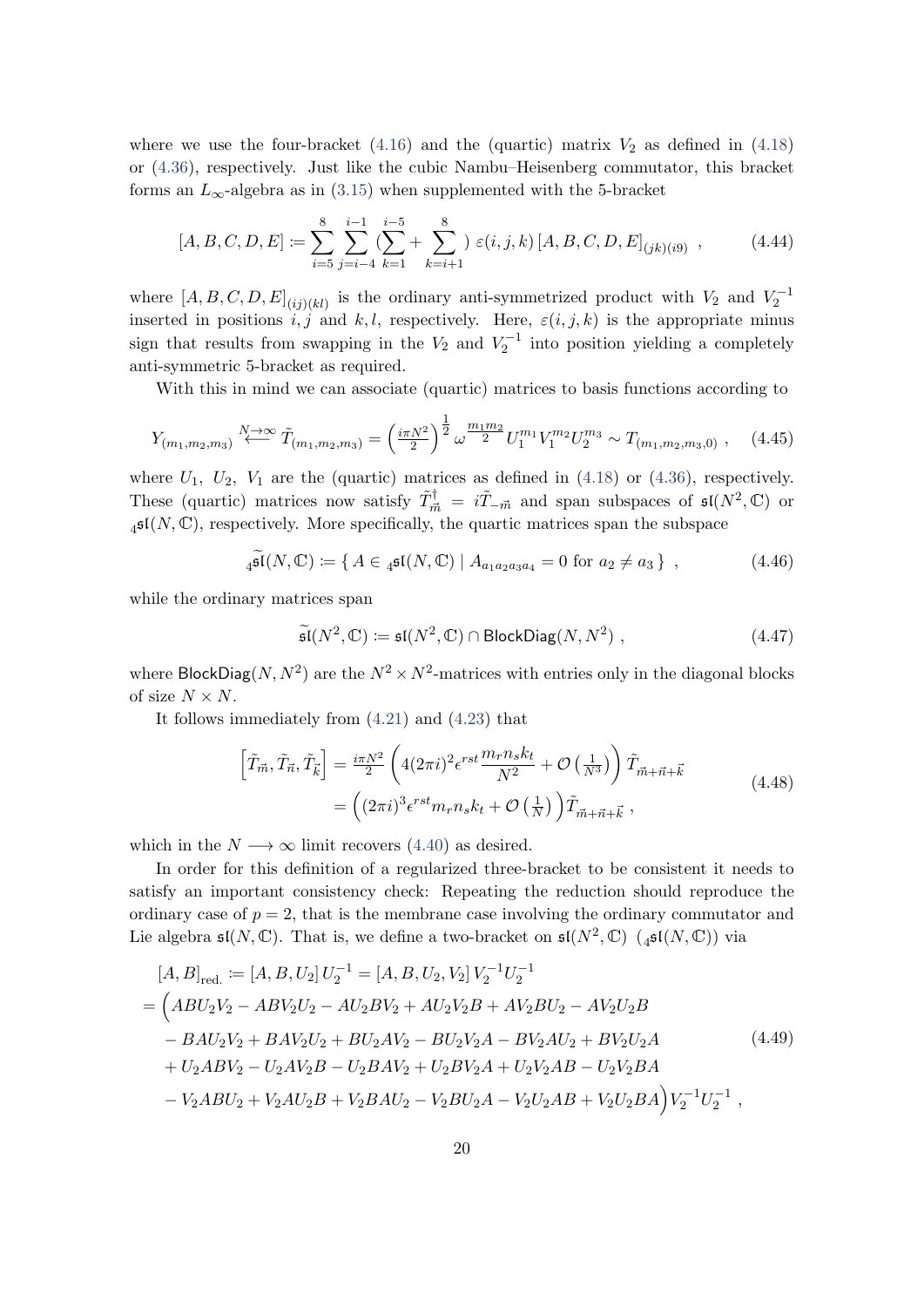where, again,  $U_2$  and  $V_2$  are the (quartic) matrices defined in [\(4.18\)](#page-15-3) or [\(4.36\)](#page-18-1), respectively.

<span id="page-21-0"></span>Note that, whenever  $A$  and  $B$  are linear combinations of basis (quartic) matrices of the form  $T_{(m_1,m_2,0,0)}$  only, we can commute  $U_2$  and  $V_2$  to the right and the bracket simplifies according to

<span id="page-21-1"></span>
$$
[A,B]_{\text{red}} = 6(1-\omega)\left(AB - BA\right). \tag{4.50}
$$

Then, consider the mapping

$$
\Psi: \mathfrak{sl}(N^2, \mathbb{C}) \ (4^{\mathfrak{sl}(N, \mathbb{C})}) \to \mathfrak{sl}(N, \mathbb{C}) ,
$$
\n
$$
T_{(m_1, m_2, m_3, m_4)} \mapsto \begin{cases} 6(1-\omega)(8\pi i N)^{-\frac{1}{3}} T_{(m_1, m_2)}, & \text{for } (m_3, m_4) = (0, 0) , \\ 0, & \text{for } (m_3, m_4) \in \mathbb{Z}^2 \setminus \{(0, 0)\} , \end{cases}
$$
\n
$$
(4.51)
$$

where the basis matrices  $T_{(m_1,m_2)}$  on the right correspond to the basis of  $\mathfrak{sl}(N,\mathbb{C})$  generated by the ordinary shift and clock matrices, cf. [\(2.24\)](#page-7-1). Explicitly, this mapping can be realized as a partial trace

<span id="page-21-2"></span>
$$
\{A_{a_1a_2a_3a_4}\}_{a_i=0}^{N-1} \xrightarrow{\Psi} \frac{(i\pi N)^{\frac{1}{3}}}{3(1-\omega)} \{A_{a_1jja_4}\}_{a_1,a_4=0}^{N-1}
$$
 (4.52)

for quartic matrices, where we implicitly sum over the repeated index  $j$ , and as a summation over diagonal blocks

<span id="page-21-3"></span>
$$
\{A_{a_1a_2}\}_{a_1,a_2=0}^{N^2-1} \xrightarrow{\Psi} \frac{(i\pi N)^{\frac{1}{3}}}{3(1-\omega)} \left\{ \frac{1}{N} \sum_{k=0}^{N-1} A_{i+kN,j+kN} \right\}_{i,j=0}^{N-1}
$$
(4.53)

for ordinary matrices.

Equipped with this we can consider  $\Psi([T_{\vec{m}}, T_{\vec{n}}]_{\text{red}})$  and, as  $\Psi$  vanishes on generators that include  $U_2$  or  $V_2$ , it suffices to consider

$$
\Psi\left(\left[T_{(m_1,m_2,0,0)}, T_{(n_1,n_2,0,0)}\right]_{\text{red}}\right)
$$
\n
$$
= \Psi\left(6(1-\omega)(T_{(m_1,m_2,0,0)}T_{(n_1,n_2,0,0)} - T_{(n_1,n_2,0,0)}T_{(m_1,m_2,0,0)})\right)
$$
\n
$$
= \Psi\left(6(1-\omega)(i\pi N)^{\frac{2}{3}}(\omega^{-\frac{m_1n_2 - m_2n_1}{2}} - \omega^{\frac{m_1n_2 - m_2n_1}{2}})T_{(m_1+n_1,m_2+n_2,0,0)})\right)
$$
\n
$$
= 36 \cdot 16^{-\frac{1}{3}}(1-\omega)^2(2i\pi N)^{\frac{1}{3}}(\omega^{-\frac{m_1n_2 - m_2n_1}{2}} - \omega^{\frac{m_1n_2 - m_2n_1}{2}})T_{(m_1+n_1,m_2+n_2)}
$$
\n
$$
= 36(1-\omega)^2(8i\pi N)^{-\frac{2}{3}}\left[T_{(m_1,m_2)}, T_{(n_1,n_2)}\right]
$$
\n
$$
= \left[\Psi\left(T_{(m_1,m_2,0,0)}\right), \Psi\left(T_{(n_1,n_2,0,0)}\right)\right],
$$
\n(4.54)

where we made use of the simplification [\(4.50\)](#page-21-0). That is,  $\Psi$  is a Lie algebra homomorphism and it follows from the first isomorphism theorem that

$$
\left(\mathfrak{sl}(N^2,\mathbb{C})/\ker(\Psi), \ [-,-]_{\text{red}}\right) \cong \left(\mathfrak{sl}(N,\mathbb{C}), [-,-]\right)
$$
  
and  

$$
\left(\mathfrak{sl}(N,\mathbb{C})/\ker(\Psi), [-,-]_{\text{red}}\right) \cong \left(\mathfrak{sl}(N,\mathbb{C}), [-,-]\right),
$$
  
(4.55)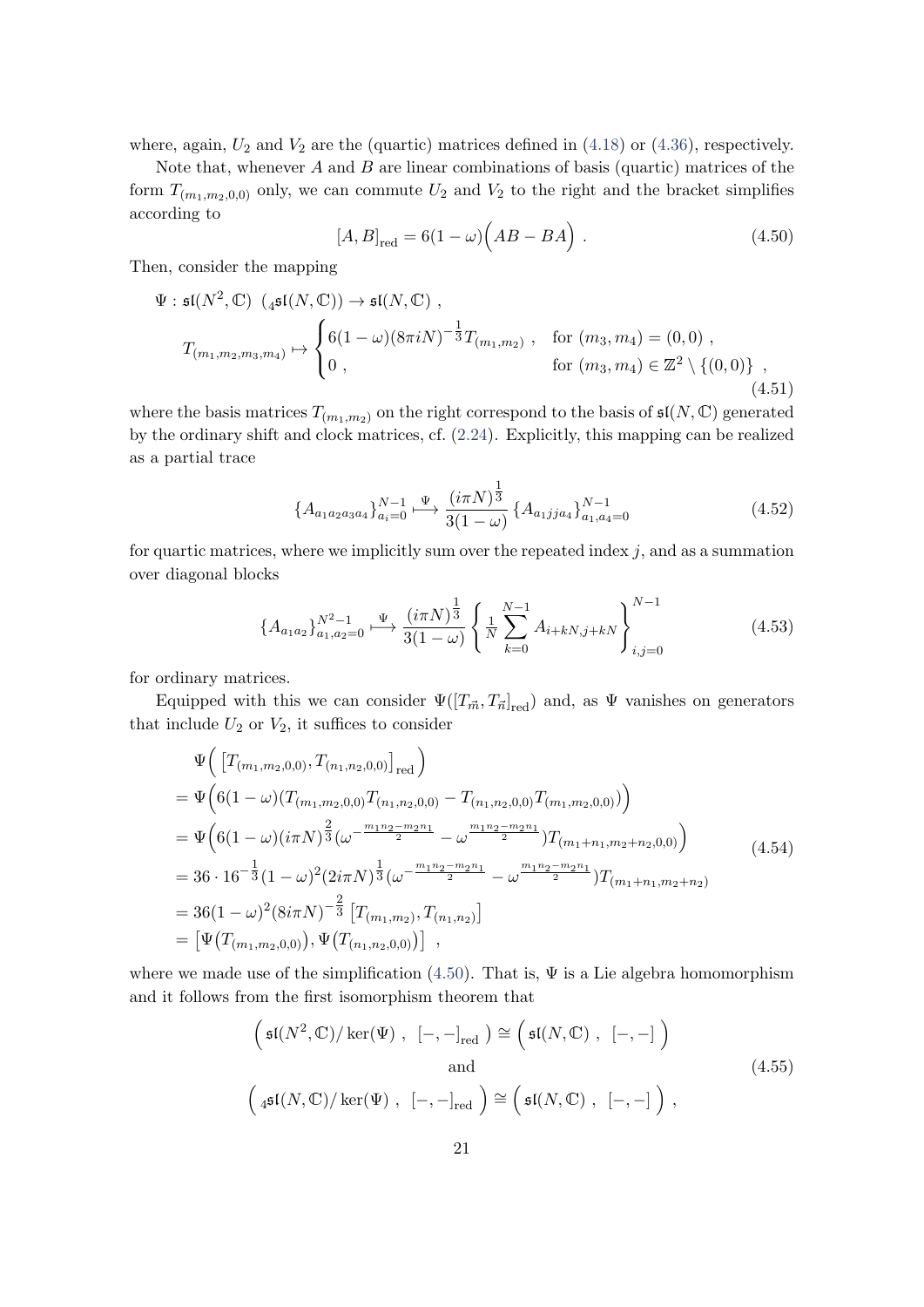respectively. Note that the quotient spaces  $\mathfrak{sl}(N^2,\mathbb{C})/\ker(\Psi)$  and  $\mathfrak{sl}(N,\mathbb{C})/\ker(\Psi)$  are the subspaces spanned by the generators of the form  $T_{(m_1,m_2,0,0)} \sim T_{(m_1,m_2)}$ , so that using the proposed reduction twice does indeed yield a structure isomorphic to the ordinary membrane case.

#### The general case

The above procedure is again generalizable to arbitrary odd degrees  $p = 2n - 1$ . That is, in order to approximate the odd degree Nambu bracket

$$
\{Y_{\vec{m}_1}, \ldots, Y_{\vec{m}_{2n-1}}\} = (2\pi i)^{2n-1} \epsilon^{r_1 \ldots r_{2n-1}} m_{1,r_1} \ldots m_{2n-1,r_{2n-1}} Y_{\vec{m}_1 + \cdots + \vec{m}_{2n-1}}, \qquad (4.56)
$$

with the basis functions given by

$$
Y_{\vec{m}_i} = Y_{(\vec{m}_1, \dots, \vec{m}_{2n-1})} := e^{2\pi i \sum_{j=1}^{2n-1} m_{i,j} \sigma_j}, \qquad (4.57)
$$

we define the finite bracket

$$
[A_1, \dots, A_{2n-1}] := [A_1, \dots A_{2n-1}, V_n] V_n^{-1}
$$
  
= 
$$
\sum_{\sigma \in S_{2n}} \text{sgn}(\sigma) A_{\sigma(1)} \dots \hat{A}_{\sigma(j)=2n} V_n \dots A_{\sigma(2n)} V_n^{-1} ,
$$
 (4.58)

where  $V_n$  is now the appropriate (2n-tic) matrix as defined in [\(4.29\)](#page-17-3) or [\(4.36\)](#page-18-1). Again, just like the higher Nambu–Heisenberg commutators of odd degree, these brackets form an  $L_{\infty}$ -algebra of the form [\(3.15\)](#page-11-4) when supplemented with an appropriate higher bracket.

The basis functions are assigned to  $(2n\text{-tic})$  matrices according to

$$
Y_{(m_{i,1},\ldots,m_{i,2n-1})} \overset{N \to \infty}{\longleftrightarrow} \tilde{T}_{(m_{i,1},\ldots,m_{i,2n-1})} = \left(\frac{(2\pi i)^{n-1}(-N)^n}{n!^2}\right)^{\frac{1}{2n-2}} \omega^{\frac{\sum\limits_{j=1}^{n} m_{i,2j-1}m_{i,2j}}{2}} \times U_1^{m_{i,1}} V_1^{m_{i,2}} \ldots V_{n-1}^{m_{i,2n-2}} U_n^{m_{i,2n-1}} \right)
$$
\n
$$
\sim T_{(m_{i,1},\ldots,m_{i,2n-1},0)}, \qquad (4.59)
$$

which now span the subspaces

$$
{}_{2n}\widetilde{\mathfrak{sl}}(N,\mathbb{C}) \coloneqq \left\{ A \in {}_{4}\mathfrak{sl}(N,\mathbb{C}) \mid A_{a_1 \dots a_n a_{n+1} \dots a_{2n}} = 0 \text{ for } a_n \neq a_{n+1} \right\} ,\qquad(4.60)
$$

and

$$
\widetilde{\mathfrak{sl}}(N^n, \mathbb{C}) \coloneqq \mathfrak{sl}(N^n, \mathbb{C}) \cap \text{BlockDiag}(N^{n-1}, N^n) , \qquad (4.61)
$$

respectively. It then follows immediately from [\(4.34\)](#page-18-2) that

$$
\left[\tilde{T}_{\vec{m}_1},\ldots,\tilde{T}_{\vec{m}_{2n-1}}\right] = \left((2\pi i)^{2n-1} \epsilon^{r_1\ldots r_{2n-1}} m_{1,r_1}\ldots m_{2n,r_{2n-1}} + \mathcal{O}\left(\frac{1}{N}\right)\right) \tilde{T}_{\vec{m}_1+\cdots+\vec{m}_{2n-1}} ,
$$

as desired.

Again, we check that repeating the above reduction is consistent with the general case of even degree brackets. That is, we have a reduced bracket on both  $\mathfrak{sl}(N^n,\mathbb{C})$  and  $_{2n}$  $\mathfrak{sl}(N,\mathbb{C})$ given by

<span id="page-22-0"></span>
$$
[A_1, \ldots, A_{2n-2}]_{\text{red}} := [A_1, \ldots, A_{2n-2}, U_n, V_n] V_n^{-1} U_n^{-1} , \qquad (4.62)
$$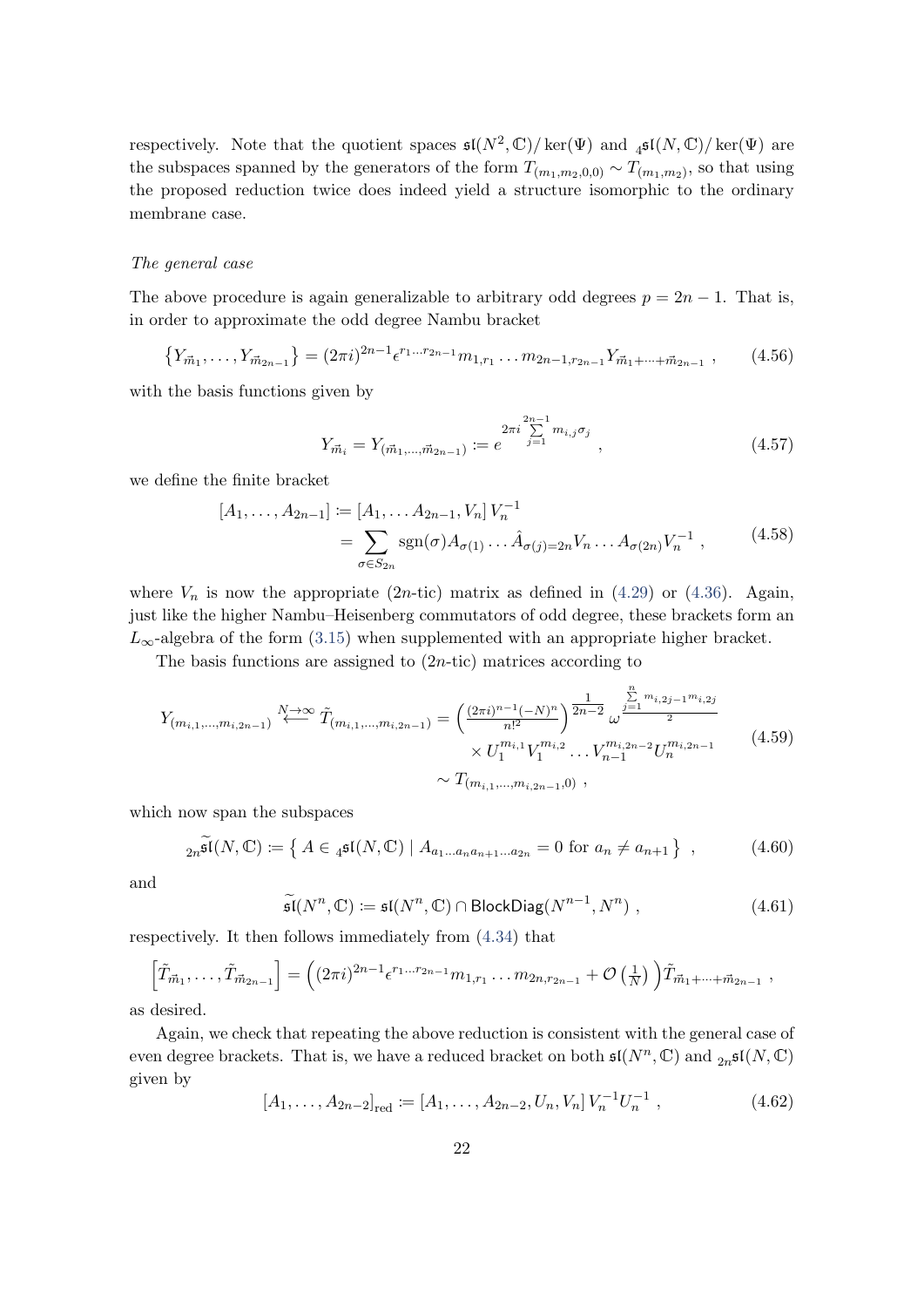where  $U_n$  and  $V_n$  are, as before, given in [\(4.29\)](#page-17-3) and [\(4.36\)](#page-18-1), respectively. Then, as a generalization of [\(4.51\)](#page-21-1), we consider the mapping

$$
\Psi: \mathfrak{sl}(N^n, \mathbb{C}) \ (2n^{\mathfrak{sl}(N, \mathbb{C})}) \to \mathfrak{sl}(N^{n-1}, \mathbb{C}) \left(2(n-1)^{\mathfrak{sl}(N, \mathbb{C})}\right) ,
$$
\n
$$
T_{(m_{i,1}, \dots, m_{i,2n})} \mapsto \begin{cases} \left((2n^2 - n)(1 - \omega)\right)^{\frac{1}{2n-3}} & \text{for } (m_{i,2n-1}, m_{i,2n}) = (0,0) ,\\ \frac{c(n)}{c(n-1)} T_{(m_{i,1}, \dots, m_{i,2n-2})} & \text{for } (m_{i,2n-1}, m_{i,2n}) = (0,0) ,\\ 0, & \text{else } , \end{cases} (4.63)
$$

where  $c(n) = ((-2\pi i N)^n/n!^2)^{1/(2n-1)}$ . This morphism can be explicitly realized analogously to the expressions given in  $(4.52)$  and  $(4.53)$ . Again, for matrices not including  $U_n$ or  $V_n$  the bracket [\(4.62\)](#page-22-0) simplifies as we can commute  $U_n$  and  $V_n$  to the right and it follows that

<span id="page-23-1"></span>
$$
\Psi\Big(\left[T_{(m_{1,1},\ldots,m_{1,2n-2},0,0)},\ldots,T_{(m_{2n-2,1},\ldots,m_{2n-2,2n-2},0,0)}\right]_{\text{red}}\Big)
$$
\n
$$
=\Psi\Big(n(2n-1)(1-\omega)\left[T_{(m_{1,1},\ldots,m_{1,2n-2},0,0)},\ldots,T_{(m_{2n-2,1},\ldots,m_{2n-2,2n-2},0,0)}\right)\Big)\qquad(4.64)
$$
\n
$$
=\left[\Psi\big(T_{(m_{1,1},\ldots,m_{1,2n-2},0,0)}\big),\ldots,\Psi\big(T_{(m_{2n-2,1},\ldots,m_{2n-2,2n-2},0,0)}\big)\right].
$$

Note that the pairs  $(\mathfrak{sl}(N^n,\mathbb{C})/\ker(\Psi)$ ,  $[-,-]_{\mathrm{red}}$   $)$  and  $(\mathfrak{sl}(N^{n-1},\mathbb{C})$ ,  $[-,-]$   $)$  form  $L_{\infty}$ algebras L and L' of the form [\(3.12\)](#page-11-5), both with  $p = 2n - 2$ . Thus, there is an induced mapping  $\Psi: L \to L'$  where  $\Psi$  is applied degree-wise in each of the non-trivial spaces of L. In this light, the identity [\(4.64\)](#page-23-1) is the only requirement in order for  $\Psi$  to be an  $L_{\infty}$ -algebra homomorphism, see e.g. [\[70,](#page-35-9) [71\]](#page-35-10) for the general definition.

Inversely, we can consider the mapping

$$
\Psi^{-1}: \mathfrak{sl}(N^{n-1}, \mathbb{C}) \left( {}_{2(n-1)}\mathfrak{sl}(N, \mathbb{C}) \right) \to \mathfrak{sl}(N^n, \mathbb{C}) \left( {}_{2n}\mathfrak{sl}(N, \mathbb{C}) \right) ,
$$
\n
$$
T_{(m_{i,1},...,m_{i,2n-2})} \mapsto \left( (2n^2 - n)(1 - \omega) \right)^{2n-3} \frac{c(n-1)}{c(n)} T_{(m_{i,1},...,m_{i,2n-2},0,0)} ,
$$
\n(4.65)

which satisfies the analogous identity to [\(4.64\)](#page-23-1) and, therefore, induces an  $L_{\infty}$ -algebra homomorphism  $\Psi^{-1}: L' \to L$  which is the direct inverse to  $\Psi$ .

That is,  $\Psi$  is an  $L_{\infty}$ -algebra isomorphism and it follows that once ker  $\Psi$  is discarded, the structures are isomorphic and the above reduction is indeed self-consistent.

#### <span id="page-23-0"></span>5. Physical application: a quantized super 4-brane action

To provide a physical application, we use the above results to quantize the simple case of a super  $(d = 9, p = 4)$ -brane. We start by gauging the action before providing a regularized action and discussing its reduced gauge symmetry.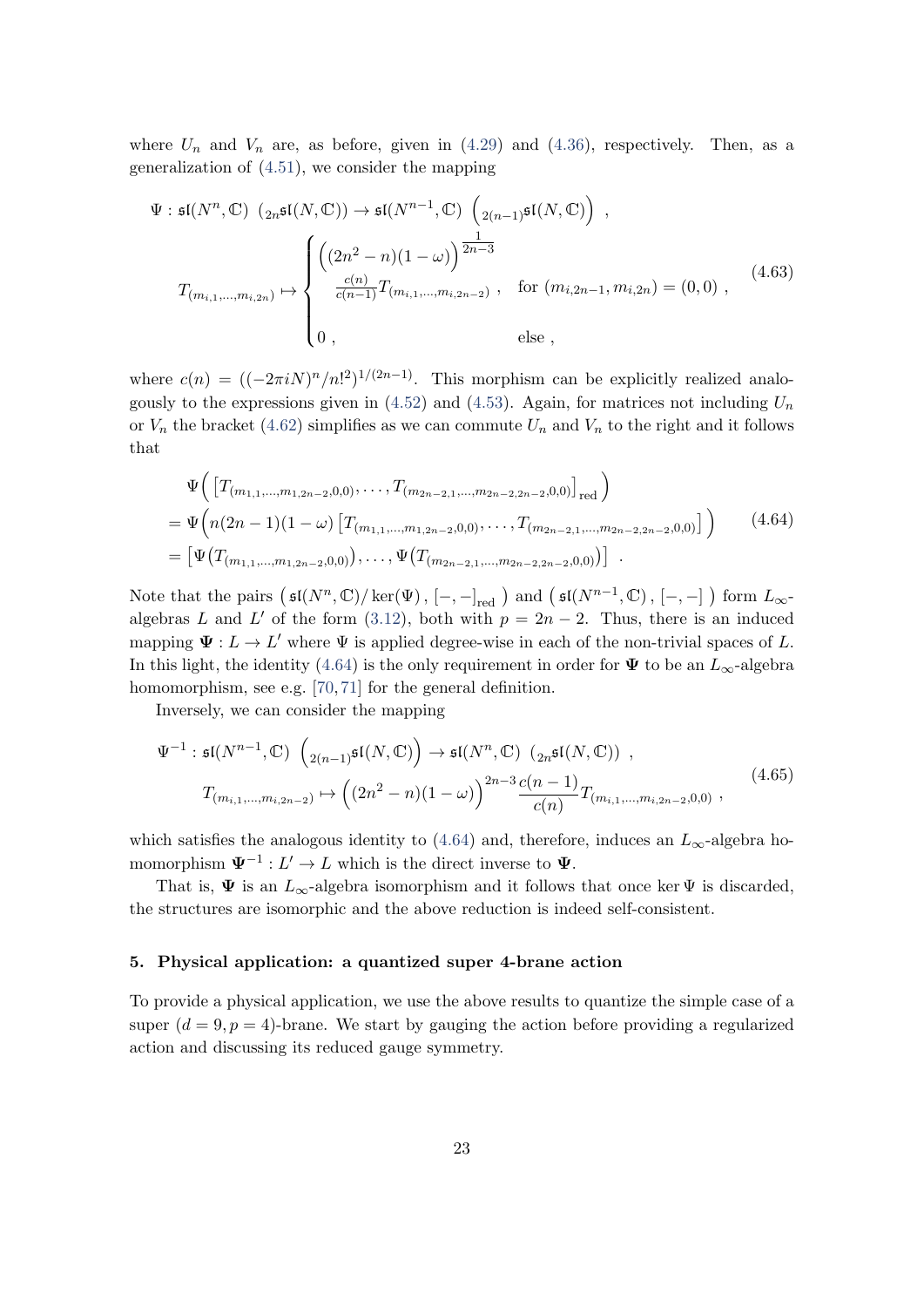#### <span id="page-24-0"></span>5.1. Gauging the super 4-brane action

We start with the action [\(2.32\)](#page-8-1) which for the super  $(d = 9, p = 4)$ -brane takes the form

$$
S_{\text{lc},4-\text{brane}} = \int d\tau d^4\sigma \sqrt{\omega(\sigma)} \Big( \frac{P_0^+}{2} \partial_0 X^a \partial_0 X_a - i P_0^+ \bar{\theta} \Gamma^- \partial_0 \theta \Big) - \frac{1}{48 P_0^+} \left( \{ X^{a_1}, X^{a_2}, X^{a_3}, X^{a_4} \} \right)^2 + i \bar{\theta} \Gamma^- \Gamma_{abc} \left\{ X^a, X^b, X^c, \theta \right\} \Big) . \tag{5.1}
$$

To gauge this action we consider the residual symmetries that remain after imposing the lightcone gauge. Similarly to the supermembrane case, these consist of the volumepreserving diffeomorphisms on the 4-brane. That is, we consider diffeomorphisms of the form  $\sigma^r \to f^r(\sigma) = \sigma^r + v^r(\sigma)$  with  $\partial_r v^r = 0$  and, as before, use Hodge theory to decompose the solutions to the latter equation into harmonic and co-exact contributions. Again, the only relevant components are the co-exact ones that now take the form

<span id="page-24-1"></span>
$$
v^r(\sigma) = \frac{\epsilon^{rstu}}{\sqrt{w(\sigma)}} \partial_s \tilde{\Lambda}_{tu}(\sigma). \tag{5.2}
$$

To write the corresponding field transformations in terms of the Nambu brackets, we follow [\[72\]](#page-36-0). That is, we introduce a trilocal function  $\Lambda(\sigma, \sigma', \sigma'')$  by requiring  $\tilde{\Lambda}_{tu}(\sigma) \equiv$  $\partial_t' \partial_u'' \Lambda(\sigma, \sigma', \sigma'')|_{\sigma = \sigma' = \sigma''}$  which leads to

<span id="page-24-2"></span>
$$
\delta X^{a} = \Lambda_{\vec{b}_{1}\vec{b}_{2}\vec{b}_{3}} \left\{ Y^{\vec{b}_{1}}, Y^{\vec{b}_{2}}, Y^{\vec{b}_{3}}, X^{a} \right\} , \n\delta \theta = \Lambda_{\vec{b}_{1}\vec{b}_{2}\vec{b}_{3}} \left\{ Y^{\vec{b}_{1}}, Y^{\vec{b}_{2}}, Y^{\vec{b}_{3}}, \theta \right\} ,
$$
\n(5.3)

where,  $Y^{\vec{b}_i}$  are the toric basis functions [\(4.14\)](#page-14-3) and  $\Lambda_{\vec{b}_1 \vec{b}_2 \vec{b}_3}$  are the corresponding basis coefficients of  $\Lambda(\sigma, \sigma', \sigma'')$ . The action [\(5.1\)](#page-24-1) can directly be seen to indeed remain invariant under these transformations owing to the fundamental identity as well as the identity

$$
\int d^4 \sigma (\{C, D, E, A\} B + A\{C, D, E, B\}) = 0 ,
$$
\n(5.4)

which is a consequence of the Leibniz rule (which turns the integrand into a sole Nambu bracket) together with integration by parts.

In order to promote these symmetries to local,  $\tau$ -dependent transformations we again introduce a gauge field A. More precisely, we consider a  $\tau$ -dependent trilocal function  $A(\tau, \sigma, \sigma', \sigma'')$  with corresponding basis coefficients  $A_{\vec{b}_1\vec{b}_2\vec{b}_3}(\tau)$  that transform under a gauge transformation as

<span id="page-24-3"></span>
$$
\delta A_{\vec{b}_1 \vec{b}_2 \vec{b}_3} = \partial_0 \Lambda_{\vec{b}_1 \vec{b}_2 \vec{b}_3} + \Lambda_{\vec{c}_1 \vec{c}_2 \vec{c}_3} \left( f^{\vec{c}_1 \vec{c}_2 \vec{c}_3 \vec{d}}_{\vec{b}_1} A_{\vec{d}} \vec{b}_2 \vec{b}_3 + f^{\vec{c}_1 \vec{c}_2 \vec{c}_3 \vec{d}}_{\vec{b}_2} A_{\vec{b}_1 \vec{d}} \vec{b}_3 + f^{\vec{c}_1 \vec{c}_2 \vec{c}_3 \vec{d}}_{\vec{b}_3} A_{\vec{b}_1 \vec{b}_2 \vec{d}} \right),
$$
\n(5.5)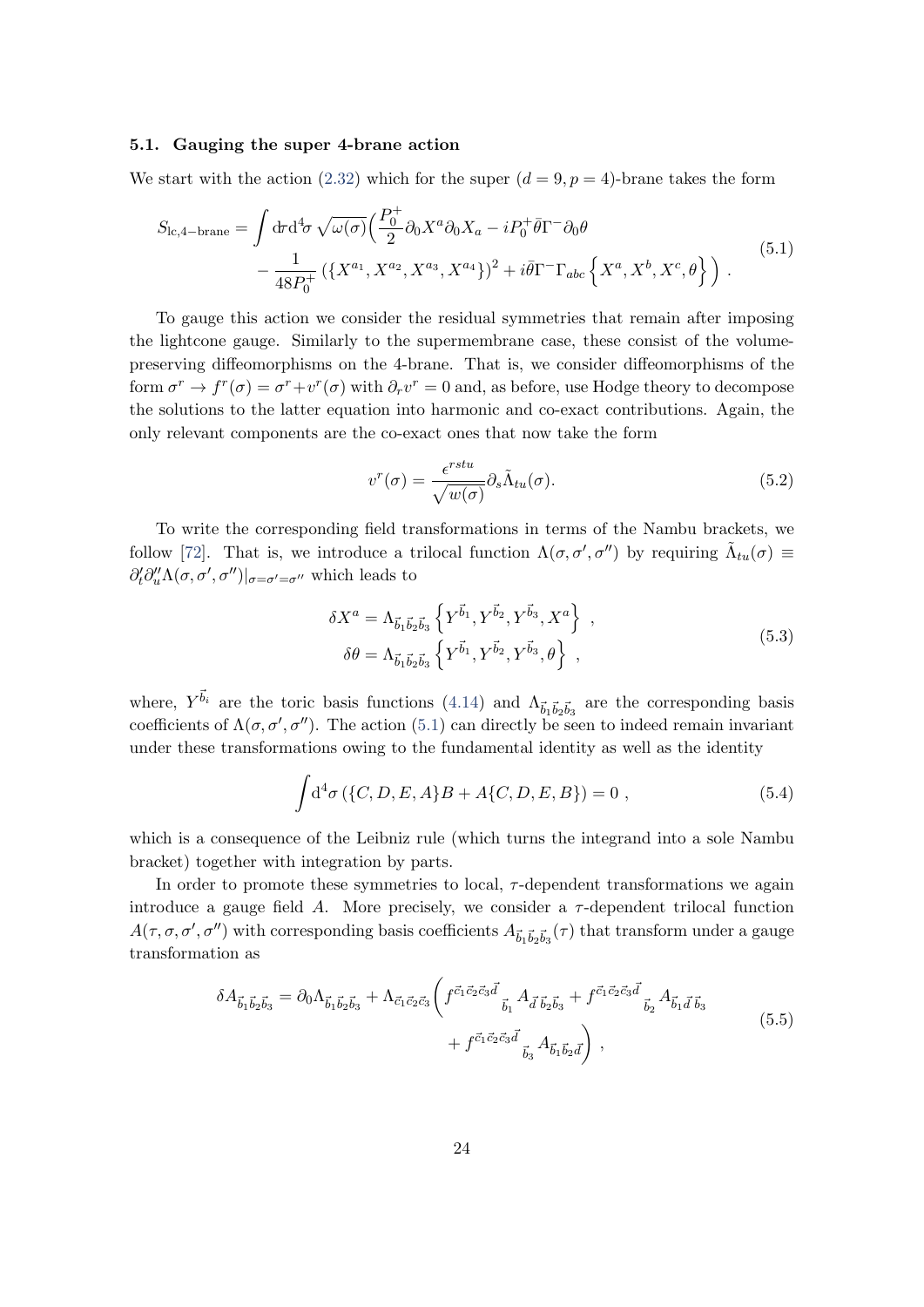where  $f^{\vec{b}_1 \vec{b}_2 \vec{b}_3 \vec{b}_4}$  $\frac{1}{\tilde{b}_5}$  denote the structure constants of the Nambu bracket, i.e.  $\{Y^{\vec{b}_1}, Y^{\vec{b}_2}, Y^{\vec{b}_3}, Y^{\vec{b}_4}\} =$  $f^{\vec{b}_1 \vec{b}_2 \vec{b}_3 \vec{b}_4}$  $_{\vec{b}_5} Y^{\vec{b}_5}$ . The appropriate covariant derivatives are then defined as

<span id="page-25-3"></span><span id="page-25-2"></span>
$$
DX^{a} = \partial_{0}X^{a} - A_{\vec{b}_{1}\vec{b}_{2}\vec{b}_{3}}(\tau) \left\{ Y^{\vec{b}_{1}}, Y^{\vec{b}_{2}}, Y^{\vec{b}_{3}}, X^{a} \right\},\,
$$
  
\n
$$
D\theta = \partial_{0}X^{a} - A_{\vec{b}_{1}\vec{b}_{2}\vec{b}_{3}}(\tau) \left\{ Y^{\vec{b}_{1}}, Y^{\vec{b}_{2}}, Y^{\vec{b}_{3}}, \theta \right\},
$$
\n(5.6)

leading to the gauge invariant action

$$
S_{\text{lc},4-\text{brane}}^{\text{g}} = \int d\tau d^4 \sigma \sqrt{\omega(\sigma)} \Big( \frac{P_0^+}{2} DX^a DX_a - iP_0^+ \bar{\theta} \Gamma^- \mathcal{D} \theta \Big) -\frac{1}{48P_0^+} \left( \{ X^{a_1}, X^{a_2}, X^{a_3}, X^{a_4} \} \right)^2 + i \bar{\theta} \Gamma^- \Gamma_{abc} \left\{ X^a, X^b, X^c, \theta \right\} \Big),
$$
(5.7)

which is now invariant under the local versions of the transformations  $(5.3)$ .

### <span id="page-25-0"></span>5.2. Quantizing the super 4-brane action

In order to quantize the gauge-fixed action [\(5.1\)](#page-24-1), one would like to replace the quartic Nambu brackets with the approximation by quartic Nambu–Heisenberg commutators found in section [4.](#page-12-0) That is we are interested in the action

$$
S_{\text{reg.},4-\text{brane}} = \int d\tau \, \text{Tr} \Big( \frac{P_0^+}{2} \partial_0 X^a \partial_0 X_a - i P_0^+ \bar{\theta} \Gamma^- \partial_0 \theta \Big) - \frac{1}{48 P_0^+} \left( [X^{a_1}, X^{a_2}, X^{a_3}, X^{a_4}] \right)^2 + i \bar{\theta} \Gamma^- \Gamma_{abc} \left[ X^a, X^b, X^c, \theta \right] \Big) , \tag{5.8}
$$

which in the  $(N \longrightarrow \infty)$ -limit is thought to approximate the super 4-brane action.

However, in attempting to regularize the volume preserving diffeomorphisms [\(5.3\)](#page-24-2), one finds that the naive operation of also replacing Nambu brackets in these transformations by Nambu–Heisenberg commutators leads to inconsistencies due to the failure to satisfy the fundamental identity and the Leibniz rule. That is, the action [\(5.8\)](#page-25-1) is not invariant under the transformations

<span id="page-25-5"></span><span id="page-25-1"></span>
$$
\delta X = \Lambda_{\vec{b}_1 \vec{b}_2 \vec{b}_3} [T^{\vec{b}_1}, T^{\vec{b}_2}, T^{\vec{b}_3}, X],
$$
  
\n
$$
\delta \theta = \Lambda_{\vec{b}_1 \vec{b}_2 \vec{b}_3} [T^{\vec{b}_1}, T^{\vec{b}_2}, T^{\vec{b}_3}, \theta],
$$
\n(5.9)

unlike in the case of the supermembrane. Instead, we introduce the transformations

$$
\delta X^{a} = \Lambda_{\vec{b}_{1}\vec{b}_{2}\vec{b}_{3}} \left( [T^{\vec{b}_{1}}, T^{\vec{b}_{2}}, T^{\vec{b}_{3}}] X^{a} - X^{a} [T^{\vec{b}_{1}}, T^{\vec{b}_{2}}, T^{\vec{b}_{3}}] \right),
$$
  

$$
\delta \theta = \Lambda_{\vec{b}_{1}\vec{b}_{2}\vec{b}_{3}} \left( [T^{\vec{b}_{1}}, T^{\vec{b}_{2}}, T^{\vec{b}_{3}}] \theta - \theta [T^{\vec{b}_{1}}, T^{\vec{b}_{2}}, T^{\vec{b}_{3}}] \right),
$$
(5.10)

which can be thought of as reduced transformations induced by the bracket

<span id="page-25-4"></span>
$$
[A, B, C; D]_{\text{red}} = [A, B, C] D - D [A, B, C] .
$$
 (5.11)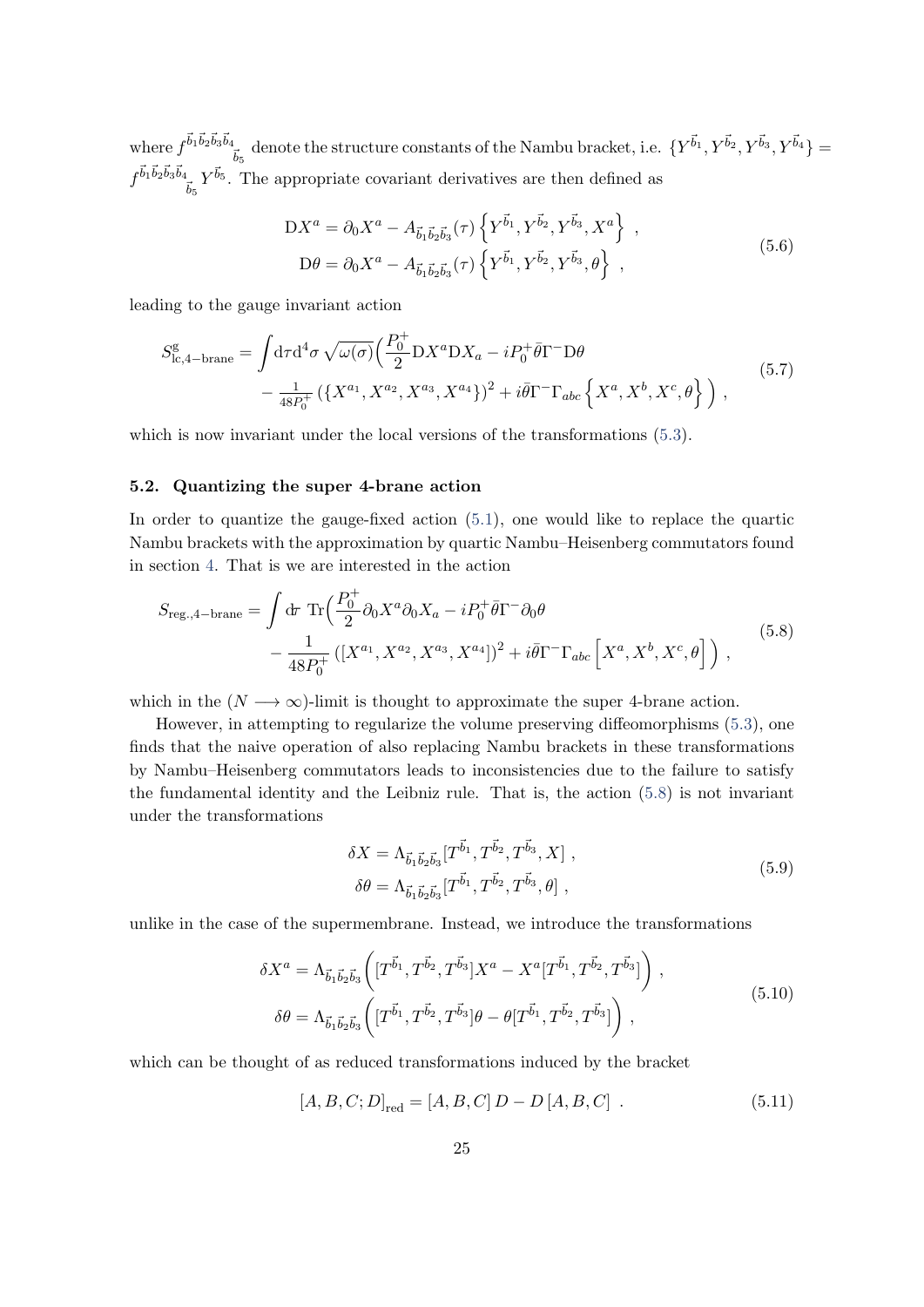Note that — reminiscent of the generalized 3-algebras in  $[73]$  — this bracket is no longer fully anti-symmetric but rather is only anti-symmetrized in the first three entries. Additionally, it also satisfies neither the fundamental identity nor the Leibniz rule, but nonetheless, a direct computation shows that, due to the cyclicity of the trace, the quantized action [\(5.8\)](#page-25-1) is indeed invariant under these transformations.

The action can again be gauged by introducing a gauge field A via a trilocal function  $A(\tau, \sigma, \sigma', \sigma'')$  with coefficients  $A_{\vec{b}_1 \vec{b}_2 \vec{b}_3}(\tau)$  that now transform as

<span id="page-26-1"></span>
$$
\delta A_{\vec{b}_1 \vec{b}_2 \vec{b}_3} = \partial_0 \Lambda_{\vec{b}_1 \vec{b}_2 \vec{b}_3} + \Lambda_{\vec{c}_1 \vec{c}_2 \vec{c}_3} \left( \tilde{f}^{\vec{c}_1 \vec{c}_2 \vec{c}_3 \vec{d}}_{\vec{b}_1} A_{\vec{d}} \tilde{b}_2 \tilde{b}_3 + \tilde{f}^{\vec{c}_1 \vec{c}_2 \vec{c}_3 \vec{d}}_{\vec{b}_2} A_{\vec{b}_1 \vec{d}} \tilde{b}_3 + \tilde{f}^{\vec{c}_1 \vec{c}_2 \vec{c}_3 \vec{d}}_{\vec{b}_3} A_{\vec{b}_1 \vec{b}_2 \vec{d}} \right),
$$
\n(5.12)

where  $\tilde{f}^{\vec{b}_1 \vec{b}_2 \vec{b}_3 \vec{b}_4}$  $\frac{b}{b_5}$  are the structure constants corresponding to the reduced bracket, i.e.  $\left[T^{\vec{b}_1}, T^{\vec{b}_2}, T^{\vec{b}_3}; T^{\vec{b}_4}\right]$  $_{\rm red} = \tilde{f}^{\vec{b}_1 \vec{b}_2 \vec{b}_3 \vec{b}_4}$  $\frac{1}{\tilde{b}_5}T^{\tilde{b}_5}$ . Together with the covariant derivatives

<span id="page-26-2"></span>
$$
DX^{a} = \partial_{0}X^{a} - A_{\vec{b}_{1}\vec{b}_{2}\vec{b}_{3}}(\tau) \left[T^{\vec{b}_{1}}, T^{\vec{b}_{2}}, T^{\vec{b}_{3}}; X^{a}\right]_{\text{red}},
$$
  
\n
$$
D\theta = \partial_{0}X^{a} - A_{\vec{b}_{1}\vec{b}_{2}\vec{b}_{3}}(\tau) \left[T^{\vec{b}_{1}}, T^{\vec{b}_{2}}, T^{\vec{b}_{3}}; \theta\right]_{\text{red}},
$$
\n(5.13)

we then arrive at the quantized action

$$
S_{\text{reg.,4-brane}}^{\text{g}} = \int d\tau \, \text{Tr} \Big( \frac{P_0^+}{2} DX^a DX_a - iP_0^+ \bar{\theta} \Gamma^- D \theta \Big) - \frac{1}{48P_0^+} \left( [X^{a_1}, X^{a_2}, X^{a_3}, X^{a_4}] \right)^2 + i \bar{\theta} \Gamma^- \Gamma_{abc} \left[ X^a, X^b, X^c, \theta \right] \Big) . \tag{5.14}
$$

While this action does reduce to the infinite super 4-brane action in the  $A = 0$  gauge, it is important to note that the reduced transformations do not approximate the classical gauge transformations [\(5.3\)](#page-24-2) in the large matrix limit. It is unclear whether or not there exist gauge transformations that both constitute symmetries of the quantized action and do approximate the classical transformations involving the Nambu bracket. A better understanding of this and related questions would be an interesting topic for future work. Here, we add that both the classical transformations [\(5.3\)](#page-24-2) and the reduced transformations [\(5.12\)](#page-26-1) can be understood in terms of the underlying gauge structure induced by the higher brackets.

#### <span id="page-26-0"></span>5.3. The underlying gauge algebra

To better understand the above reduced gauge transformations, let us discuss the gauge structure, that is, the 2-term  $L_{\infty}$ -algebra that underlies these transformations. The above transformations [\(5.3\)](#page-24-2) are the  $(p = 4)$ -case of the more general case of Nambu brackets that generate volume-preserving diffeomorphisms in p dimensions.

For  $p = 3$ , the analogous transformations form Bagger–Lambert 3-algebras [\[74\]](#page-36-2) as they also satisfy the fundamental identity. These have been previously [\[75–](#page-36-3)[77\]](#page-36-4) shown to be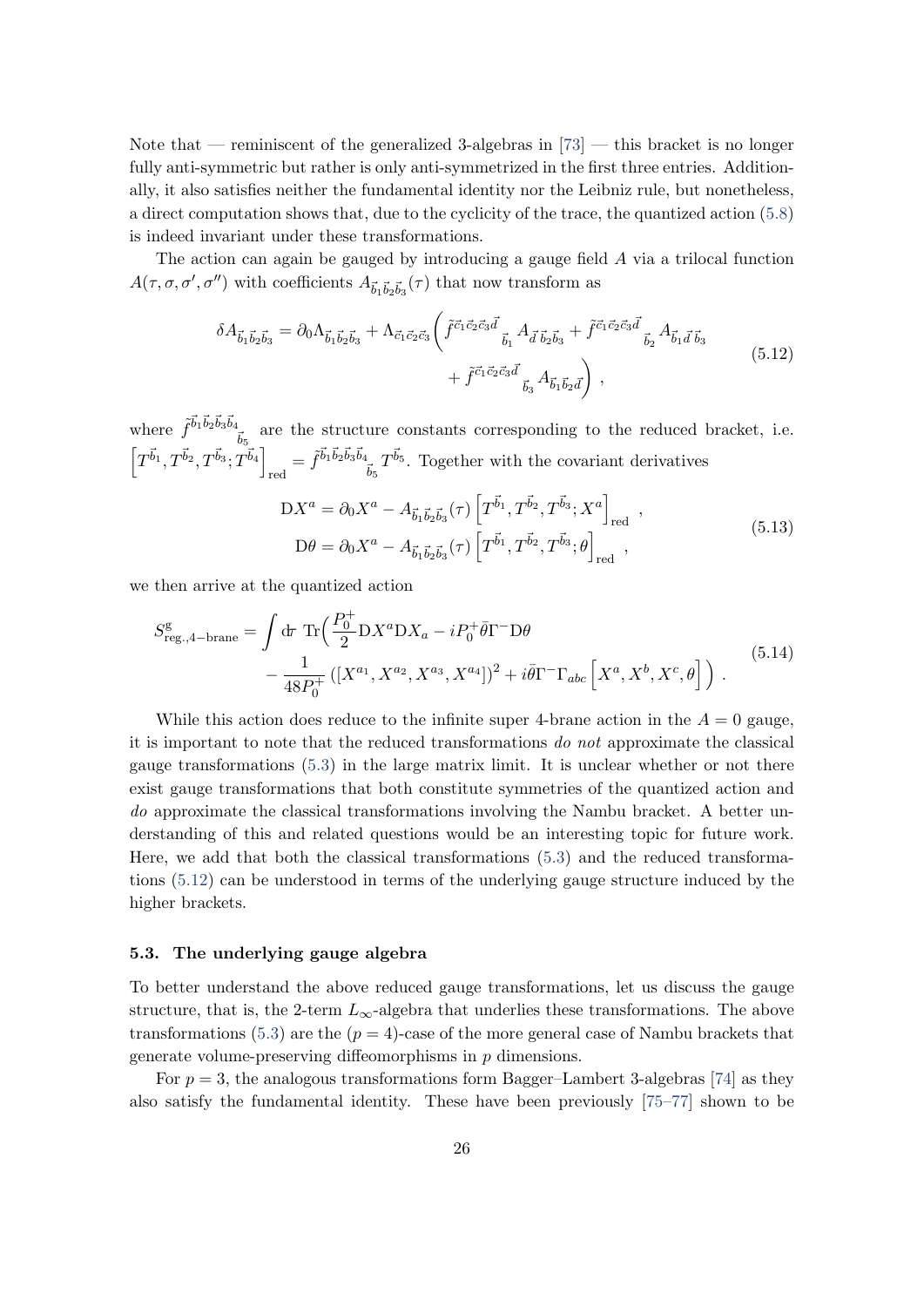equivalent to 2-term  $L_{\infty}$ -algebras, or Lie 2-algebras. As this is the relevant construction we will recall it here.

In our case, we consider the cubic Nambu bracket

$$
\{X_1, X_2, X_3\} = \frac{\epsilon^{rst}}{\sqrt{\omega(\sigma)}} \partial_r X_1 \partial_s X_2 \partial_t X_3 , \qquad (5.15)
$$

of the functions  $X_i \in C^{\infty}(T^3)$  on the 3-torus. We define the mapping

$$
D: \Omega^2(C^{\infty}(T^3)) \to \text{End}(C^{\infty}(T^3)), \quad D(\Lambda_{\vec{b}_1 \vec{b}_2})(X) = \Lambda_{\vec{b}_1 \vec{b}_2} \left\{ Y^{\vec{b}_1}, Y^{\vec{b}_2}, X \right\} , \quad (5.16)
$$

where, as before,  $Y^{\vec{b}_i}$  are the basis functions as given in [\(4.14\)](#page-14-3) with  $\sigma_4 = 0$ . Then  $\mathfrak{g} = \text{im}(D)$ forms a Lie algebra with the Lie bracket given by the ordinary commutator. This follows directly since the fundamental identity ensures that the ordinary commutator indeed closes within  $\text{im}(D)$ .

It subsequently follows that we have a 2-term  $L_{\infty}$ -algebra  $(C^{\infty}(T^3) \xrightarrow{0} \mathfrak{g})$  , where the non-trivial brackets are given by

<span id="page-27-0"></span>
$$
\mu_2: \mathfrak{g} \wedge \mathfrak{g} \to \mathfrak{g} \;, \quad \mu_2(D(\Lambda_{\vec{b}_1 \vec{b}_2}), D(\Lambda_{\vec{c}_1 \vec{c}_2}))(X) = \left[D(\Lambda_{\vec{b}_1 \vec{b}_2}), D(\Lambda_{\vec{c}_1 \vec{c}_2})\right](X) \;,
$$
\n
$$
\mu_2: \mathfrak{g} \wedge C^{\infty}(T^3) \to C^{\infty}(T^3) \;, \quad \mu_2(D(\Lambda_{\vec{b}_1 \vec{b}_2}), X) = D(\Lambda_{\vec{b}_1 \vec{b}_2})(X) \;.
$$
\n
$$
(5.17)
$$

The relevant higher Jacobi identities for a 2-term  $L_{\infty}$ -algebra are automatically satisfied as the  $\mu_2$  are chosen to be the ordinary commutator and the action of D, respectively.

Here, we note that this procedure generalizes to an arbitrary order  $p$  of the Nambu bracket resulting in 2-term  $L_{\infty}$ -algebras of the form  $(C^{\infty}(T^p) \longrightarrow Q)$  with the brackets given by the analogous generalizations of [\(5.17\)](#page-27-0). As we have an  $L_{\infty}$ -algebra, the framework for a generalized gauge theory provides immediate expressions for the covariant derivative and corresponding gauge transformations, see e.g. [\[78,](#page-36-5) [79\]](#page-36-6). In the case of  $p = 4$ , these precisely agree with the expressions in  $(5.3)$ ,  $(5.5)$  and  $(5.6)$ . That is, we have

$$
\delta X^a = \mu_2(D(\Lambda_{\vec{b}_1 \vec{b}_2 \vec{b}_3}), X^a) , \quad DX^a = \partial_0 X^a - \mu_2(D(A_{\vec{b}_1 \vec{b}_2 \vec{b}_3}), X^a) , \tag{5.18}
$$

and

$$
\delta D(A_{\vec{b}_1 \vec{b}_2 \vec{b}_3}) = \partial_0 D(\Lambda_{\vec{c}_1 \vec{c}_2 \vec{c}_3}) + \mu_2(D(\Lambda_{\vec{c}_1 \vec{c}_2 \vec{c}_3}), D(A_{\vec{b}_1 \vec{b}_2 \vec{b}_3})) . \tag{5.19}
$$

In the finite case, the above construction fails as the quartic Nambu–Heisenberg commutator does not satisfy the fundamental identity. More precisely, the commutator of the analogous mapping

$$
D(\Lambda_{\vec{b}_1\vec{b}_2\vec{b}_3})(X) = \Lambda_{\vec{b}_1\vec{b}_2\vec{b}_3} \left[T^{\vec{b}_1}, T^{\vec{b}_2}, T^{\vec{b}_3}, X\right]
$$
(5.20)

does not close on the image of D and we therefore cannot form an  $L_{\infty}$ -algebra in this way. This can be seen as the underlying reason as to why the gauge transformations induced by the quartic Nambu–Heisenberg commutator do not leave the quantized action [\(5.7\)](#page-25-3) invariant.

However, the reduced bracket [\(5.11\)](#page-25-4), while also not satisfying the fundamental identity, does lead to a mapping D whose commutator closes in its image. Thus, this bracket can be used to form an  $L_{\infty}$ -algebra whose associated gauge structure agrees with [\(5.10\)](#page-25-5), [\(5.12\)](#page-26-1) and [\(5.13\)](#page-26-2) and does leave the quantized action [\(5.7\)](#page-25-3) invariant.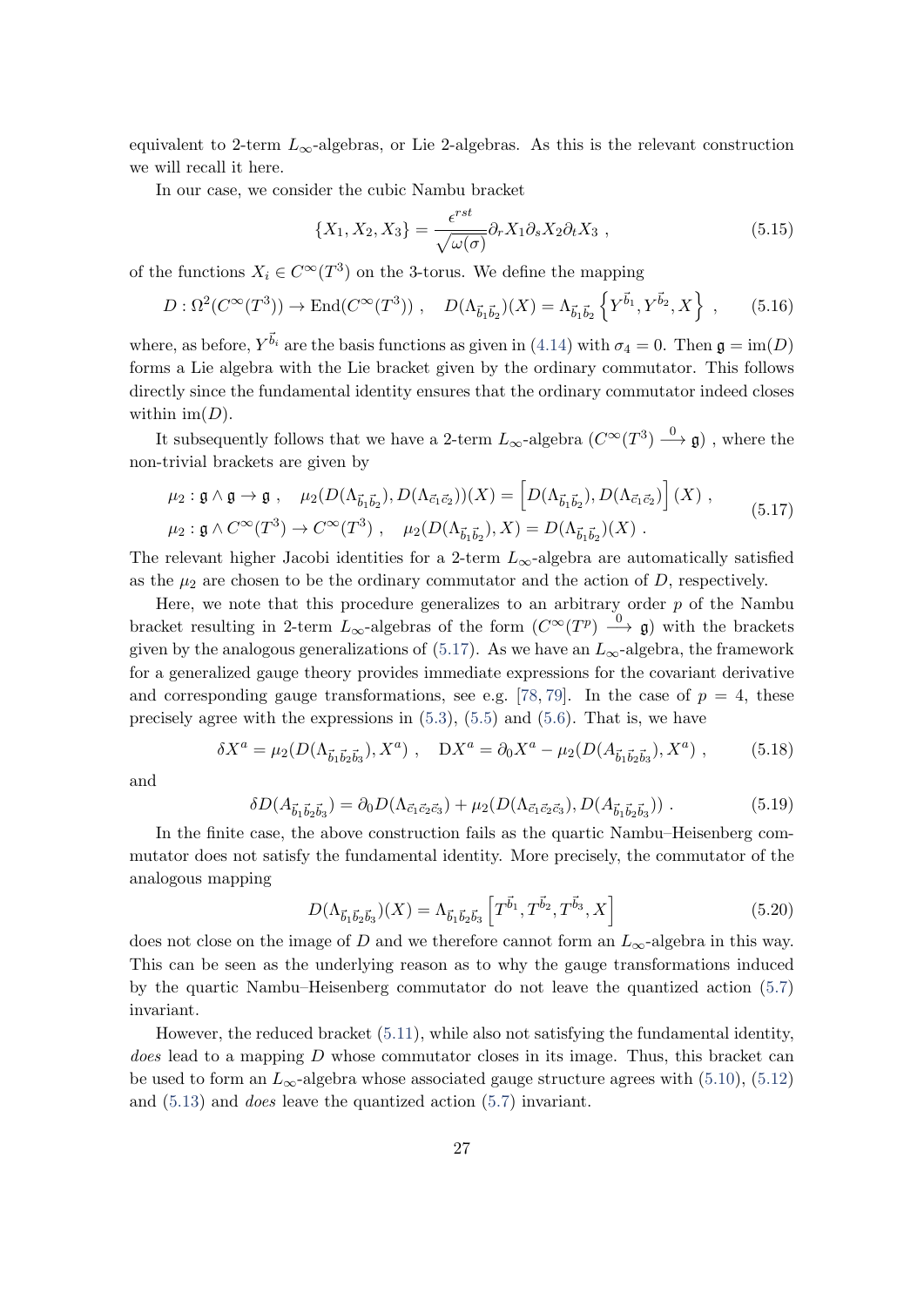# <span id="page-28-0"></span>Appendix

#### <span id="page-28-1"></span>A. Explicit calculations for generalized shift and clock matrices

To show that the  $2n$ -tic matrices given in  $(4.29)$  indeed do satisfy the generalized algebra relations in [\(4.28\)](#page-17-0) we explicitly calculate their products. Note that the analogous result for quartic matrices, that is, the quartic matrices given in  $(4.18)$  satisfying the relations  $(4.17)$ immediately follows from the general case.

For notational clarity we suppress summation signs in the following and implicitly sum over repeated indices. We have

$$
(U_i^N)_{a_1...a_{2n}} = \delta_{a_1m_n} \dots \delta_{m_{n(N-2)+1}a_{n+1}} \omega^{N(a_i-1)} = \delta_{a_1a_{2n}} \dots \delta_{a_na_{n+1}} = ({}_{2n}1)_{a_1...a_{2n}},
$$
  
\n
$$
(V_i^N)_{a_1...a_{2n}} = \delta_{a_1a_{2n}} \dots \delta_{a_i+N,a_{2n-i+1}}^N \dots \delta_{a_na_{n+1}} = \delta_{a_1a_{2n}} \dots \delta_{a_na_{n+1}} = ({}_{2n}1)_{a_1...a_{2n}},
$$
  
\n(A.1)

as well as

$$
(U_i U_j)_{a_1...a_{2n}} = \delta_{a_1 m_n} ... \delta_{a_n m_1} \delta_{m_n a_{2n}} ... \delta_{m_1 a_{n+1}} \omega^{a_i + m_{n-j+1} - 2}
$$
  
\n
$$
= \delta_{a_1 m_n} ... \delta_{a_n m_1} \delta_{m_n a_{2n}} ... \delta_{m_1 a_{n+1}} \omega^{m_{n-i+1} + a_j - 2}
$$
  
\n
$$
= (U_j U_i)_{a_1...a_{2n}},
$$
  
\n
$$
(U_i V_j)_{a_1...a_{2n}} = \delta_{a_1 m_n} ... \delta_{a_n m_1} \delta_{m_n a_{2n}} ... \delta_{m_{n-j+1}}^N + 1, a_{2n-j+1} ... \delta_{m_1 a_{n+1}} \omega^{a_i - 1}
$$
  
\n
$$
= \delta_{a_1 m_n} ... \delta_{a_j + 1, m_{n-j+1}}^N ... \delta_{a_n m_1} \delta_{m_n a_{2n}} ... \delta_{m_1 a_{n+1}} \omega^{m_{n-i+1} - 1}
$$
  
\n
$$
= (V_j U_i)_{a_1...a_{2n}},
$$
  
\n
$$
(V_i V_j)_{a_1...a_{2n}} = \delta_{a_1 m_n} ... \delta_{a_i + 1, m_{n-i+1}}^N ... \delta_{m_{n-j+1} + 1, a_{2n-j+1}}^N ... \delta_{m_1 a_{n+1}}
$$
  
\n
$$
= \delta_{a_1 m_n} ... \delta_{a_j + 1, m_{n-j+1}}^N ... \delta_{m_{n-i+1} + 1, a_{2n-i+1}}^N ... \delta_{m_1 a_{n+1}}
$$
  
\n
$$
= (V_j V_i)_{a_1...a_{2n}},
$$
  
\n(V\_i V\_j)\_{a\_1...a\_{2n}},

and, finally,

$$
(V_i U_i)_{a_1...a_{2n}} = \delta_{a_1 m_n} ... \delta_{a_i+1, m_{n-i+1}}^N ... \delta_{a_n m_1} \delta_{m_n a_{2n}} ... \delta_{m_1 a_{n+1}} \omega^{m_{n-i+1}-1}
$$
  
=  $\omega \left( \delta_{a_1 m_n} ... \delta_{a_n m_1} \delta_{m_n a_{2n}} ... \delta_{m_{n-i+1}+1, a_{2n-i+1}}^N ... \delta_{m_1 a_{n+1}} \omega^{a_i-1} \right)$  (A.3)  
=  $\omega(U_i V_i)_{a_1...a_{2n}}$ .

Lastly, it also follows that the ordinary matrices in [\(4.36\)](#page-18-1) satisfy the generalized relations  $(4.28)$  as they are the images of the 2*n*-tic matrices  $(4.29)$  under the semigroup isomorphism [\(4.10\)](#page-14-2).

#### <span id="page-28-2"></span>B. Proof of finite bracket regularization in the general case

In order to prove the general expansion as in [\(4.34\)](#page-18-2) we need to prove that

<span id="page-28-3"></span>
$$
\sum_{\sigma \in S_{2n}} \text{sgn}(\sigma) e_{2n}^k(\vec{m}_{\sigma(1)}, \dots, \vec{m}_{\sigma(2n)}) = \begin{cases} 0, & k < n ,\\ (-1)^n n!^2 \epsilon^{r_1 \dots r_{2n}} m_{1, r_1} \dots m_{2n, r_{2n}}, & k = n , \end{cases}
$$
 (B.1)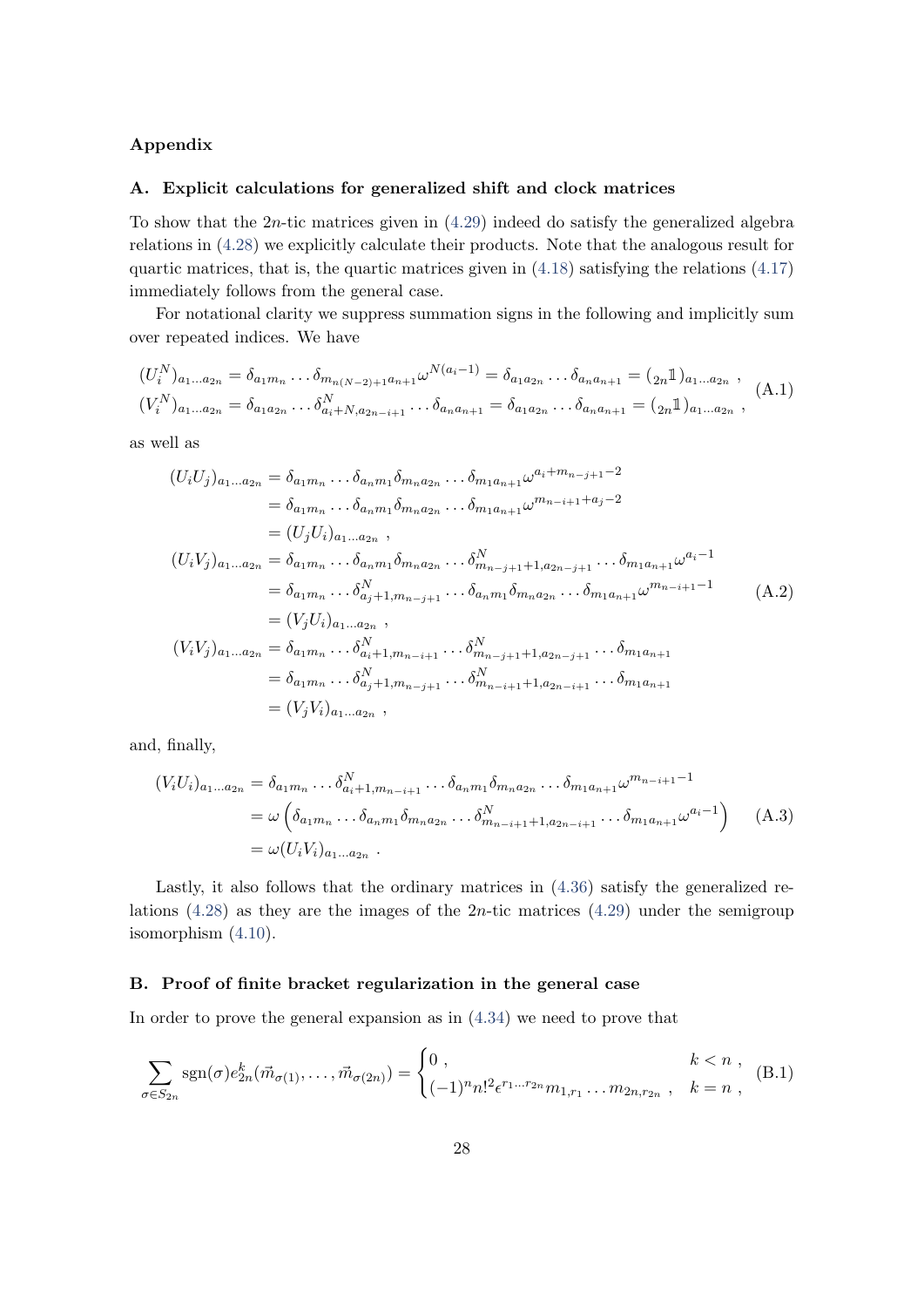where  $e_{2n}(\vec{m}_{\sigma(1)},...,\vec{m}_{\sigma(2n)})$  as in  $(4.32)$  is given by

$$
e_{2n}(\vec{m}_1,\ldots,\vec{m}_{2n}) = \frac{1}{2} \sum_{j=1}^n \sum_{i=1}^{2n} m_{i,2j-1} \left( \sum_{k=1}^{i-1} m_{k,2j} - \sum_{k=i+1}^{2n} m_{k,2j} \right) .
$$
 (B.2)

In order to prove this, we will examine the terms appearing on a case-by-case basis. Note that  $e_{2n}^k(\vec{m}_1, \ldots, \vec{m}_{2n})$  is a homogeneous polynomial of degree  $2k$  in the vector entries  $m_{i,j}$ . Let us denote the terms appearing by

<span id="page-29-0"></span>
$$
t(\vec{i}, \vec{j}) = m_{i_1, j_1} \dots m_{i_{2k}, j_{2k}} , \qquad (B.3)
$$

and let us also denote the cardinality of the set consisting of the entries of the vectors  $\vec{i}$ and  $\vec{j}$  by  $|\{\vec{i}\}\rangle$  and  $|\{\vec{j}\}\rangle$ , respectively. That is, we have  $|\{\vec{i}\}\rangle \leq 2k$  and  $|\{\vec{j}\}\rangle \leq 2k$ . The formal vector space spanned by the terms  $t(\vec{i},\vec{j})$  forms a representation of the symmetric group  $S_{2n}$  where a permutation acts via

$$
\sigma \triangleright t(\vec{i}, \vec{j}) = m_{\sigma(i_1), j_1} \dots m_{\sigma(i_{2k}), j_{2k}} . \tag{B.4}
$$

In  $(B.1)$ , the alternating sum projects this representation onto the alternating representation of  $S_{2n}$  and, thus, we only have to consider the terms  $t(\vec{i},\vec{j})$  which can possibly form an alternating representation. The values of k,  $\{\{\vec{i}\}\}\$  and  $\{\vec{j}\}\$  fully enumerate the possibilities, which we will discuss in order.

First, it is immediate that there cannot be any alternating representations if  $k < n$ . That is, when  $k < n$  we necessarily have  $|\{ \vec{i} \}\leq 2k \leq 2n-2$  for all terms  $t(\vec{i}, \vec{j})$  and, thus, each  $t(\vec{i}, \vec{j})$  in  $e_{2n}^k(\vec{m}_1, \ldots, \vec{m}_{2n})$  is independent of at least two of the vectors  $\vec{m}_l$  and thus symmetric under their exchange. Therefore, it follows that the alternating sum in [\(B.1\)](#page-28-3) vanishes for  $k < n$ .

Second, for  $k = n$  there are  $3n^2-3n-1$  different potential realizations of the alternating representation of which only one is realized in  $e_{2n}^n(\vec{m}_{\sigma(1)}, \ldots, \vec{m}_{\sigma(2n)})$ :

Again, for terms  $t(\vec{i},\vec{j})$  with  $|\{\vec{i}\}\rangle| \leq 2n-2$  the alternating sum necessarily vanishes, so we only need to consider terms with  $|\{\vec{i}\}\rangle = 2n - 1$  or  $|\{\vec{i}\}\rangle = 2n$ .

Starting with terms  $t(\vec{i},\vec{j})$  where  $|\{\vec{i}\}\| = 2n - 1$ , we can discard terms with  $|\{\vec{j}\}\|$  <  $2n-2$ , as those terms have to include at least one pair of the form  $m_{i,j}m_{i',j}$ ,  $i \neq i'$  with both *i* and *i'* only appearing once in  $\vec{i}$ . Thus, they become symmetric under the exchange  $i \leftrightarrow i'$  and, again, vanish in the alternating sum.

Then, as the structure of  $e_{2n}(\vec{m}_1, \ldots, \vec{m}_{2n})$  requires that  $|\{\vec{j}\}\|$  is even, the remaining terms with  $|\{\vec{i}\}\| = 2n - 1$  either have  $|\{\vec{j}\}\| = 2n - 2$  or  $|\{\vec{j}\}\| = 2n$ . More explicitly, the only relevant terms are of the form

$$
t_{1}(\vec{i}, \vec{j}) = m_{i,j} m_{i,j+1} m_{i',j} m_{i'',j+1} \dots, j \in 2\mathbb{Z} + 1,
$$
  
 
$$
|\{\vec{i}\}| = 2n - 1 \text{ and } |\{\vec{j}\}| = 2n - 2,
$$
 (B.5)

of which there are  $n(n-1)$  many different realizations, and

$$
t_2(\vec{i}, \vec{j}) = m_{i,j} m_{i,j'} m_{i',j''} m_{i'',j'''} \dots, \lfloor \frac{j-1}{2} \rfloor \neq \lfloor \frac{j'-1}{2} \rfloor, \ |j - j''| = |j' - j'''| = 1,
$$
  
 
$$
|\{\vec{i}\}| = 2n - 1 \text{ and } |\{\vec{j}\}| = 2n,
$$
 (B.6)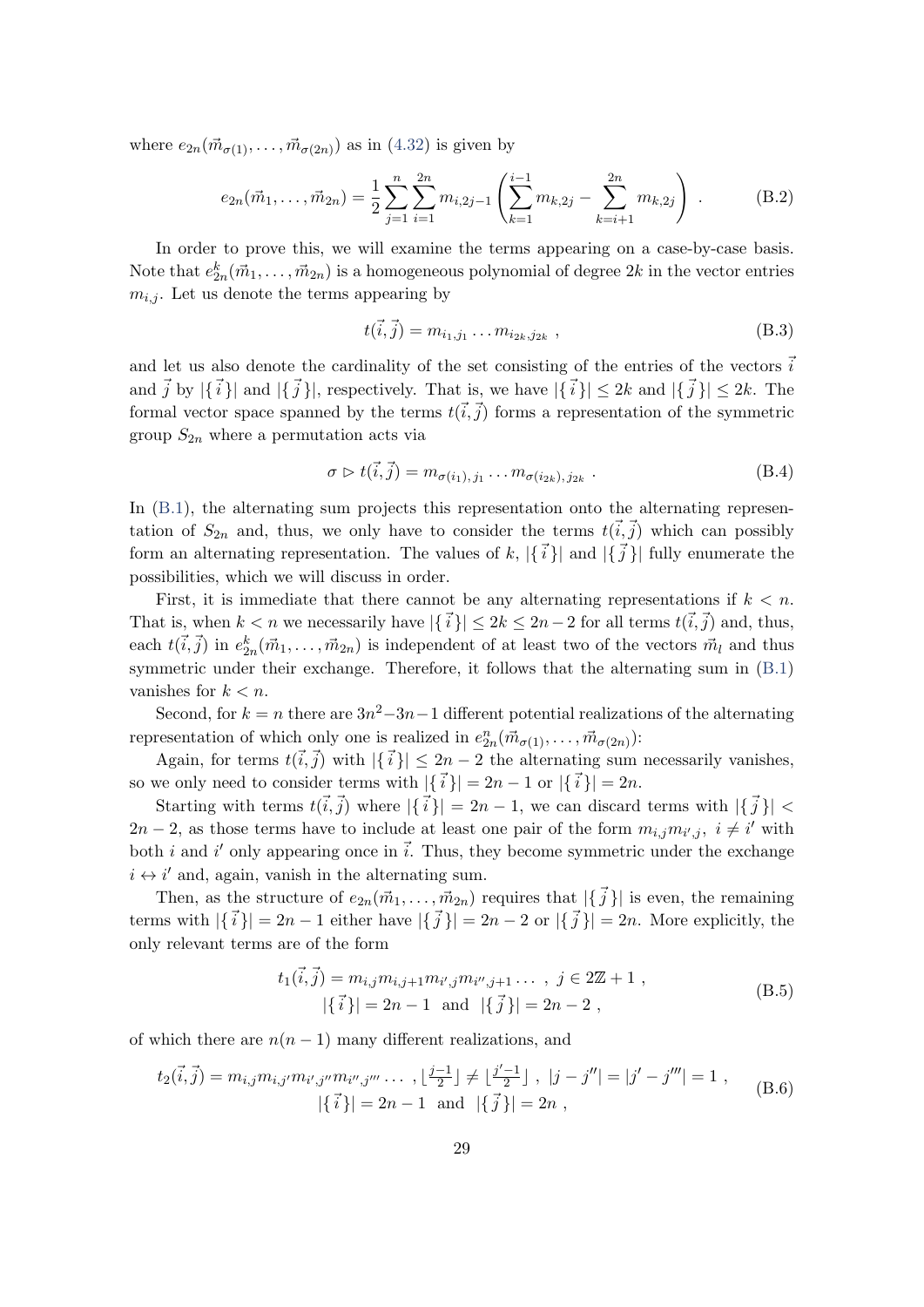of which there are  $2n(n-1)$  many. It is now straightforward to see that in the multinomial expansion of  $e_{2n}^n(\vec{m}_1,\ldots,\vec{m}_{2n})$  each term of the types  $t_1(\vec{i},\vec{j})$  and  $t_2(\vec{i},\vec{j})$  has a unique way to be made up out of individual factors and, thus, appears with the same multinomial coefficient. Alternating sums of such terms do not vanish and can thus form alternate representations. We will, however, see in the following that such combinations do not appear in  $e_{2n}^n(\vec{m}_1,\ldots,\vec{m}_{2n}).$ 

Starting with  $t_1(\vec{i}, \vec{j})$  let us assume that  $i < \min(i', i'')$  and consider the term  $t_1^*(\vec{i}, \vec{j})$ defined to be given by  $t_1(\vec{i}, \vec{j})$  but with the role of i swapped with  $\max(i', i'')$ . As  $t_1^*(\vec{i}, \vec{j})$ is of the same form as  $t_1(i,j)$ , it necessarily also appears in the multinomial expansion of  $e_{2n}^n(\vec{m}_1,\ldots,\vec{m}_{2n})$  with the same multinomial coefficient.

Additionally, both  $t_1^*(\vec{i}, \vec{j})$  and  $t_1(\vec{i}, \vec{j})$  appear with the same relative sign in the expansion of  $e_{2n}^n(\vec{m}_1,\ldots,\vec{m}_{2n})$  which can be seen as follows: In  $e_{2n}(\vec{m}_1,\ldots,\vec{m}_{2n})$  a generic term  $m_{i_1,j}m_{i_2,j+1}$  appears with a plus sign if  $i_1 < i_2$  and with a minus sign if  $i_1 > i_2$ . Thus, the difference in sign between  $t_1(\vec{i}, \vec{j})$  and  $t_1^*(\vec{i}, \vec{j})$  is solely due to the change in signs between  $m_{i,j+1}m_{i',j}$  and  $m_{i',j+1}m_{i,j}$  as well as  $m_{i,j}m_{i'',j+1}$  and  $m_{i',j}m_{i'',j+1}$  if  $i' > i''$ , while if  $i'' > i'$  it is solely due to the change in signs between  $m_{i,j+1}m_{i',j}$  and  $m_{i'',j+1}m_{i',j}$  as well as  $m_{i,j}m_{i',j+1}$  and  $m_{i'',j}m_{i,j+1}$ . In either case, both change sign and, thus, cancel each other out so that  $t_1(\vec{i}, \vec{j})$  and  $t_1^*(\vec{i}, \vec{j})$  do indeed appear with the same relative sign.

That is, in the expansion of  $e_{2n}^n(\vec{m}_1,\ldots,\vec{m}_{2n})$  the terms  $t_1(\vec{i},\vec{j})$  with  $i < \min(i',i'')$  are paired with terms  $t_1^*(\vec{i}, \vec{j})$  which are the terms with  $i > \min(i', i'')$ . As these have the same prefactor, the sum  $t_1(\vec{i}, \vec{j}) + t_1^*(\vec{i}, \vec{j})$  is symmetric under the exchange  $i \leftrightarrow \max(i', i'')$  and therefore vanish in the alternating sum of [\(B.1\)](#page-28-3).

Similarly, for  $t_2(\vec{i}, \vec{j})$  with  $i < \min(i, i'')$  we construct  $t_2^*(\vec{i}, \vec{j})$  by exchanging the role of *i* with  $\max(i', i'')$ . As before,  $t_2^*(\vec{i}, \vec{j})$  consists of the terms where  $i > \min(i', i'')$  so that every term has a partner. By an analogous argument to the above, both  $t_2(\vec{i},\vec{j})$  and  $t_2^*(\vec{i},\vec{j})$  appear with the same multinomial coefficient and relative sign in the expansion of  $e_{2n}^n(\vec{m}_1,\ldots,\vec{m}_{2n})$  and thus form pairs that are symmetric under the exchange of i with  $\max(i', i'')$ . Thus, again, they vanish in the alternating sum of [\(B.1\)](#page-28-3).

Lastly, we have terms with  $|\{\vec{i}\}\rangle = 2n$ . Similarly to the above, we can now discard terms with  $|\{\vec{j}\}\| < 2n$  as these necessarily contain at least one pair of the form  $m_{i,j}m_{i',j}, i \neq i'$ with both i and i' appearing uniquely in  $\vec{i}$  making them symmetric under the exchange  $i \leftrightarrow i'$ . Therefore, there is only one possible realization of the alternating representation that appears in  $e_{2n}^n(\vec{m}_{\sigma(1)},\ldots,\vec{m}_{\sigma(2n)})$  given by the terms with  $|\{\vec{i}\}| = |\{\vec{j}\}| = 2n$  and we will see that this realization indeed appears. Note that, again, there is a unique way for these terms to be made up out of individual factors in the multinomial expansion of  $e_{2n}^n(\vec{m}_1,\ldots,\vec{m}_{2n})$  so that they all appear with the same multinomial coefficient  $\pm n!/2^n$ .

More specifically, let us consider the term  $m_{1,1} \ldots m_{2n,2n}$  and count how many times it appears in the sum of [\(B.1\)](#page-28-3). For a given  $\sigma \in S_{2n}$  the structure of the exponent [\(B.2\)](#page-29-0) implies that each pair of the form  $m_{i,i}m_{i+1,i+1}$ , with  $i \in 2\mathbb{Z} - 1$ , contributes a minus sign when  $\sigma^{-1}(i) < \sigma^{-1}(i+1)$  and a plus sign when  $\sigma^{-1}(i) > \sigma^{-1}(i+1)$  to the multinomial expansion. It follows that if there exists an  $i^* \in 2\mathbb{Z} - 1$  such that  $\lfloor \frac{\sigma(i^*) - 1}{2} \rfloor$  $\frac{\sigma(i^*+1)-1}{2}$   $\neq \frac{\sigma(i^*+1)-1}{2}$  $\frac{+1)-1}{2},$ then  $m_{1,1} \ldots m_{2n,2n}$  must appear with the same sign in both  $e_{2n}^n(\vec{m}_{\sigma(1)},\ldots,\vec{m}_{\sigma(2n)})$  and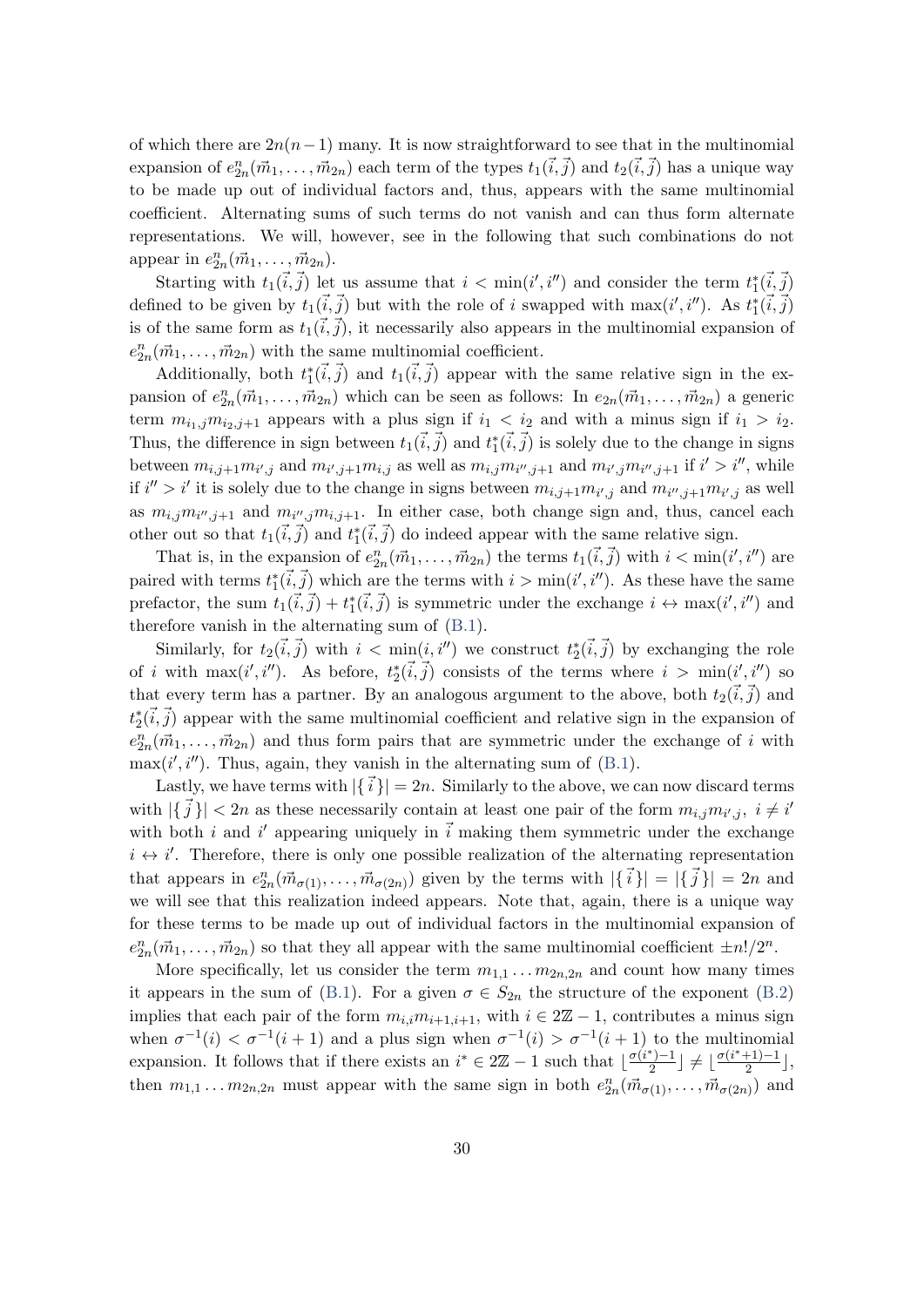$e_{2n}^n(\vec{m}_{\rho(1)},\ldots,\vec{m}_{\rho(2n)})$  where  $\rho = (i^* i^* + 1) \circ \sigma$ . Indeed, as  $\lfloor \frac{\sigma(i^*)-1}{2} \rfloor$  $\frac{\sigma(i^*+1)-1}{2}$  ≠  $\lfloor \frac{\sigma(i^*+1)-1}{2} \rfloor$  $\frac{+1}{2}$  we have that transposing the position of  $\vec{m}_{i^*}$  and  $\vec{m}_{i^*+1}$  does not change any of the relevant order. However, as  $\sigma$  and  $\rho$  have opposite degrees it follows that these two contributions to  $m_{1,1} \ldots m_{2n,2n}$  must cancel in the alternating sum [\(B.1\)](#page-28-3).

That is, we are left with permutations  $\sigma \in S_{2n}$  where no such i<sup>\*</sup> exist. Here the opposite is true, as any transposition  $(i \ i+1)$ , where  $i \in 2\mathbb{Z} - 1$ , must induce a minus sign and thus this contribution does not vanish. There are n! many ways to order the n pairs  $(i, i + 1)$ and there are two ways of ordering each of those pairs, so that we have  $n!2^n$  many copies of  $\pm n!/2^n m_{1,1} \ldots m_{2n,2n}$  in the alternating sum. The same arguments hold for terms of the form  $m_{\sigma(1),1} \ldots m_{\sigma(2n),2n}$ , when we account for the fact that  $\sigma$  just defines a new relative order.

Lastly, note that it is immediate from  $(B.2)$  that  $m_{1,1} \ldots m_{2n,2n}$  appears with a factor of  $(-1)^n n! / 2^n$  in  $e_{2n}^n(\vec{m_1}, \ldots, \vec{m_{2n}})$  and we altogether arrive at

$$
\sum_{\sigma \in S_{2n}} \text{sgn}(\sigma) e_{2n}^n(\vec{m}_{\sigma(1)}, \dots, \vec{m}_{\sigma(2n)}) = 2^n n! \left( (-1)^n \frac{n!}{2^n} \epsilon^{r_1 \dots r_{2n}} m_{1, r_1} \dots m_{2n, r_2 n} \right)
$$
  
=  $(-1)^n n!^2 \epsilon^{r_1 \dots r_{2n}} m_{1, r_1} \dots m_{2n, r_2 n} .$  (B.7)

#### References

- <span id="page-31-0"></span>[1] P. A. M. Dirac, An Extensible Model of the Electron, [Proceedings of the Royal Society](http://www.jstor.org/stable/2414316) [of London. Series A, Mathematical and Physical Sciences](http://www.jstor.org/stable/2414316) 268 (1962) 57.
- <span id="page-31-1"></span>[2] P. Collins and R. Tucker, Classical and quantum mechanics of free relativistic membranes, [Nuclear Physics B](http://dx.doi.org/https://doi.org/10.1016/0550-3213(76)90493-4) 112 (1976) 150.
- <span id="page-31-2"></span>[3] M. B. Green and J. H. Schwarz, Covariant Description of Superstrings, Physics Letters B 136 (1984) 4.
- <span id="page-31-3"></span>[4] A. Achúcarro, J. Evans, P. Townsend, and D. Wiltshire, Super p-branes, [Physics](http://dx.doi.org/https://doi.org/10.1016/0370-2693(87)90896-3) Letters B 198 [\(1987\) 441.](http://dx.doi.org/https://doi.org/10.1016/0370-2693(87)90896-3)
- <span id="page-31-4"></span>[5] E. Bergshoeff, E. Sezgin, and P. K. Townsend, Supermembranes and eleven-dimensional supergravity, [Physics Letters B](http://dx.doi.org/10.1016/0370-2693(87)91272-X) 189 (1987) 75.
- <span id="page-31-5"></span>[6] B. de Wit, J. Hoppe, and H. Nicolai, On the Quantum Mechanics of Supermembranes, [Nuclear Physics B](http://dx.doi.org/10.1016/0550-3213(88)90116-2) 305 (1988) 545.
- <span id="page-31-6"></span>[7] J. Hoppe, Quantum theory of a massless relativistic surface and a two-dimensional bound state problem, PhD Thesis, MIT, 1982, [http://dspace.mit.edu/handle/1721.1/15717.](http://dspace.mit.edu/handle/1721.1/15717)
- <span id="page-31-7"></span>[8] D. B. Fairlie, P. Fletcher, and C. K. Zachos, Trigonometric structure constants for new infinite algebras, [Physics Letters B](http://dx.doi.org/10.1016/0370-2693(89)91418-4) 218 (1989) 203.
- [9] J. Hoppe,  $Diff_A T^2$  and the curvature of some infinite dimensional manifolds, [Physics](http://dx.doi.org/10.1016/0370-2693(88)90046-9) Letters B 215 [\(1988\) 706.](http://dx.doi.org/10.1016/0370-2693(88)90046-9)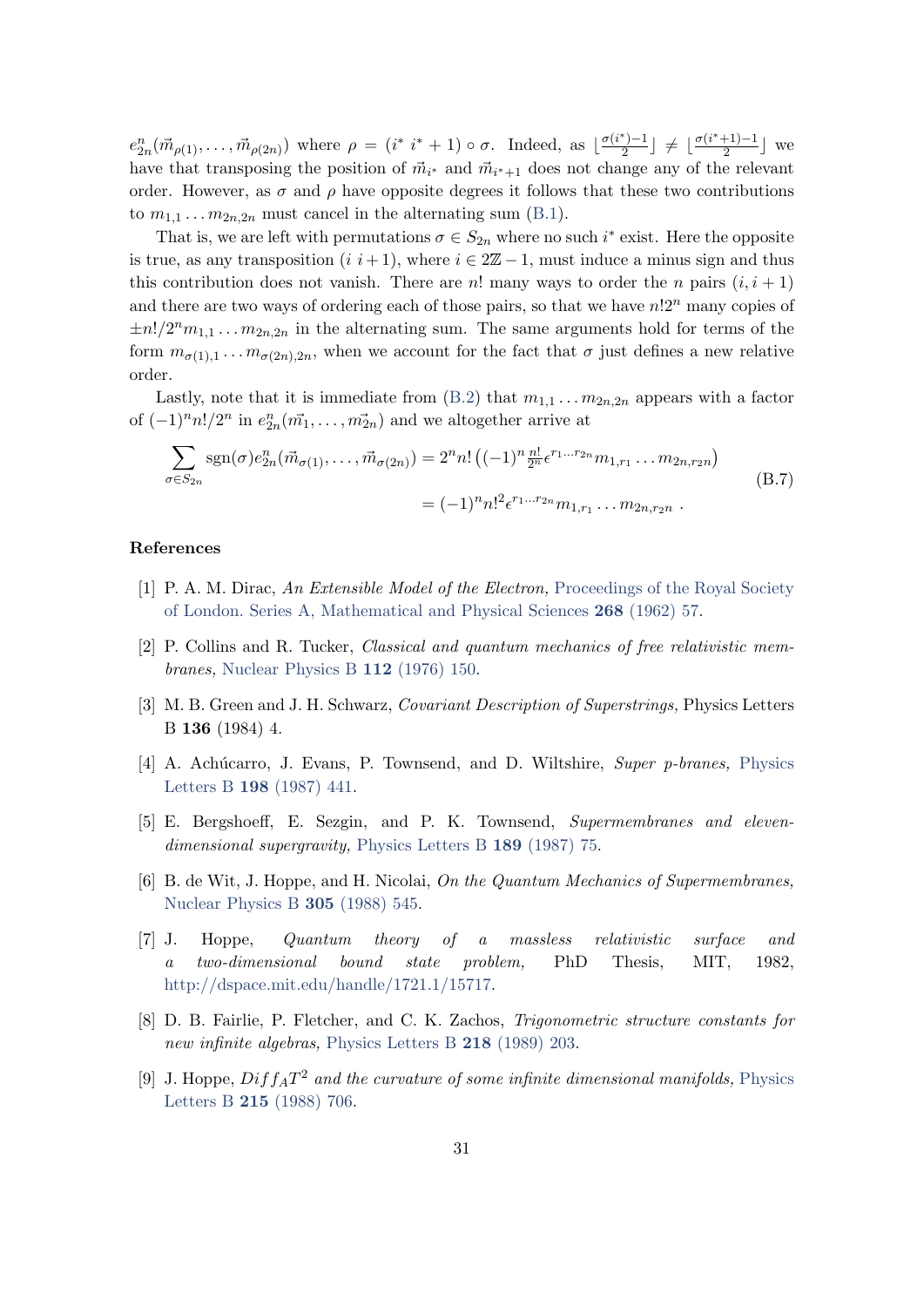- <span id="page-32-0"></span>[10] B. de Wit, U. Marquard, and H. Nicolai, Area-preserving diffeomorphisms and supermembrane Lorentz invariance, Communications in Mathematical Physics 128 (1990) 39.
- <span id="page-32-1"></span>[11] M. Bordemann, E. Meinrenken, and M. Schlichenmaier, Toeplitz quantization of Kähler manifolds and  $\mathfrak{gl}(N)$ ,  $N \to \infty$  limits, [Communications in Mathematical](http://dx.doi.org/10.1007/BF02099772) Physics 165 [\(1994\) 281](http://dx.doi.org/10.1007/BF02099772) [[hep-th/9309134](http://www.arxiv.org/abs/hep-th/9309134)].
- <span id="page-32-2"></span>[12] T. Banks, W. Fischler, S. H. Shenker, and L. Susskind, M theory as a matrix model: A conjecture, [Physical Review D](http://dx.doi.org/10.1103/PhysRevD.55.5112) 55 (1997) 5112 [[hep-th/9610043](http://www.arxiv.org/abs/hep-th/9610043)].
- <span id="page-32-3"></span>[13] B. De Wit, M. Lüscher, and H. Nicolai, *The supermembrane is unstable*. [Nuclear](http://dx.doi.org/https://doi.org/10.1016/0550-3213(89)90214-9) Physics B 320 [\(1989\) 135](http://dx.doi.org/https://doi.org/10.1016/0550-3213(89)90214-9) .
- [14] P. Yi, Witten Index and Threshold Bound States of D-Branes, Nuclear Physics B 505 (1997) 307 [[hep-th/9704098](http://www.arxiv.org/abs/hep-th/9704098)].
- [15] J. Fröhlich and J. Hoppe, On Zero-Mass Ground States in Super-Membrane Matrix Models, [Communications in Mathematical Physics](http://dx.doi.org/{https://doi.org/10.1007/s002200050280}) 191 (1998) 613.
- [16] S. Sethi and M. Stern, D-brane bound states redux, [Communications in Mathematical](http://dx.doi.org/10.1007/s002200050374) Physics 194 [\(1998\) 675](http://dx.doi.org/10.1007/s002200050374) [[hep-th/9705046](http://www.arxiv.org/abs/hep-th/9705046)].
- [17] M. Porrati and A. Rozenberg, Bound States at Threshold in Supersymmetric Quantum Mechanics, Nuclear Physics B 515 (1998) 184 [[hep-th/9708119](http://www.arxiv.org/abs/hep-th/9708119)].
- [18] M. B. Halpern and C. Schwartz, Asymptotic Search for Ground States of SU(2) Matrix Theory, International Journal of Modern Physics A 13 (1998) 4367 [[hep-th/9712133](http://www.arxiv.org/abs/hep-th/9712133)].
- [19] J. Hoppe and J. Plefka, The Asymptotic ground state of SU(3) matrix theory, [[hep-th/0002107](http://www.arxiv.org/abs/hep-th/0002107)].
- [20] A. Dasgupta, H. Nicolai, and J. Plefka, Vertex Operators for the Supermembrane, JHEP 0005:007 (2000) [[hep-th/0003280](http://www.arxiv.org/abs/hep-th/0003280)].
- [21] J. Plefka and A. Waldron. Asymptotic Supergraviton States in Matrix Theory, In the proceedings of the 31st International Ahrenshoop Symposium on the Theory of Elementary Particles, Buckow, 1997, [[hep-th/9801093](http://www.arxiv.org/abs/hep-th/9801093)].
- <span id="page-32-6"></span>[22] H. Nicolai and R. Helling, Supermembranes and  $M(a trix)$  theory,  $ArXiv$  High Energy Theory e-prints (1998) [[hep-th/9809103](http://www.arxiv.org/abs/hep-th/9809103)].
- <span id="page-32-4"></span>[23] A. Dasgupta, H. Nicolai, and J. Plefka, An introduction to the quantum supermembrane, Gravitation and Cosmology 8 (2002) 1 [[hep-th/0201182](http://www.arxiv.org/abs/hep-th/0201182)].
- <span id="page-32-5"></span>[24] D. Fiorenza, H. Sati, and U. Schreiber, Super Lie n-algebra extensions, higher WZW models, and super p-branes with tensor multiplet fields, International Journal of Geo-metric Methods in Modern Physics 12 (02) (2015) 1550018 [[1308.5264 \[hep-th\]](http://www.arxiv.org/abs/1308.5264)].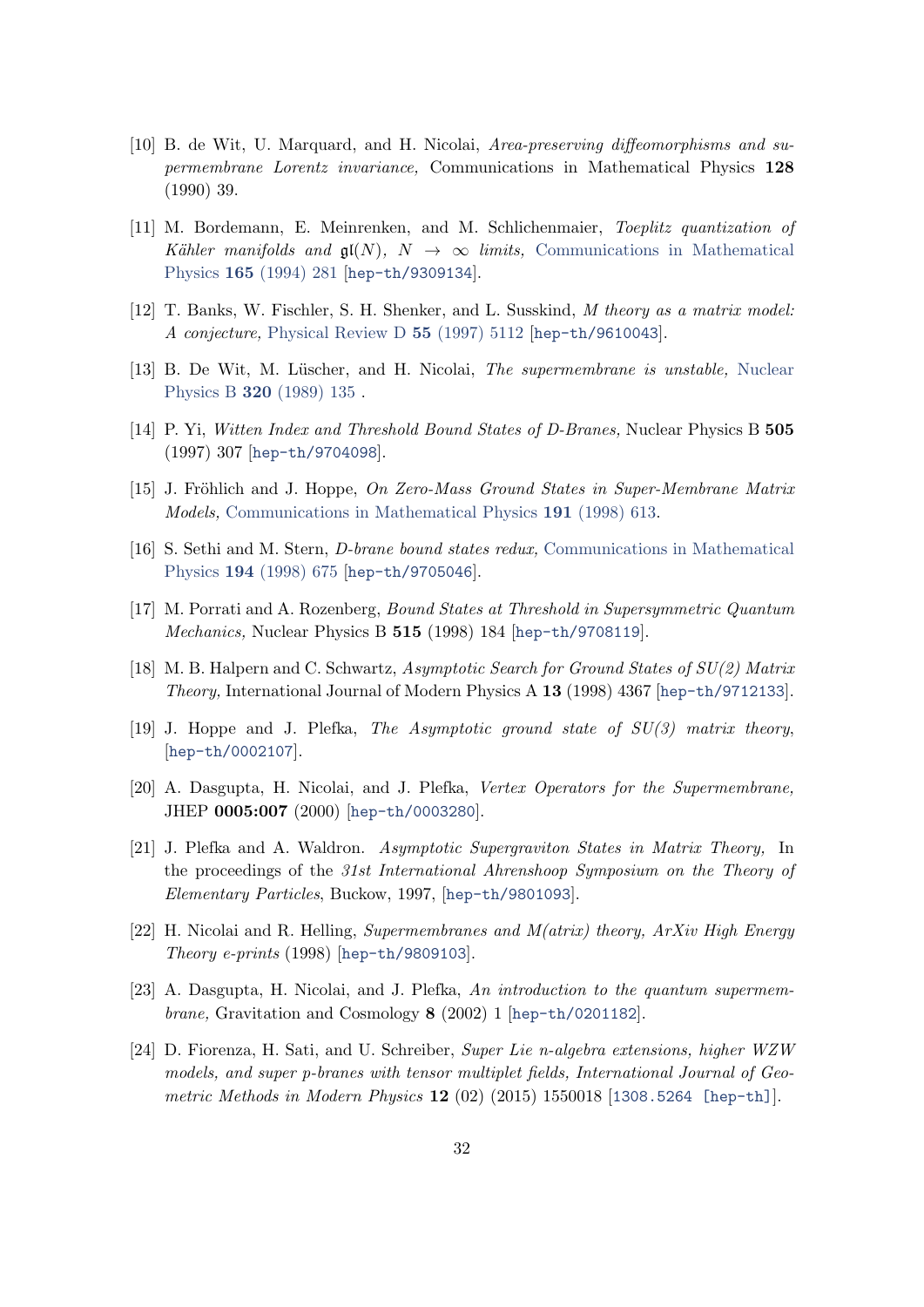- [25] J. Huerta and U. Schreiber, M-theory from the Superpoint, Letters in Mathematical Physics 108 (2018) 2695–2727 [[1702.01774 \[hep-th\]](http://www.arxiv.org/abs/1702.01774)].
- <span id="page-33-0"></span>[26] M. Aganagic, J. Park, C. Popescu, and J. H. Schwarz, Dual D-brane actions, [Nuclear](http://dx.doi.org/10.1016/S0550-3213(97)00257-5) Physics B 496 [\(1997\) 215](http://dx.doi.org/10.1016/S0550-3213(97)00257-5) [[hep-th/9702133](http://www.arxiv.org/abs/hep-th/9702133)].
- <span id="page-33-1"></span>[27] Y. Nambu, Generalized Hamiltonian dynamics, [Physical Review D](http://dx.doi.org/10.1103/PhysRevD.7.2405) 7 (1973) 2405.
- <span id="page-33-2"></span>[28] L. Takhtajan, On foundation of the generalized Nambu mechanics (second version), [Communications in Mathematical Physics](http://dx.doi.org/10.1007/BF02103278) 160 (1994) 295 [[hep-th/9301111](http://www.arxiv.org/abs/hep-th/9301111)].
- <span id="page-33-8"></span>[29] J. Hoppe, On M-algebras, the Quantisation of Nambu-Mechanics, and Volume Preserving Diffeomorphisms, Helv. Phys. Acta 70 (1997) 302 [[hep-th/9602020](http://www.arxiv.org/abs/hep-th/9602020)].
- [30] D. Minic, M-theory and deformation quantization, ArXiv High Energy Theory e-prints [[hep-th/9909022](http://www.arxiv.org/abs/hep-th/9909022)].
- [31] R. Kerner, Ternary algebraic structures and their applications in physics, In 23rd International Colloquium on Group Theoretical Methods in Physics (2000) 11.
- <span id="page-33-9"></span>[32] H. Awata, M. Li, D. Minic, and T. Yoneya, On the quantization of Nambu brackets, JHEP 02 [\(2001\) 013](http://dx.doi.org/10.1088/1126-6708/2001/02/013) [[hep-th/9906248](http://www.arxiv.org/abs/hep-th/9906248)].
- [33] D. Minic and H. C. Tze, Nambu quantum mechanics: A nonlinear generalization of geometric quantum mechanics, [Physics Letters B](http://dx.doi.org/10.1016/S0370-2693(02)01865-8) 536 (2002) 305 [[hep-th/0202173](http://www.arxiv.org/abs/hep-th/0202173)].
- <span id="page-33-10"></span>[34] T. Curtright and C. Zachos, Classical and Quantum Nambu Mechanics, Physical Review D 68 (2003) 085001 [[hep-th/0212267](http://www.arxiv.org/abs/hep-th/0212267)].
- <span id="page-33-3"></span>[35] P.-M. Ho and Y. Matsuo, Nambu bracket and M-theory, [Progress of Theoretical](http://dx.doi.org/10.1093/ptep/ptw075) Physics 2016 [\(2016\) 06A104](http://dx.doi.org/10.1093/ptep/ptw075) [[1603.09534 \[hep-th\]](http://www.arxiv.org/abs/1603.09534)].
- <span id="page-33-4"></span>[36] F. Bayen and M. Flato, Remarks concerning Nambu's generalized mechanics, [Physical](http://dx.doi.org/10.1103/PhysRevD.11.3049) Review D 11 [\(1975\) 3049.](http://dx.doi.org/10.1103/PhysRevD.11.3049)
- [37] R. Chatterjee, Dynamical Symmetries and Nambu Mechanics, Letters in Mathematical Physics 36 (1996) 117 [[hep-th/9501141](http://www.arxiv.org/abs/hep-th/9501141)].
- <span id="page-33-5"></span>[38] C. Gonera and Y. Nutku, Super-integrable Calogero-type systems admit maximal number of Poisson structures, [Physics Letters A](http://dx.doi.org/https://doi.org/10.1016/S0375-9601(01)00365-6) 285 (2001) 301.
- <span id="page-33-6"></span>[39] P. Nevir and R. Blender, A Nambu representation of incompressible hydrodynamics using helicity and enstrophy, [Journal of Physics A: Mathematical and General](http://dx.doi.org/10.1088/0305-4470/26/22/010) 26 [\(1993\) L1189.](http://dx.doi.org/10.1088/0305-4470/26/22/010)
- <span id="page-33-7"></span>[40] R. Blender and G. Badin, Hydrodynamic Nambu brackets derived by geometric constraints, [Journal of Physics A: Mathematical and Theoretical](http://dx.doi.org/10.1088/1751-8113/48/10/105501) 48 (2015) 105501 [[1510.04832 \[physics.flu-dyn\]](http://www.arxiv.org/abs/1510.04832)].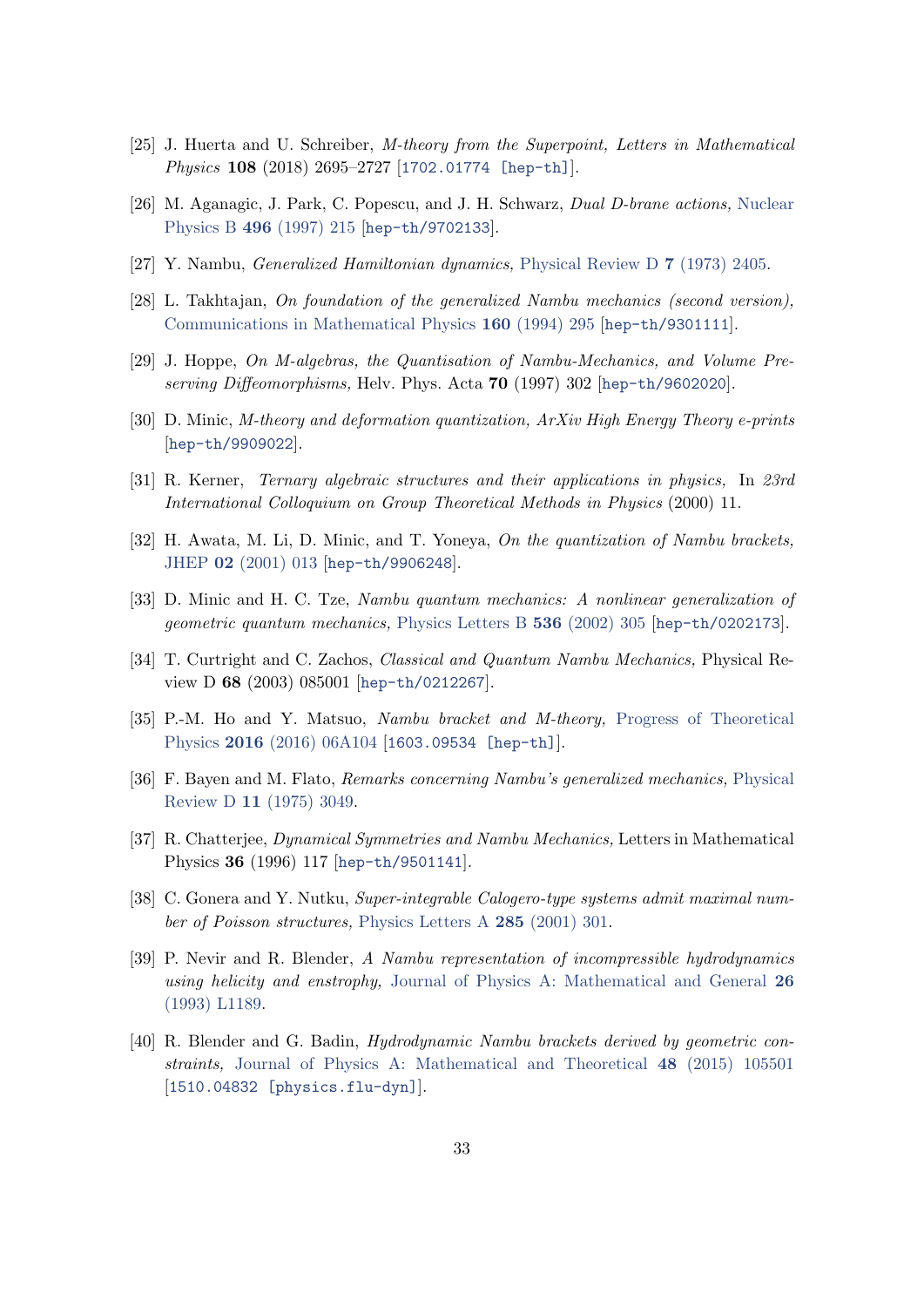- <span id="page-34-0"></span>[41] Y. Kawamura, Cubic matrix, Nambu mechanics and beyond, [Progress of Theoretical](http://dx.doi.org/10.1143/PTP.109.153) Physics 109 [\(2003\) 153](http://dx.doi.org/10.1143/PTP.109.153) [[hep-th/0207054](http://www.arxiv.org/abs/hep-th/0207054)].
- [42] Y. Kawamura, Cubic Matrices, Generalized Spin Algebra and Uncertainty Relation, [Progress of Theoretical Physics](http://dx.doi.org/10.1143/ptp.110.579) 110 (2003) 579–587 [[hep-th/0304149](http://www.arxiv.org/abs/hep-th/0304149)].
- [43] P.-M. Ho and Y. Matsuo, A toy model of open membrane field theory in constant 3-form flux, [General Relativity and Gravitation](http://dx.doi.org/10.1007/s10714-007-0433-3) 39 (2007) 913 [[hep-th/0701130](http://www.arxiv.org/abs/hep-th/0701130)].
- <span id="page-34-12"></span>[44] R. Bai, H. Liu, and M. Zhang, 3-Lie algebras realized by cubic matrices, Chinese Annals of Mathematics, Series B 35 (2014) 261.
- <span id="page-34-1"></span>[45] T. Yoneya, Covariantized matrix theory for D-particles, JHEP 1606 [\(2016\) 058](http://dx.doi.org/10.1007/JHEP06(2016)058) [[1603.06402 \[hep-th\]](http://www.arxiv.org/abs/1603.06402)].
- <span id="page-34-2"></span>[46] T. L. Curtright and C. K. Zachos, Deformation quantization of superintegrable systems and Nambu mechanics, [New J. Phys.](http://dx.doi.org/10.1088/1367-2630/4/1/383) 4 (2002) 83 [[hep-th/0205063](http://www.arxiv.org/abs/hep-th/0205063)].
- <span id="page-34-3"></span>[47] P. Gautheron, Some remarks concerning Nambu mechanics, [Letters in Mathematical](http://dx.doi.org/10.1007/BF00400143) Physics 37 [\(1996\) 103.](http://dx.doi.org/10.1007/BF00400143)
- <span id="page-34-4"></span>[48] D. Mylonas, P. Schupp, and R. J. Szabo, Membrane Sigma-Models and Quantization of Non-Geometric Flux Backgrounds, JHEP 1209 [\(2012\) 012](http://dx.doi.org/10.1007/JHEP09(2012)012) [[1207.0926 \[hep-th\]](http://www.arxiv.org/abs/1207.0926)].
- <span id="page-34-5"></span>[49] D. Mylonas, P. Schupp, and R. J. Szabo, Non-Geometric Fluxes, Quasi-Hopf Twist Deformations and Nonassociative Quantum Mechanics, J.Math.Phys. 55 [\(2014\) 122301](http://dx.doi.org/10.1063/1.4902378) [[1312.1621 \[hep-th\]](http://www.arxiv.org/abs/1312.1621)].
- <span id="page-34-6"></span>[50] P. Aschieri and R. J. Szabo, Triproducts, nonassociative star products and geometry of R-flux string compactifications, [Journal of Physics: Conference Series](http://dx.doi.org/10.1088/1742-6596/634/1/012004) 634 (2015) [012004](http://dx.doi.org/10.1088/1742-6596/634/1/012004) [[1504.03915 \[hep-th\]](https://arxiv.org/abs/1504.03915)].
- <span id="page-34-7"></span>[51] J. DeBellis, C. Saemann, and R. J. Szabo, Quantized Nambu-Poisson manifolds and n-Lie algebras, [J. Math. Phys.](http://dx.doi.org/10.1063/1.3503773) 51 (2010) 122303 [[1001.3275 \[hep-th\]](http://www.arxiv.org/abs/1001.3275)].
- <span id="page-34-8"></span>[52] J. DeBellis, C. Saemann, and R. J. Szabo, Quantized Nambu-Poisson manifolds in a 3-Lie algebra reduced model, JHEP  $1104$  [\(2011\) 075](http://dx.doi.org/10.1007/JHEP04(2011)075) [[1012.2236 \[hep-th\]](http://www.arxiv.org/abs/1012.2236)].
- <span id="page-34-9"></span>[53] G. Dito, M. Flato, D. Sternheimer, and L. Takhtajan, Deformation quantization and Nambu mechanics, [Communications in Mathematical Physics](http://dx.doi.org/10.1007/BF02509794) 183 (1997) 1 [[hep-th/9602016](http://www.arxiv.org/abs/hep-th/9602016)].
- <span id="page-34-10"></span>[54] G. Dito and M. Flato, Generalized Abelian deformations: Application to Nambu mechanics, [Letters in Mathematical Physics](http://dx.doi.org/10.1023/A:1007309124218) 39 (1997) 107 [[hep-th/9609114](http://www.arxiv.org/abs/hep-th/9609114)].
- <span id="page-34-11"></span>[55] M. Sato, On the structure constants of volume preserving diffeomorphism algebra, The European Physical Journal C, 74 (2014) 2878 [[1404.0477 \[hep-th\]](http://www.arxiv.org/abs/1404.0477)].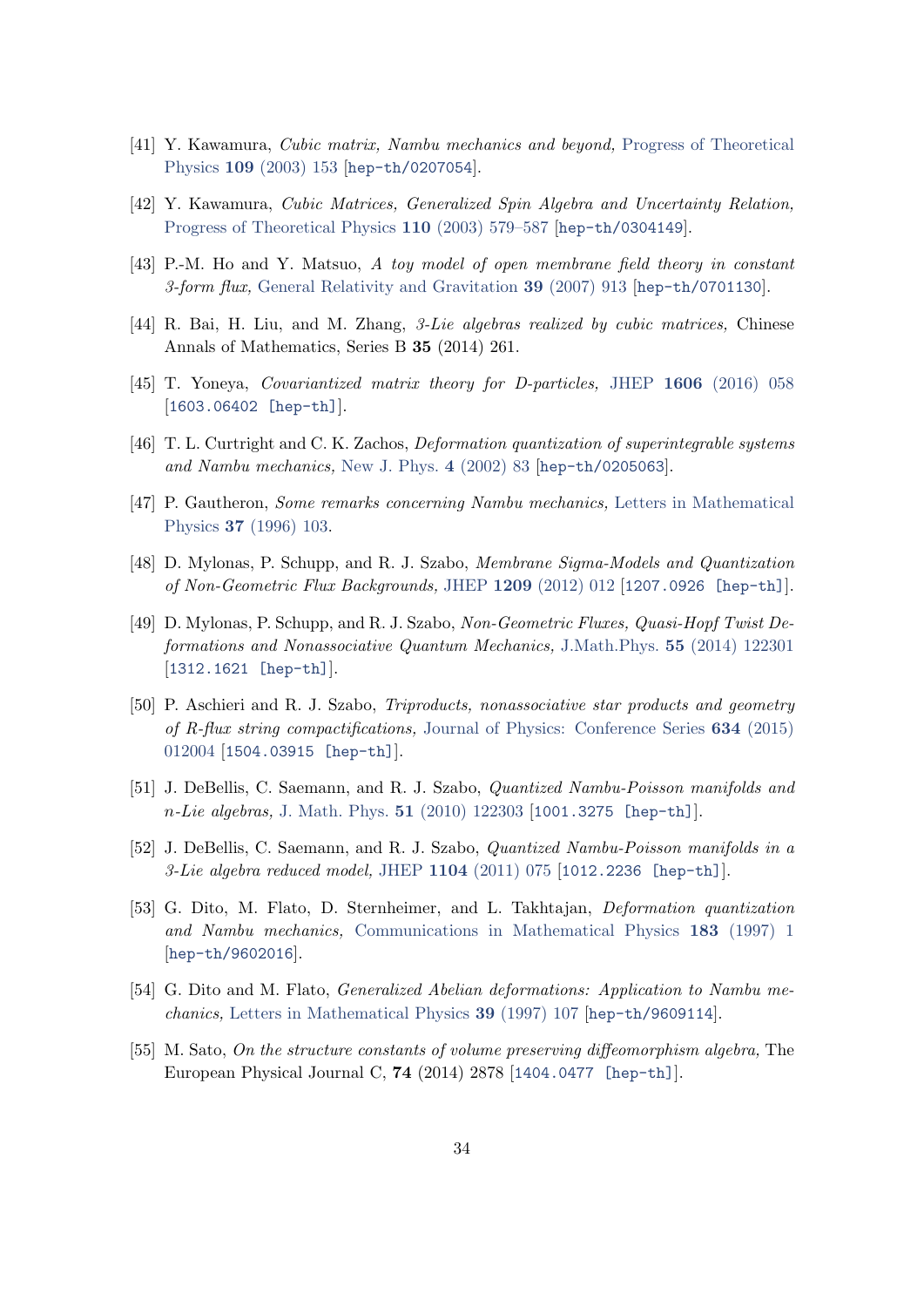- [56] M. Sato, Covariant formulation of M-theory, [International Journal of Modern Physics](http://dx.doi.org/10.1142/S0217751X09047661) A 24 [\(2009\) 5019](http://dx.doi.org/10.1142/S0217751X09047661) [[0902.1333 \[hep-th\]](http://www.arxiv.org/abs/0902.1333)].
- [57] M. Sato, *Model of M-theory with eleven matrices*, JHEP 1007 [\(2010\) 026](http://dx.doi.org/10.1007/JHEP07(2010)026) [[1003.4694](http://www.arxiv.org/abs/1003.4694) [\[hep-th\]](http://www.arxiv.org/abs/1003.4694)].
- [58] M. Sato, Supersymmetry and DLCQ Limit of Lie 3-algebra Model of M-theory, Physical Review D 85 (2012) 046003 [[1110.2969 \[hep-th\]](http://www.arxiv.org/abs/1110.2969)].
- [59] M. Sato, Three-Algebra BFSS Matrix Theory, International Journal of Modern Physics A 28, (2013) 1350155 [[1304.4430 \[hep-th\]](http://www.arxiv.org/abs/1304.4430)].
- [60] M. Sato, Extension of IIB Matrix Model by Three-algebra, [International Journal of](http://dx.doi.org/10.1142/s0217751x13500838) [Modern Physics A](http://dx.doi.org/10.1142/s0217751x13500838) 28, (2013) 1350083 [[1304.4796 \[hep-th\]](http://www.arxiv.org/abs/1304.4796)].
- <span id="page-35-0"></span>[61] M. Sato, Four-algebraic extension of the IIB matrix model, [Progress in Theoretical](http://dx.doi.org/10.1093/ptep/ptt054) [Physics 073B04](http://dx.doi.org/10.1093/ptep/ptt054) (2013) [[1304.7904 \[hep-th\]](http://www.arxiv.org/abs/1304.7904)].
- <span id="page-35-1"></span>[62] A. Basu and J. A. Harvey, The M2-M5 brane system and a generalized Nahm's equation, [Nuclear Physics B](http://dx.doi.org/10.1016/j.nuclphysb.2005.02.007) 713 (2005) 136 [[hep-th/0412310](http://www.arxiv.org/abs/hep-th/0412310)].
- <span id="page-35-2"></span>[63] J. Bagger, N. Lambert, S. Mukhi, and C. Papageorgakis, Multiple Membranes in Mtheory, [Physics Reports](http://dx.doi.org/10.1016/j.physrep.2013.01.006) 527 (2013) 1 [[1203.3546 \[hep-th\]](http://www.arxiv.org/abs/1203.3546)].
- <span id="page-35-3"></span>[64] T. Curtright and C. Zachos, Quantizing Dirac and Nambu Brackets, [AIP Conference](http://dx.doi.org/10.1063/1.1594404) [Proceedings 6](http://dx.doi.org/10.1063/1.1594404) (2003) [[hep-th/0303088](http://www.arxiv.org/abs/hep-th/0303088)].
- <span id="page-35-4"></span>[65] H. Sati, U. Schreiber, and J. Stasheff.  $L_{\infty}$ -Algebra Connections and Applications to String- and Chern-Simons n-Transport [In: Fauser B., Tolksdorf J., Zeidler E. \(eds\)](https://doi.org/10.1007/978-3-7643-8736-5_17) Quantum Field Theory. Birkhäuser Basel (2009) [[0801.3480 \[math.DG\]](https://arxiv.org/abs/0801.3480)].
- <span id="page-35-5"></span>[66] B. Jurčo, T. Macrelli, L. Raspollini, C. Sämann, and M. Wolf,  $L_{\infty}$ -Algebras, the BV Formalism, and Classical Fields, Fortsch. Phys. 67 [\(2019\) 1910025](http://dx.doi.org/10.1002/prop.201910025) [[1903.02887](http://www.arxiv.org/abs/1903.02887) [\[hep-th\]](http://www.arxiv.org/abs/1903.02887)].
- <span id="page-35-6"></span>[67] J. C. Baez and A. S. Crans, Higher-Dimensional Algebra VI: Lie 2-Algebras, [Theor.](http://tac.mta.ca/tac/volumes/12/15/12-15.pdf) [Appl. Categor.](http://tac.mta.ca/tac/volumes/12/15/12-15.pdf) **12:492–528** (2004) 492 [[math.QA/0307263](http://www.arxiv.org/abs/math.QA/0307263)].
- <span id="page-35-7"></span>[68] M. Ladra and U. A. Rozikov. Algebras of cubic matrices, ArXiv Mathematics e-prints (2016) [[1606.02681 \[math\]](http://www.arxiv.org/abs/1606.02681)].
- <span id="page-35-8"></span>[69] R. Kerner, The cubic chessboard, Classical and Quantum Gravity 14 (1997) A203 [[math-ph/0004031](http://www.arxiv.org/abs/math-ph/0004031)].
- <span id="page-35-9"></span>[70] T. Lada and M. Markl, *Strongly homotopy Lie algebras*, [\[hep-th/9406095\]](http://www.arxiv.org/abs/hep-th/9406095).
- <span id="page-35-10"></span>[71] C. Sämann and L. Schmidt, *Towards an M5-Brane Model II: Metric String Structures*, [Fortschritte der Physik](http://dx.doi.org/https://doi.org/10.1002/prop.202000051) 68 (2020) 2000051 [\[hep-th/1908.08086\]](https://arxiv.org/abs/1908.08086).